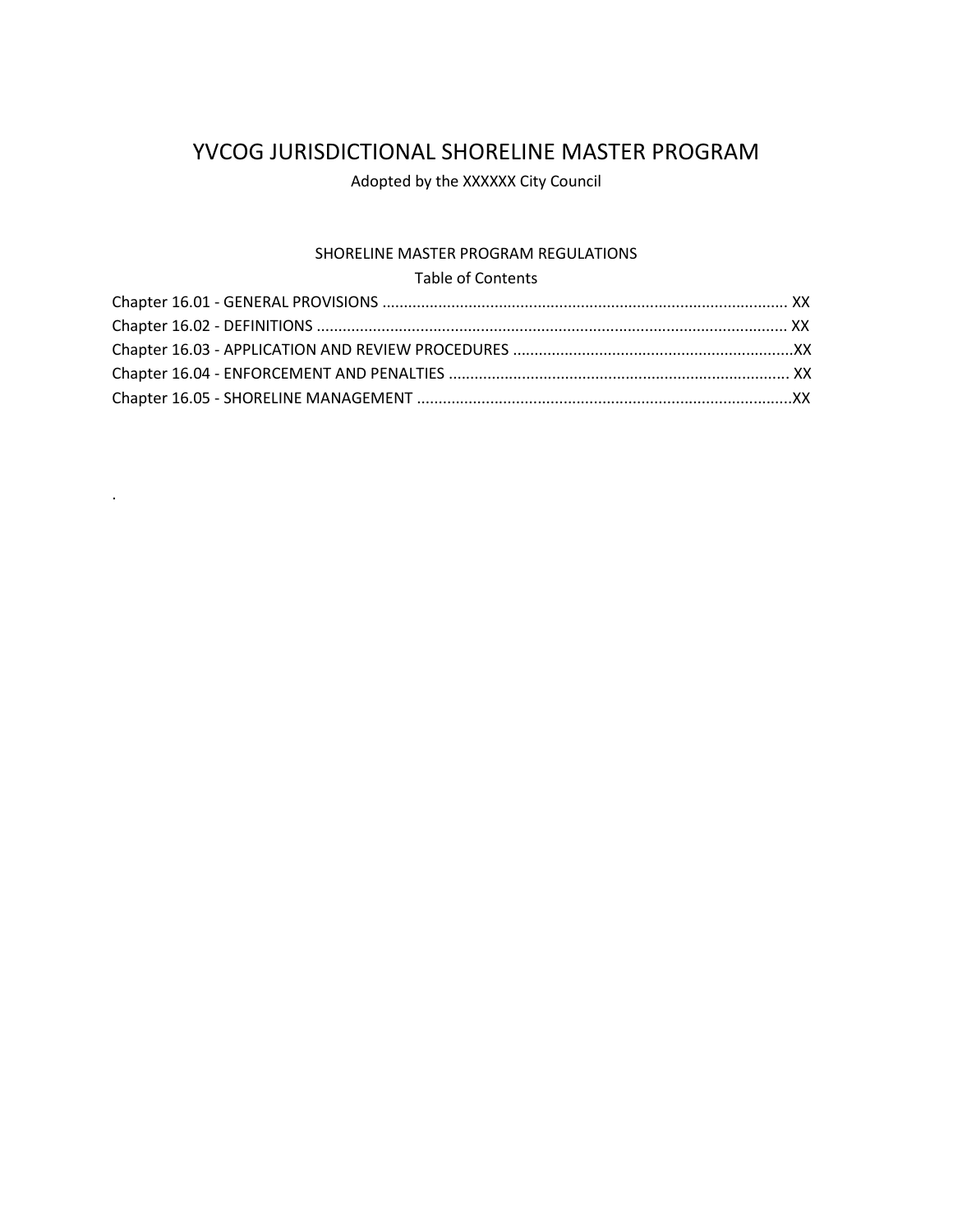## Chapter .01 GENERAL PROVISIONS

Sections:

- .01.01 Title and Authority
- .01.02 Language Interpretation
- .01.03 Purpose of Title
- .01.04 Intent of Title
- .01.05 Applicability
- .01.06 Science and Protection of Anadromous Fish
- .01.07 Applicability of Permit System to Federal Agencies
- .01.08 Administrative Authority
- .01.09 Severability

## **.01.01 Title and Authority**

The Shoreline Master Program of the City of XXXXXX shall, for the purposes of RCW36.70A.480 (GMA, Shorelines of the State) be considered a supplement to the Comprehensive Plan of. The City of XXXXXX. The Shoreline Master Program Regulations shall, for the purposes of 36.70A.480 (GMA and Shorelines of the State) be considered a set of use regulations applying only to shoreline areas as specified in RCW 90.58 (SMA) and WAC 173-26 (SMP Guidelines). These regulations are intended to be substantive legal rules and procedures used to implement the goals and policies of the Master Program. These regulations shall be applied and interpreted in a manner consistent with the remainder of the Master Program or the Act.

#### **.01.02 Language Interpretation**

Unless specifically defined in, words, phrases and terms in this title shall be interpreted so as to give them the meaning they have in common usage and to give this title its most reasonable application. "Shall" is mandatory; "may" is discretionary and does not impose a requirement; "should" is always advisory; "include(s)" means includes but not limited to. When not inconsistent with the context, words used in the present tense include the future; the singular includes the plural; and the plural, the singular.

#### **.01.03 Purpose of Title**

The purpose of the Shoreline Master Program is to establish a single, uniform system of procedures and standards to be applied to development within Shoreline jurisdiction of the City of XXXXXX.

#### **.01.04 Intent of Title**

1) The Shoreline Master Program establishes goals, policies, standards, and regulations pertaining to projects, uses and development within Shoreline jurisdiction. Shorelines of the state shall not be considered critical areas under this chapter except to the extent that specific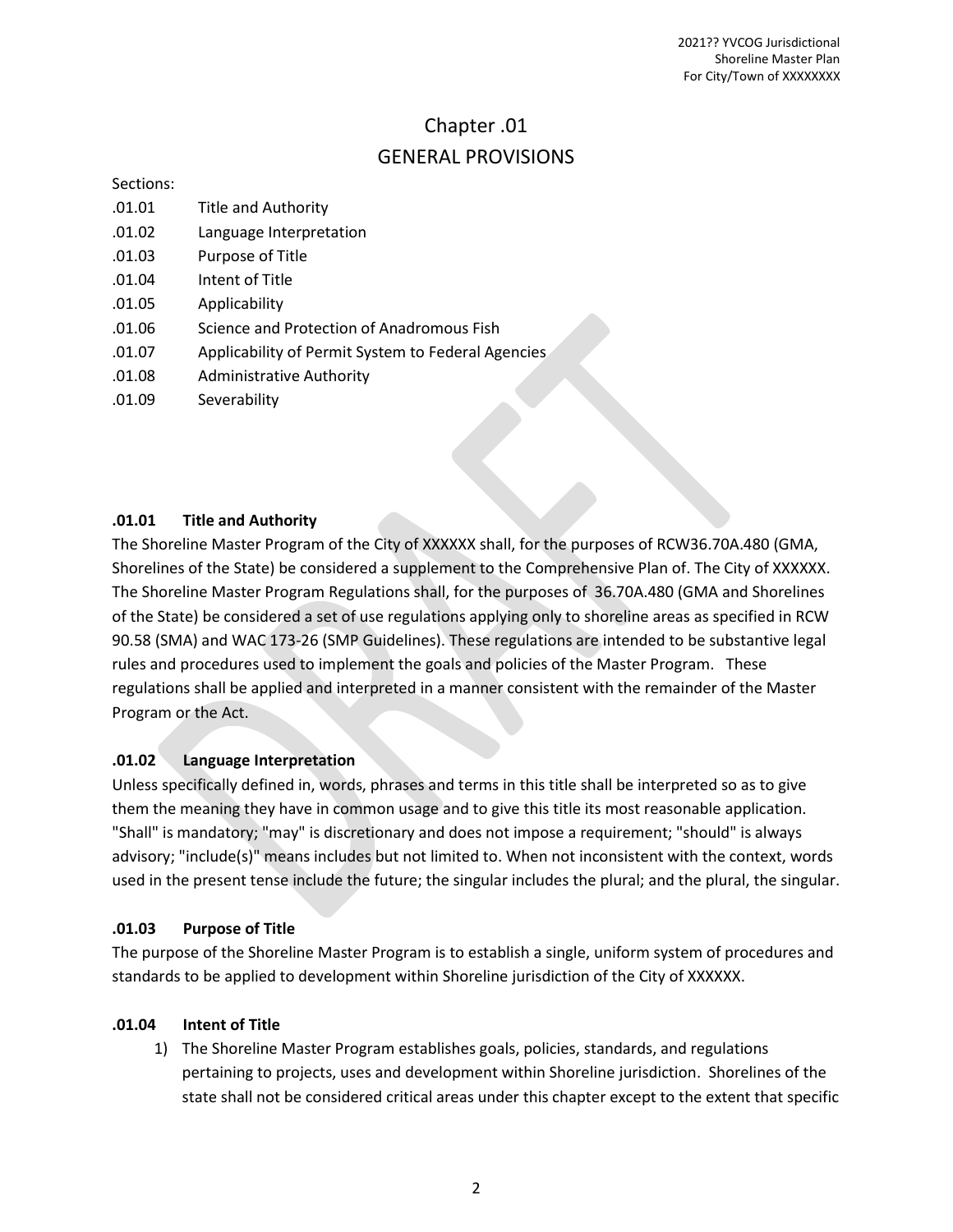areas located within shorelines of the state qualify for critical area designation based on the definition of critical areas provided by RCW 36.70A.030(5) and have been designated as such by a the City of XXXXXX pursuant to RCW 36.70A.060(2The policies, standards and procedures of this title are intended to:

- a. Preserve development options within designated critical areas where such development will not adversely impact critical area values and functions; and
- b. Prevent further degradation of critical areas; and
- c. Conserve, protect and, where feasible, restore essential or important natural resources; and
- d. Protect the public health, safety, and general welfare; and
- e. Further the goals and objectives of the City of XXXXXX Comprehensive Plan and all of its elements; and
- f. Implement the goals and requirements of the Washington Growth Management Act (RCW Chapter 36.70A) as it applies to Shoreline jurisdiction, the Shoreline Management Act (RCW Chapter 90.58), and the National Flood Insurance Program; and
- g. Recognize and protect private property rights; and
- h. Provide development options for landowners of all existing lots to the greatest extent possible, through the establishment of Variance, Reasonable Use provisions and Non-Conforming Use and Facility provisions; and
- i. Manage for no net loss of ecological function within Shoreline jurisdiction to protect against adverse effects to the public health, the land and its vegetation and wildlife, and the waters of the state and their aquatic life; and
- j. Establish a consistent foundation of regulations that apply to similar issues whether they are inside or outside Shoreline jurisdiction. Additional protection measures required because of Shoreline Master Program updates to this title are identified as applying within Shoreline jurisdiction and are not intended to be applied outside Shoreline jurisdiction; and
- k. Recognize that mining is a unique use because of its inherent linkage to geology. Therefore, mining and related activities may be an appropriate use when conducted consistent with the policies and provisions of WAC 173-26-241(h), within all Shoreline Designations, except the Natural and Floodway/CMZ Environments.
- 2) In addition, the policies, standards, and procedures of this title:
	- a. Are not intended to regulate the operation and maintenance of existing, legally established uses and structures, including but not limited to vegetative buffers on existing uses that have been reduced in width prior to the effective dates of provisions in the Critical Areas Ordinance ( City CAO) or Shoreline Master Program .
	- b. Are not intended to result in an unconstitutional taking of private property.
	- c. Are not intended to retroactively require the restoration of degraded critical areas for properties in a degraded condition prior to the effective dates of provisions in the Critical Areas Ordinance or Shoreline Master Program ; but rather to use compensatory mitigation as a tool to mitigate impacts of new development.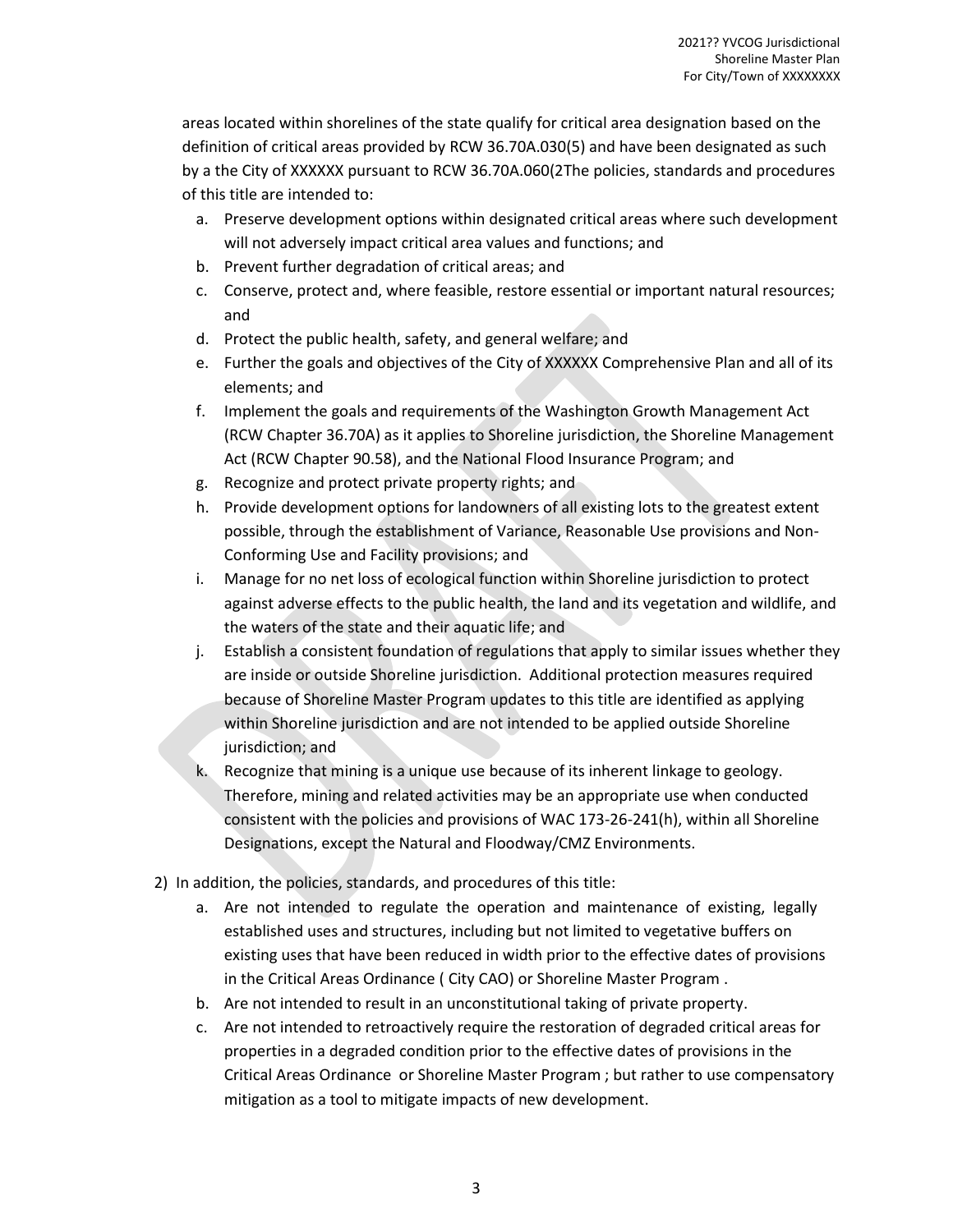- d. Are not intended to presume that regulatory tools are the only mechanism for protection, but rather integrated with non-regulatory tools in as balanced a manner as possible.
- e. Are not intended to prohibit the use of valid water rights.

## **.01.05 Applicability**

- 1) The provisions of this title shall apply to any new development, construction or use within the City of XXXXXX Shoreline jurisdiction, designated as Shoreline jurisdiction. Those shorelines within the City of XXXXXX and its Urban Growth Area which have been inventoried and found to meet the criteria as a shoreline of the state are as follows:
- 2) Other rules and regulations, including the City of XXXXXX Subdivision Ordinance , the City of XXXXXX Zoning Ordinance , , and the City of XXXXXX Building and Construction Ordinance , shall remain in full force and effect as they apply to a designated Shoreline. Wherever the requirements of the City of XXXXXX Title NEW SMP CITATION HERE conflict with the requirements of the applicable Zoning Ordinance, the Subdivision Ordinance or any other lawfully adopted City rules or regulations, the most restrictive standards shall govern.
- 3) The City of XXXXXX Critical Areas Ordinance (CAO), CITY CAO CITATION HERE (Ordinance No. XXXX, dated XXXX, 202X), is incorporated herein by this reference into this Shoreline Master Program, except as noted below. All references to the Critical Areas Ordinance, are for this specific version.
	- (a) If the provisions of the CAO CITATION HERE and other parts of the Shoreline Master Program conflict, the provisions most protective of the ecological resource shall apply, as determined by the City.
	- (b) Provisions of Chapter CAO CITATION HERE that are not consistent with the SMA (RCW 90.58) shall not apply in shoreline jurisdiction. Specifically, the following subsections shall not apply in shoreline jurisdiction:
		- (i) CAO CITATION HERE Exemptions and nonconforming uses; and
		- (ii) CAO CITATION HERE, Exceptions; and
		- (iii) CAO CITATION HERE, Appeals; and
		- (iv) CAO CITATION HERE, Enforcement.

## **.01.06 Applicability of Permit System to Federal Agencies**

The permit system shall be applied in the following manner to federal agencies on lands within Shoreline jurisdiction:

1) Areas and uses in those areas that are under exclusive federal jurisdiction as established through federal or state statutes are not subject to the jurisdiction of this title or chapter 90.58 RCW. Federal agencies shall not be required to obtain permits for developments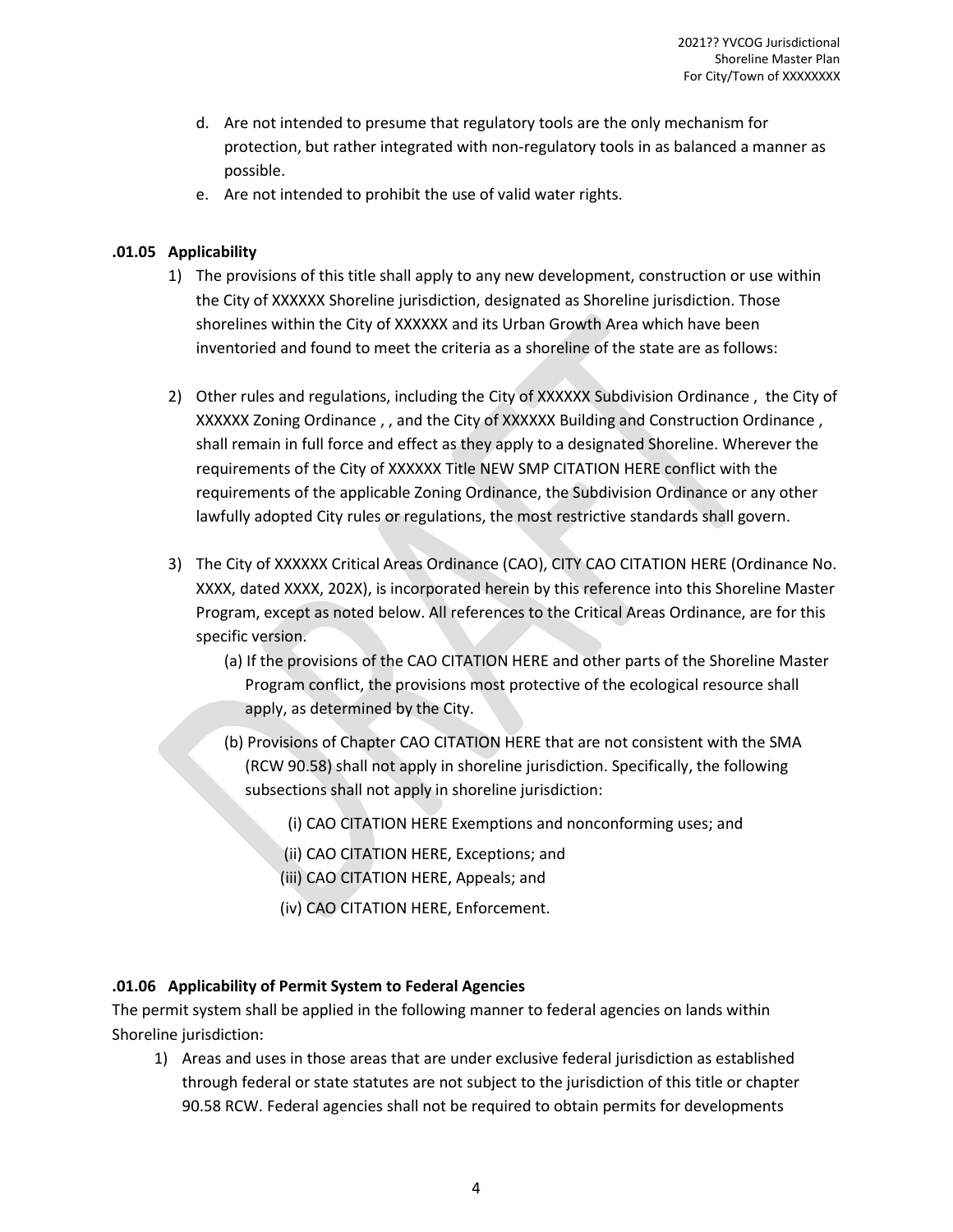undertaken by the federal government on lands owned in fee by the federal government, or on easements obtained by the federal government for a specified purpose where the proposed development is consistent with the specified purpose, unless under either circumstance the federal government grants or reserves to the state or City of XXXXXX , substantial jurisdiction over activities on those lands.

- 2) The permit system shall apply to all nonfederal developments and uses undertaken on federal lands and on lands subject to nonfederal ownership, lease, or easement, even though such lands may fall within the external boundaries of a federal ownership.
- 3) The permit system shall apply to developments undertaken on lands not federally owned but under lease, easement, license, or other similar federal property rights short of fee ownership, to the federal government.
- 4) The above paragraphs shall be controlling for the purposes of Shoreline permits for federal land or federal projects; however, the following attempts to clarify these limits for practical use:
	- a. Federal development on federally owned land is not required to obtain a permit.
	- b. Federal development on a federally owned lease is not required to obtain a permit, as long as the development is consistent with the purpose of the lease.
	- c. Development on federally owned land under a non-federal lease or easement must obtain a Shoreline permit.
	- d. Non-federal development or use on federally owned land must obtain a Shoreline permit.
	- e. Development on non-federal land must obtain a Shoreline permit, even if it is leased, rented, etc. to the federal government, or it is within the boundaries of federal ownership.

## **.01.07 Administrative Authority**

- 1) The City of XXXXXX Planning or Public Works Department shall be responsible for the general administration of this title. The Planning/Public Works Director or the Director's designee shall serve as the Administrative Official of this title. The Administrative Official shall establish procedures for implementation of this title.
	- a. Where the provisions of these regulations may be unclear in special circumstances, or where judgment must be made because of the nature of the language used, the Administrative Official shall make such interpretations. Such interpretation shall specify whether the issue is under Shoreline jurisdiction or not. A separate record of all interpretations shall be kept. To avoid arbitrariness, any earlier interpretation that may relate to a pending action shall be examined by the Administrative Official for its effect or influence on the pending action.
	- b. A written request for interpretation of any provision of this title, or any rule or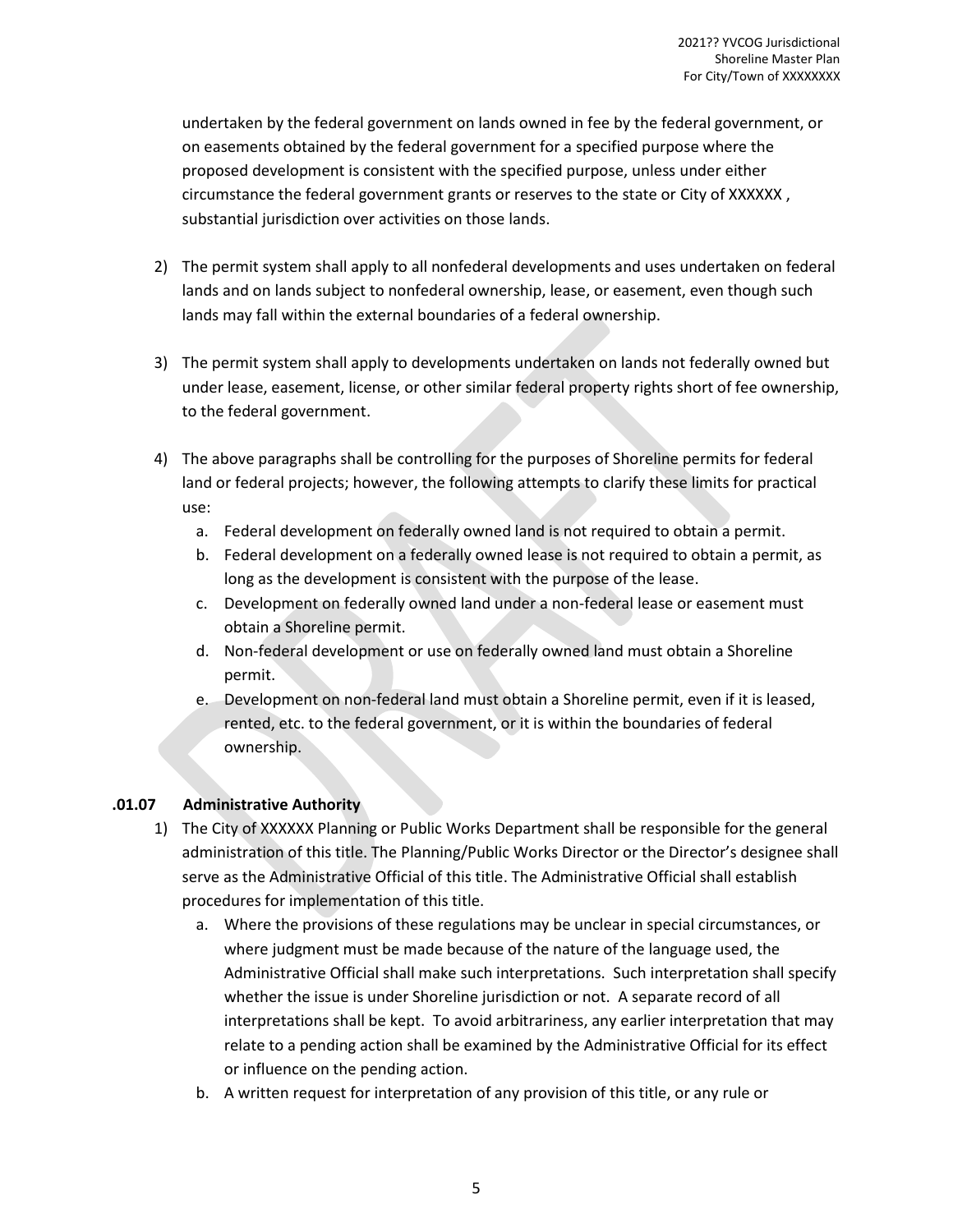regulation adopted pursuant to this title may be submitted to the Administrative Official. Each request shall set forth the specific provision or provisions to be interpreted and the facts of the specific situation giving rise to the request for an interpretation. Interpretations shall be administered in accordance with .03.09 of this Title.

b. (c) The City shall consult with the Department of Ecology (Ecology) to ensure that any formal written interpretations are consistent with the purpose and intent of the SMA (RCW 90.58), pursuant to WAC 173-26-140.

## **.01.08 Severability**

If any provision of the ordinance codified in this title, or its application to any person or legal entity or circumstances is held to be invalid, the remainder of said ordinance or the application of the provision to other persons or legal entities or circumstances shall not be affected.

## **.01.09 Effective Date**

The effective of this Shoreline Master Program, and any future amendments therein, is 14 days from Ecology's written notice of final action.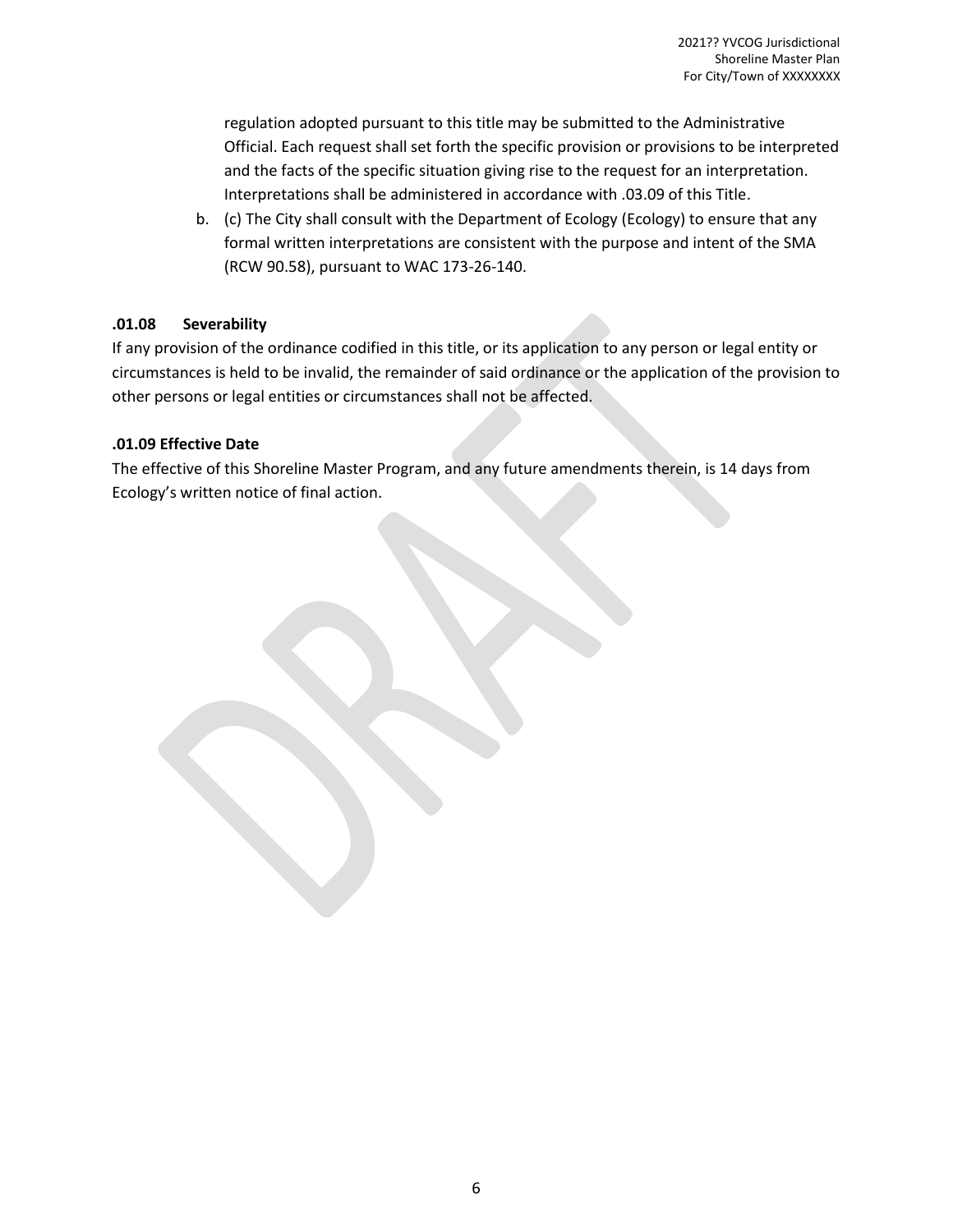## **Chapter.02 DEFINITIONS**

## **02.001 Definitions Generally**

1) Whenever the words and terms set forth in this chapter appear in this title, they shall be given the meaning attributed to them by this chapter. References to specific provisions of the City of XXXXXX building code and the International Building Codes, statutes and Washington Administrative Code provide greater detail for purposes of administering this title.

## **.02.005 Abutting**

"Abutting" means bordering upon, to touch upon, or in physical contact with. Sites are considered abutting even though the area of contact may be only a point.

## **.02.010 Adjacent**

"Adjacent" means to be nearby and not necessarily abutting.

## **.02.012 Administrative Official**

"Administrative Official" means the duly appointed Director of the Planning/Public Works Department, or his designee, or the relevant decision maker identified in CITATION HERE; synonymous with "administrator" or "director."

#### **.02.015 Agricultural Activities**

For purposes of administering the Shoreline Master Program "Agricultural activities" means agricultural uses and practices including, but not limited to: Producing, breeding, or increasing agricultural products; rotating and changing agricultural crops; allowing land used for agricultural activities to lie fallow in which it is plowed and tilled but left unseeded; allowing land used for agricultural activities to lie dormant as a result of adverse agricultural market conditions; allowing land used for agricultural activities to lie dormant because the land is enrolled in a local, state, or federal conservation program, or the land is subject to a conservation easement; conducting agricultural operations; maintaining, repairing, and replacing agricultural equipment; maintaining, repairing, and replacing agricultural facilities, provided that the replacement facility is no closer to the shoreline than the original facility; and maintaining agricultural lands under production or cultivation. Agricultural activities include plowing, discing, harrowing, compacting, planting, and harvesting, spraying, etc.

1) "Agricultural products" includes but is not limited to horticultural, viticultural, floricultural, vegetable, fruit, berry, grain, hops, hay, straw, turf, sod, seed, and apiary products; feed or forage for livestock; Christmas trees; hybrid cottonwood and similar hardwood trees grown as crops and harvested within twenty years of planting; and livestock including both the animals themselves and animal products including but not limited to meat, upland finfish, poultry and poultry products, and dairy products;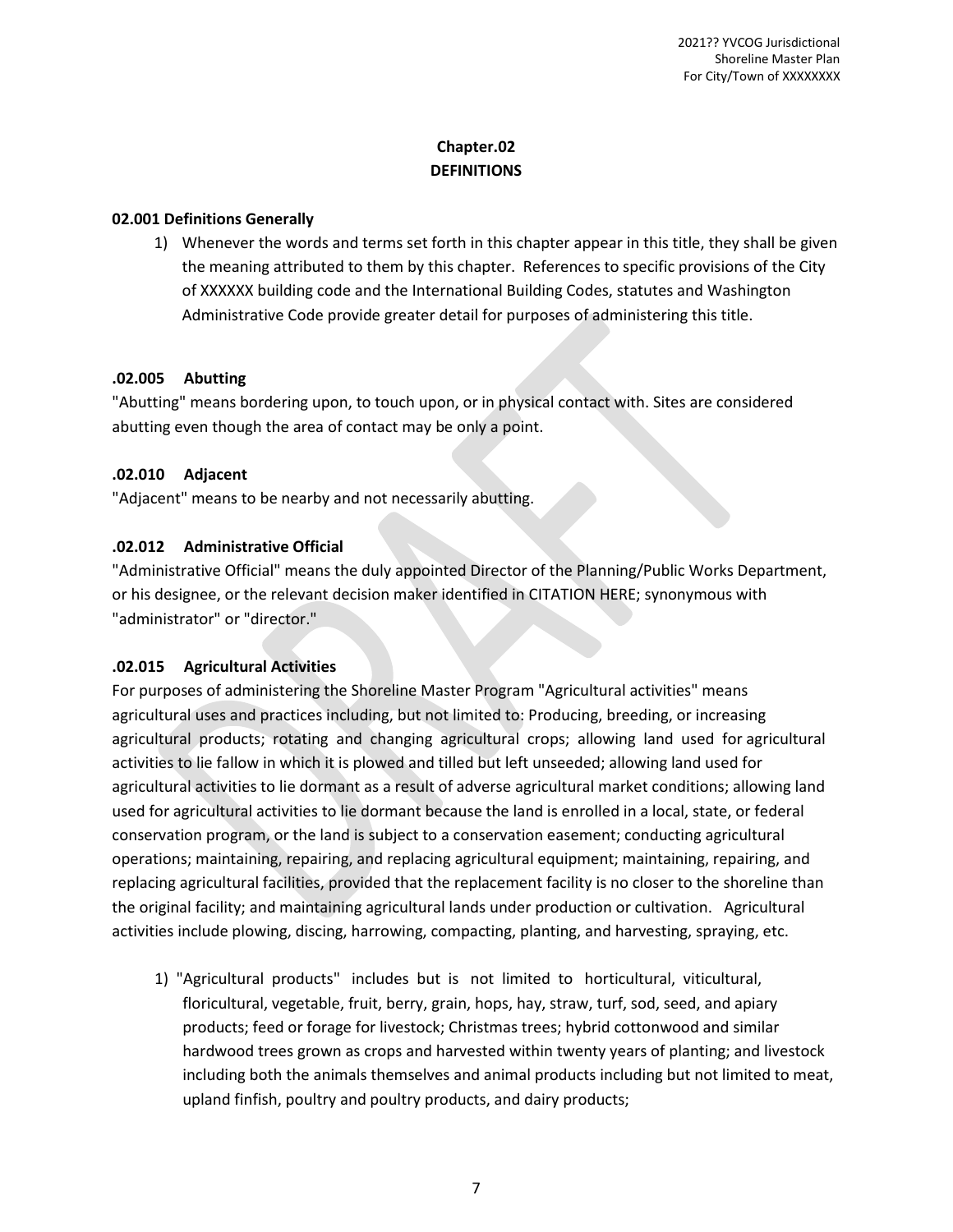- 2) "Agricultural equipment" and "agricultural facilities" includes, but is not limited to:
	- a. The following used in agricultural operations: Equipment; machinery; constructed shelters, buildings, and ponds; fences; upland finfish rearing facilities; water diversion, withdrawal, conveyance, and use equipment and facilities including but not limited to pumps, pipes, tapes, canals, ditches, and drains; and/or
	- b. corridors and facilities for transporting personnel, livestock, and equipment to, from, and within agricultural lands; and/or
	- c. farm residences and associated equipment, lands, and facilities; and/or
	- d. roadside stands and on-farm markets for marketing fruit or vegetables.
- 3) "Agricultural land" means those specific land areas on which agriculture activities are conducted as of the date of adoption of a local master program as evidenced by aerial photography or other documentation. After the effective date of the master program land converted to agricultural use is subject to compliance with the requirements of the master program.

#### **.02.025 Alluvial Fan**

"Alluvial fan" is a low, outspread, relatively flat to gently sloping feature, shaped like an open fan or a segment of a cone, deposited by a stream at the place where it issues from a valley upon a plain or broad valley, or where a tributary stream is near or at its junction with the main stream, or wherever a constriction in a valley abruptly ceases or the gradient of the stream suddenly decreases; it is steepest near the mouth of the valley where its apex points upstream, and it slopes gently and convexly outward with gradually decreasing gradient.

#### **.02.030 Applicant**

"Applicant" means a person, party, firm, corporation, or other legal entity that proposes a development, construction or use on a site.

#### **.02.033 Aquaculture**

For purposes of administering the Shoreline Master Program "Aquaculture" means the culture and/or farming of food fish, shellfish, and other aquatic plants and animals in fresh water. Aquaculture practices may include but are not limited to hatching, seeding or planting, cultivating, feeding, raising, harvesting of planted crops or of natural crops so as to maintain an optimum yield, and processing of aquatic plants or animals.

#### **.02.035 Aquifer**

"Aquifer" means a saturated geologic formation which will yield enough water to serve as a private or public water supply.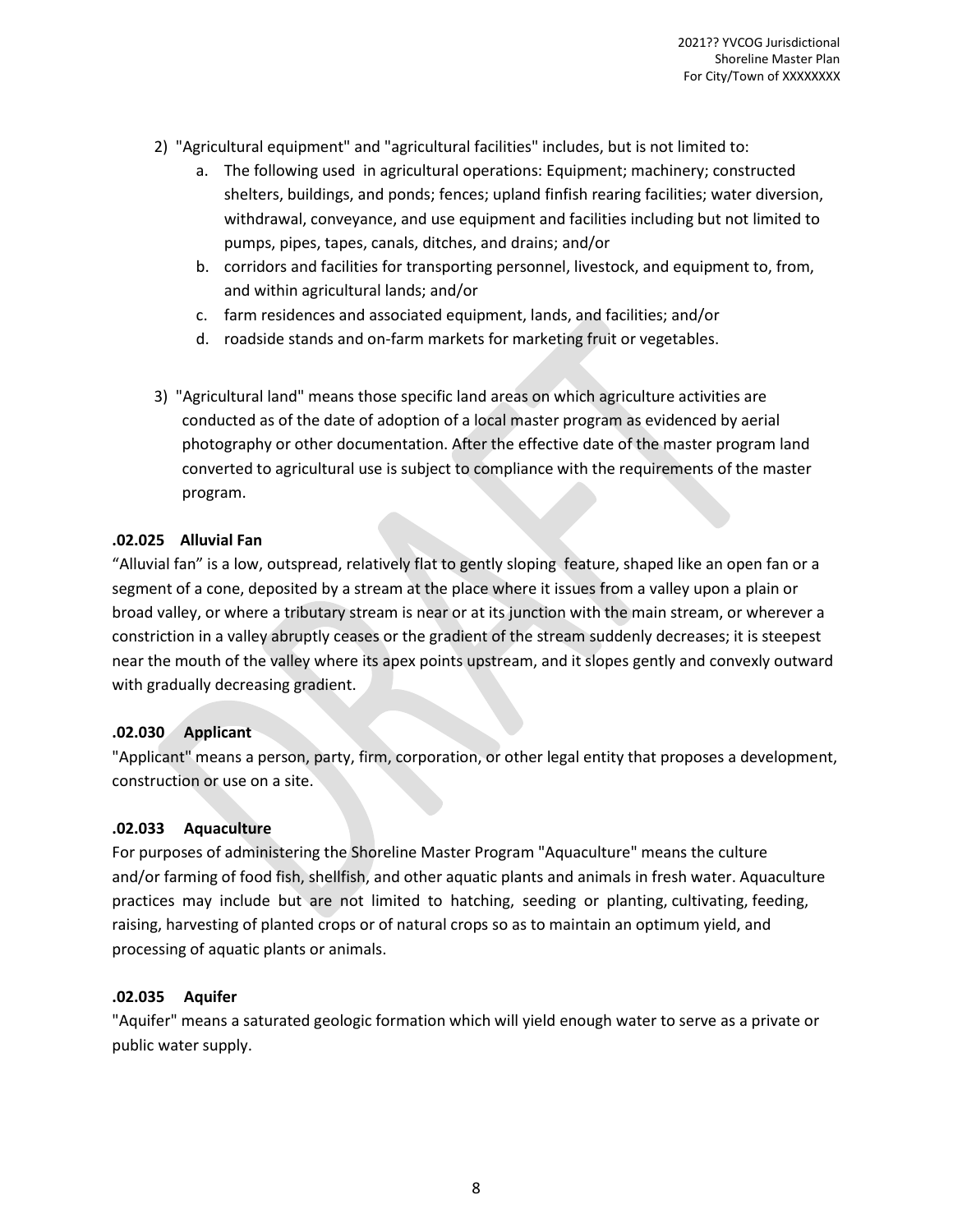#### **.02.040 Critical Aquifer Recharge Area**

"Critical Aquifer Recharge Area" means an area with a critical recharging effect on aquifers used for potable water, or areas where a drinking aquifer is vulnerable to contamination that would affect the potability of the water.

#### **.02.042 Bank**

"Bank" means the land surface above the ordinary high-water mark that abuts a body of water and contains it to the bankfull depth.

## **.02.043 Bankfull Depth**

"Bankfull depth" means the average vertical distance between the channel bed and the estimated water surface elevation required to completely fill the channel to a point above which water would enter the floodplain or intersect a terrace or hillslope. In cases where multiple channels exist, the bankfull depth is the average depth of all channels along the cross-section.

## **.02.055 Bed**

"Bed" means the land below the ordinary high- water lines of state waters. This definition shall not include irrigation ditches, canals, storm water run-off devices, or other artificial watercourses except where they exist in a natural watercourse that has been altered by man.

## **.02.060 Bedrock**

"Bedrock" means in-place solid rock.

## **.02.065 Berm**

"Berm" means a mound of earth material used as a protective barrier or to control the direction of water flow.

#### **.02.067 Best Management Practices**

"Best Management Practices" or "BMPs" means schedules of activities, practices, maintenance procedures, and structural and/or managerial practices that, when used singly or in a combination prevent or reduce adverse impacts to the environment.

#### **.02.070 Bioengineering**

"Bioengineering" means project designs or construction methods which use live woody vegetation or a combination of live woody vegetation and specially developed natural or synthetic materials to establish a complex root grid within the existing bank which is resistant to erosion, provides bank stability, and maintains a healthy riparian environment with habitat features important to aquatic and terrestrial wildlife. Bioengineered or biotechnical bank protection designs may incorporate limited use of armored toes and wood structural elements.

#### **.02.075 Breakwater**

"Breakwater" means a fixed or floating offshore structure that protects the shore from wave action or currents.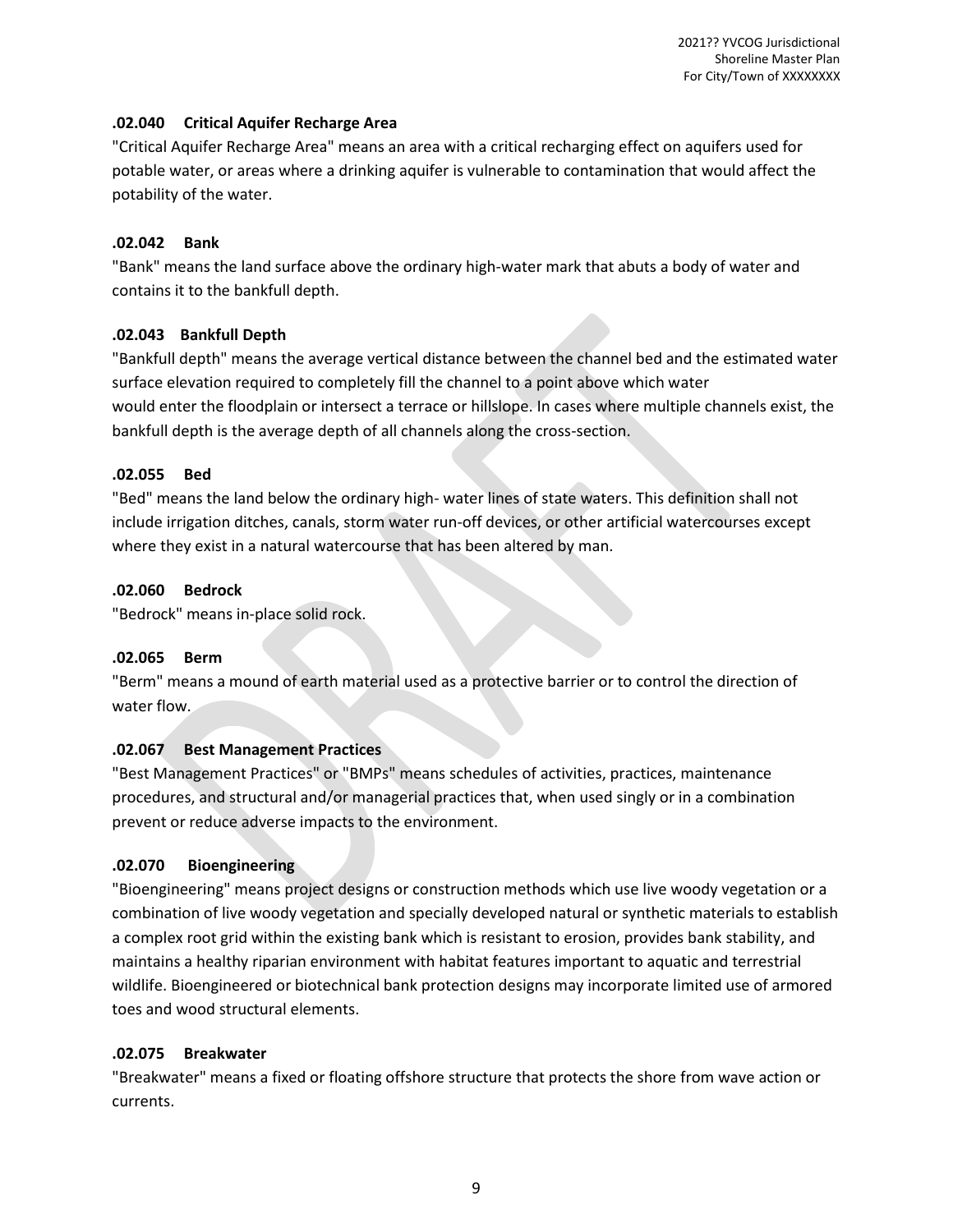#### **.02.080 Bulkhead**

"Bulkhead" means a vertical or nearly vertical erosion protection structure placed parallel to the shore consisting of concrete, timber, steel, rock, or other permanent material not readily subject to erosion.

## **.02.082 Cabin**

For purposes of administering the Shoreline Master Program "Cabin" means a small single-family residence of 800 square feet or less, without a garage or carport and without large accessory buildings. Small accessory buildings, such as detached storage sheds or accessory structures totaling 120 square feet or less, may be allowed. Dwellings not meeting these standards are considered standard singlefamily residences.

## **.02.085 Channel**

"Channel" means an open conduit, either naturally or artificially created, which periodically or continuously contains moving water, or which forms a connecting link between two bodies of water.

## **.02.090 Channel Migration Zone**

For purposes of administering the Shoreline Master program "Channel migration zone (CMZ)" means the area along a river within which the channel(s) can be reasonably predicted to migrate over time as a result of natural and normally occurring hydrological and related processes when considered with the characteristics of the river and its surroundings.

## **.02.092 Chief Building Official**

"Chief Building Official" or "building official" means the manager of the Building and Fire Safety Division of the Department of Planning or designee.

## **.02.095 Classification**

"Classification" means the definition of value and hazard categories to which critical areas and natural resource lands will be assigned.

## **.02.100 Clearing**

"Clearing" means the removal of timber, brush, grass, ground cover or other vegetative matter from a site.

## **.02.110 Compaction**

"Compaction" means compressing soil through some mechanical means to make it denser.

## **.02.115 Confinement Feeding Operation**

"Confinement feeding operation" means the use of structures or pens for the concentrated feeding or holding of animals or poultry, including but not limited to horses, cattle, sheep, or swine. This definition includes dairy confinement areas, slaughterhouses, shipping terminal holding pens, poultry and/or egg production facilities and fur farms but does not include animal husbandry and normal farming practices.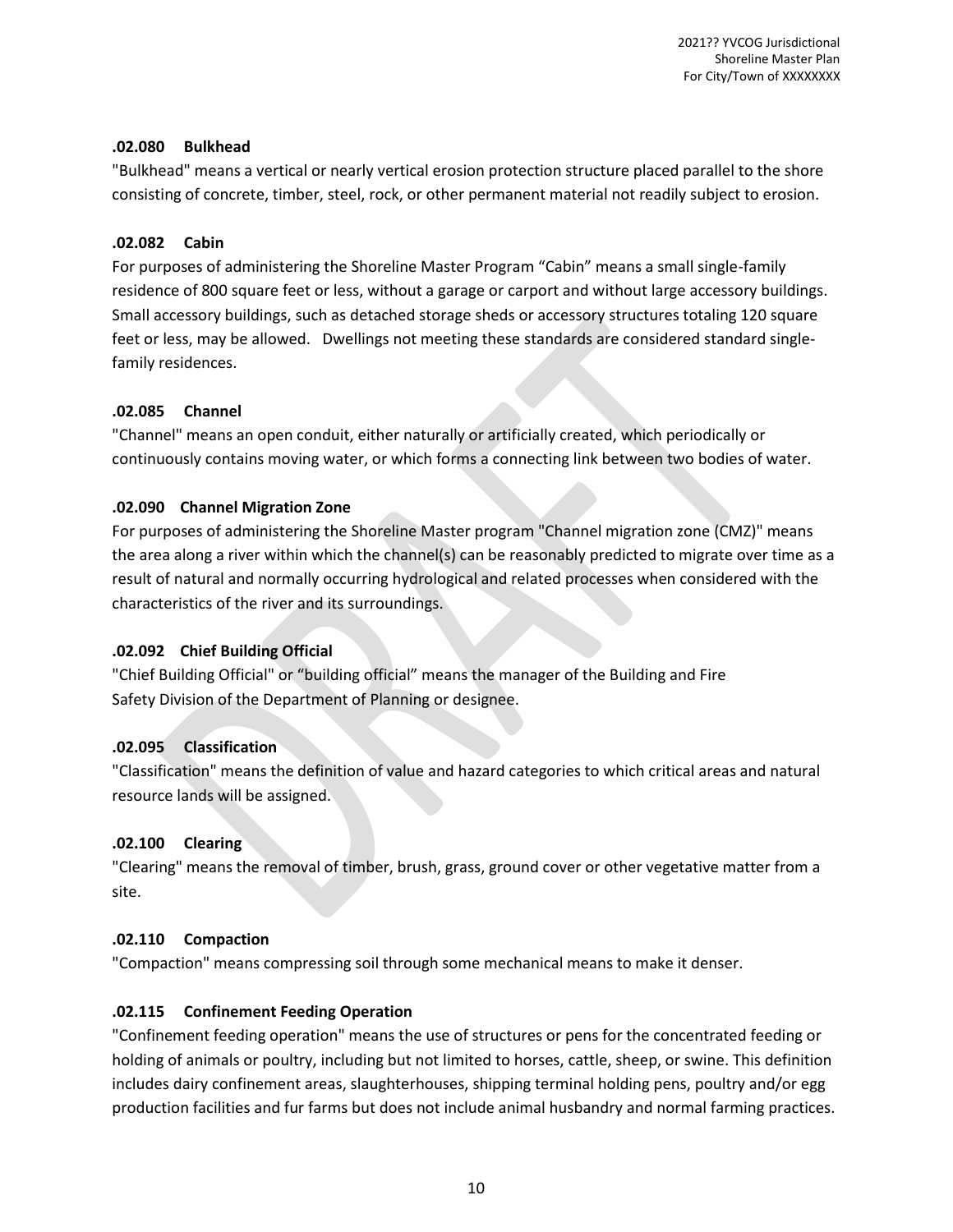2021?? YVCOG Jurisdictional Shoreline Master Plan For City/Town of XXXXXXXX

#### **.02.120 Construction**

"Construction" means the assembly, placement, or installation of structures, roadways, transmission lines, and other improvements within a project site.

#### **.02.125 Designated**

"Designated" means formal legislative action to identify and describe a critical area.

#### **.02.130 Department**

"Department" means the City of XXXXXX Planning/Public Works Department.

#### **.02.135 Development**

"Development" means any use as defined under RCW 90.58.030(3)(d) (definitions), or the division of land into lots or parcels in accordance with the City of XXXXXX Subdivision Ordinance (CITATION HERE), and any clearing, excavation, dredging, drilling, filling, dumping, removal of earth and mineral materials, or other permanent or temporary modification of a site up to, but not including, construction as defined in this chapter. "Development" does not include dismantling or removing structures if there is no other associated development or re-development.

#### **.02.140 Dike**

"Dike" means an embankment to prevent flooding by a stream or other water body. A dike is also referred to as a levee.

#### **.02.145 Dock**

"Dock" means a structure built over or floating upon the water and used as a landing place for boats and other marine transport, fishing, swimming, and other recreational uses.

#### **.02.150 Dredging**

"Dredging" means removal of earth from the bed of a stream, lake, or pond for the purpose of increasing the depth of surface water or obtaining minerals, construction aggregate, or landfill materials. This definition does not include excavation for mining within a pond created by a mining operation approved under this title or under a local zoning ordinance, or a mining operation in existence before Zoning, Shorelines, or Critical Areas permits were required for such operations.

#### **.02.160 Earth Material**

"Earth material" means any rock, natural soil, or combination thereof.

#### **.02.163 Ecological functions**

For purposes of administering the Shoreline Master Program "Ecological functions" or "shoreline functions" means the work performed or role played by the physical, chemical, and biological processes that contribute to the maintenance of the aquatic and terrestrial environments that constitute the shoreline's natural ecosystem.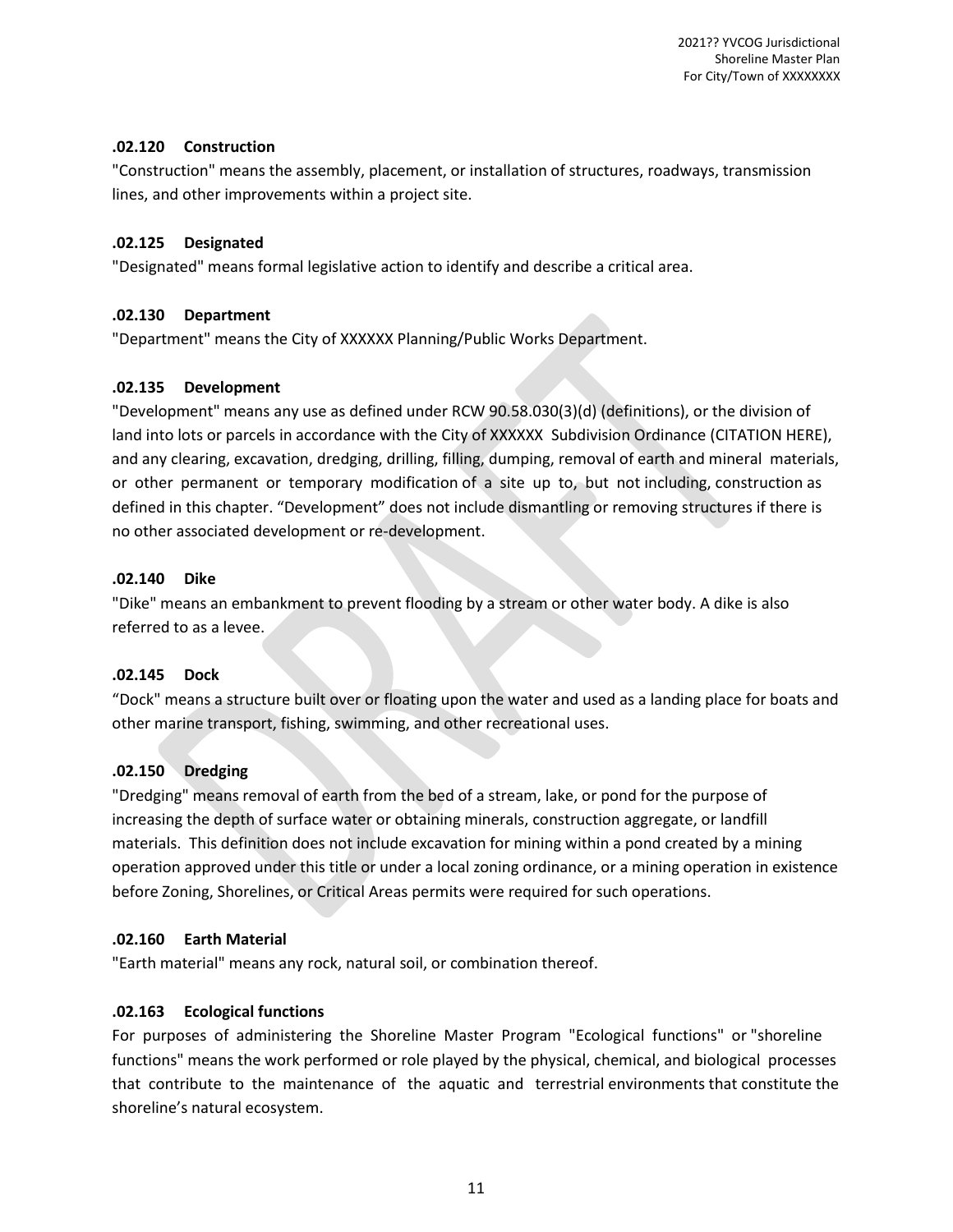#### **.02.166 Ecosystem-wide Processes**

For purposes of administering the Shoreline Master Program "Ecosystem-wide processes" means the suite of naturally occurring physical and geologic processes of erosion, transport, and deposition; and specific chemical processes that shape landforms within a specific shoreline ecosystem and determine both the types of habitat and the associated ecological functions.

## **.02.170 Enhance**

"Enhance" means to strengthen any of the basic functional properties of a riparian area that exist but do not perform at optimum efficiency. "Optimum" refers to the most favorable or best performance of each function achievable for a specific segment of stream corridor.

## **.02.175 Ephemeral Stream**

"Ephemeral stream" means a stream that flows only in response to precipitation with no groundwater association, usually less than 30 days per year. The lack of any groundwater association results in a lack of a distinctive riparian vegetation compared to the surrounding landscape.

## **.02.180 Erosion**

"Erosion" means the wearing away of the earth's surface because of the movement of wind, water, or ice.

## **.02.185 Events and Temporary Uses**

For purposes of administering the Shoreline Master Program "Events and Temporary Uses" means a social or community occasion or activity lasting for a limited time. Events and Temporary Uses within permitted facilities or legally non-conforming facilities that are designed for such uses are not included in this definition, as long as they do not materially interfere with the normal public use of the water or shorelines of the state.

#### **.02.190 Excavation**

"Excavation" means the mechanical removal of earth material.

#### **.02.195 Feasible**

For purposes of administering the Shoreline Master Program "Feasible" means that an action, such as a development project, mitigation, or preservation requirement, meets all of the following conditions:

- 1) The action can be accomplished with technologies and methods that have been used in the past in similar circumstances, or studies or tests have demonstrated in similar circumstances that such approaches are currently available and likely to achieve the intended results;
- 2) The action provides a reasonable likelihood of achieving its intended purpose; and
- 3) The action does not physically preclude achieving the project's primary intended legal use.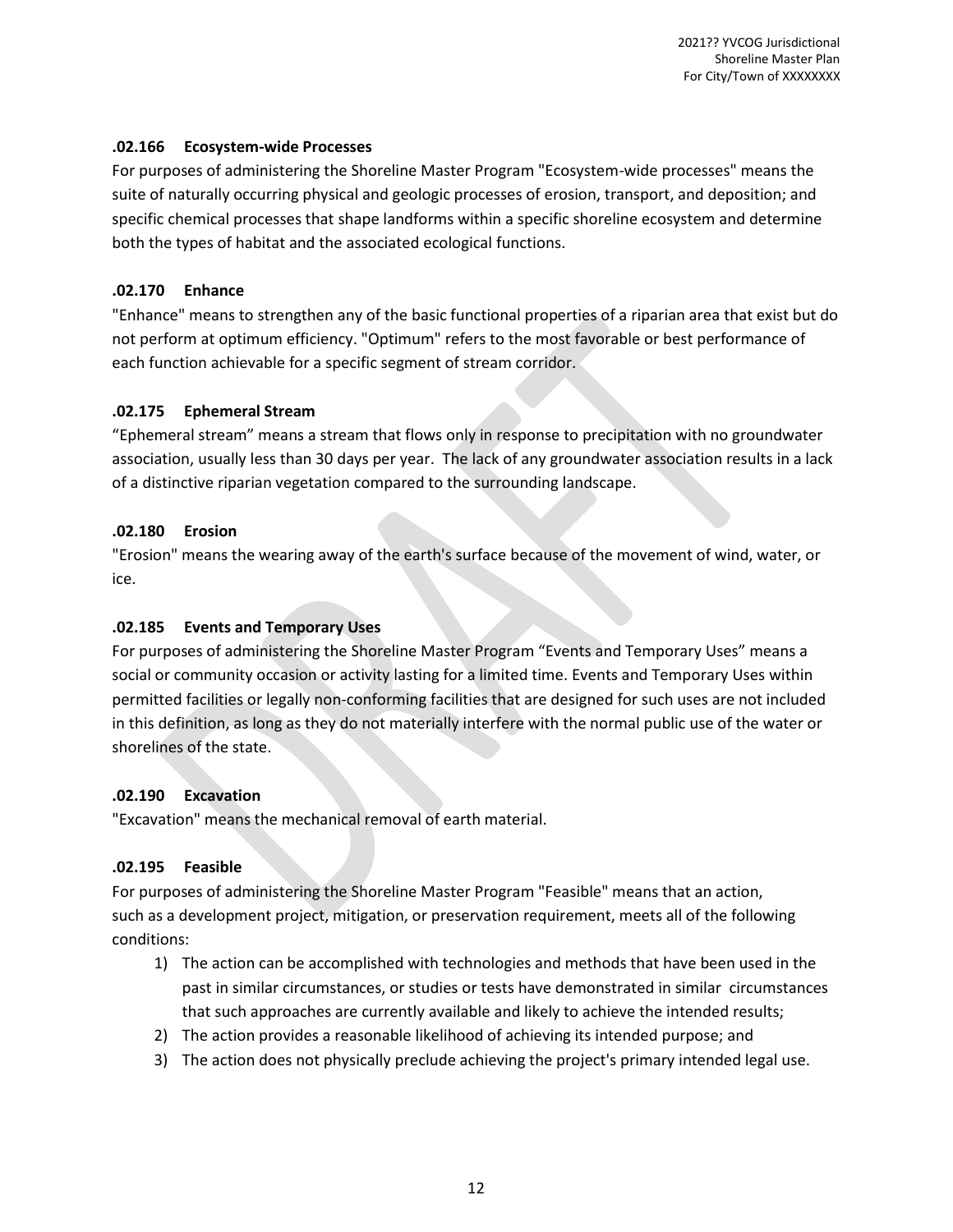#### **.02.200 Fill**

"Fill" means the addition of any material, such as (by way of illustration) earth, clay, sand, rock, gravel, concrete rubble, wood chips, bark, or waste of any kind, which is placed, stored or dumped upon the surface of the ground resulting in an increase in the natural surface elevation. The physical structure of a shore stabilization structure shall not be considered fill. However, fill placed behind the structure is considered fill. Stream bed manipulation for irrigation diversions shall not be considered fill.

## **.02.205 Flood**

"Flood" means a general and temporary condition of partial or complete inundation of normally dry land areas from the unusual and rapid accumulation of runoff of surface waters from any source.

## **.02.206 Flood Hazard Permit**

"Flood hazard permit" means written approval applied for and obtained in accordance with such rules and regulations as are established under this title.

## **.02.207 Flood Insurance Rate Map**

"Flood insurance rate map (FIRM)" means the official map on which the Federal Emergency Management Agency has delineated both the areas of special flood hazards and the risk premium zones applicable to the community.

## **.02.208 Flood Insurance Study**

"Flood insurance study" means the official report provided by the Federal Emergency Management Agency that includes flood profiles, the flood boundary-floodway map, and the water surface elevation of the base flood.

## **.02.210 Floodplain**

"Floodplain" means a land area adjoining a river, stream, watercourse, or lake which has been determined likely to flood. The extent of the floodplain may vary with the frequency of flooding being considered. "Flood plain" is synonymous with the one hundred-year floodplain and means that land area susceptible to inundation with a one percent chance of being equaled or exceeded in any given year.

#### **.02.215 Flood-prone**

"Flood-prone" means a land area for which a floodway and floodplain has not been determined with respect to any specific flood frequency, but for which the potential for flooding can be identified by information observable in the field such as soils or geological evidence, or by materials such as flood studies, topographic surveys, photographic evidence or other data.

## **.02.216 Flood-proofing**

"Flood-proofing" means any combination of structural and nonstructural additions, changes, or adjustments to structures which reduce or eliminate flood damages to lands, water and sanitary facilities, structures, and contents of buildings.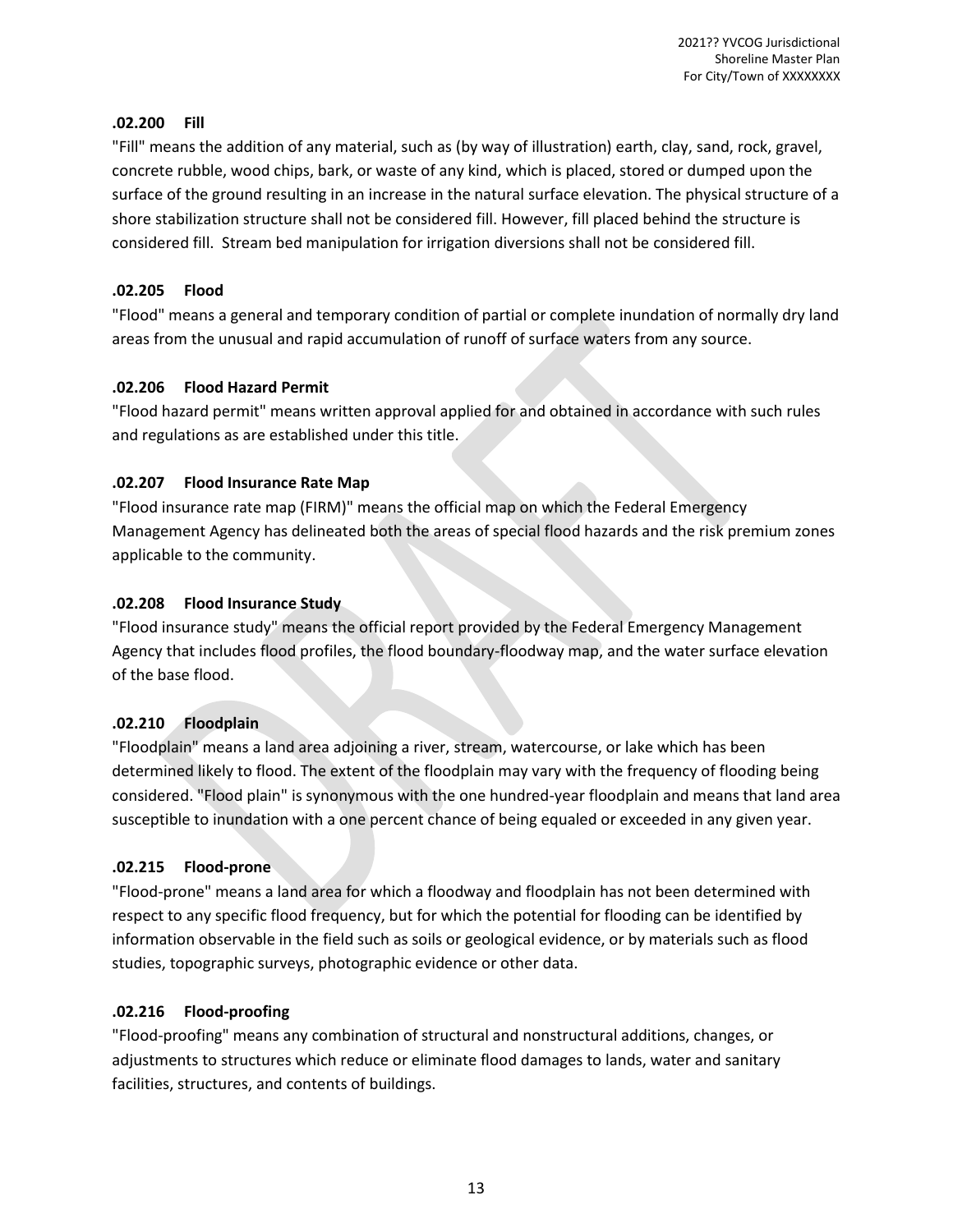## **.02.220 Floodway**

"Floodway" means the area, as identified in a master program, that either:

- 1) Has been established in federal emergency management agency flood insurance rate maps or floodway maps; or
- 2) Consists of those portions of a river valley lying streamward from the outer limits of a watercourse upon which flood waters are carried during periods of flooding that occur with reasonable regularity, although not necessarily annually, said floodway being identified, under normal condition, by changes in surface soil conditions or changes in types or quality of vegetative ground cover condition, topography, or other indicators of flooding that occurs with reasonable regularity, although not necessarily annually.

Regardless of the method used to identify the floodway, the floodway must not include those lands that can reasonably be expected to be protected from flood waters by flood control devices maintained by or maintained under license from the federal government, the state, or a political subdivision of the state [RCW 90.58.030(2)(b)].

## **.02.230 Forest Land**

"Forest land" means land primarily devoted to forest practices activities.

## **.02.240 Forest Practices**

"Forest practices" means activities conducted under federal forest practices approval or under a Forest Practices permit reviewed and approved by the Washington Department of Natural Resources pertaining to the management of forest land , including growing, managing, harvesting, and interim storage of merchantable timber for commercial value, as well as incidental activities reviewed under federal or state approval, such as road construction and maintenance (including bridges) and mining activities.

## **.02.250 Grade**

"Grade" means the vertical location of the ground surface. "Natural grade" is the grade as it exists or may have existed in its original undisturbed condition. "Existing grade" is the current grade in either its undisturbed, natural condition or as disturbed by some previous modification. "Rough grade" is a stage where grade conforms approximately to an approved plan. "Finish grade" is the final grade of the site which conforms to an approved plan.

#### **.02.255 Grading**

"Grading" means any excavation, filling, or combination thereof.

#### **.02.260 Groundwater**

"Groundwater" means water that occurs beneath the land surface, also called subsurface water or subterranean water. Groundwater includes water in the zone of saturation of a water-bearing formation.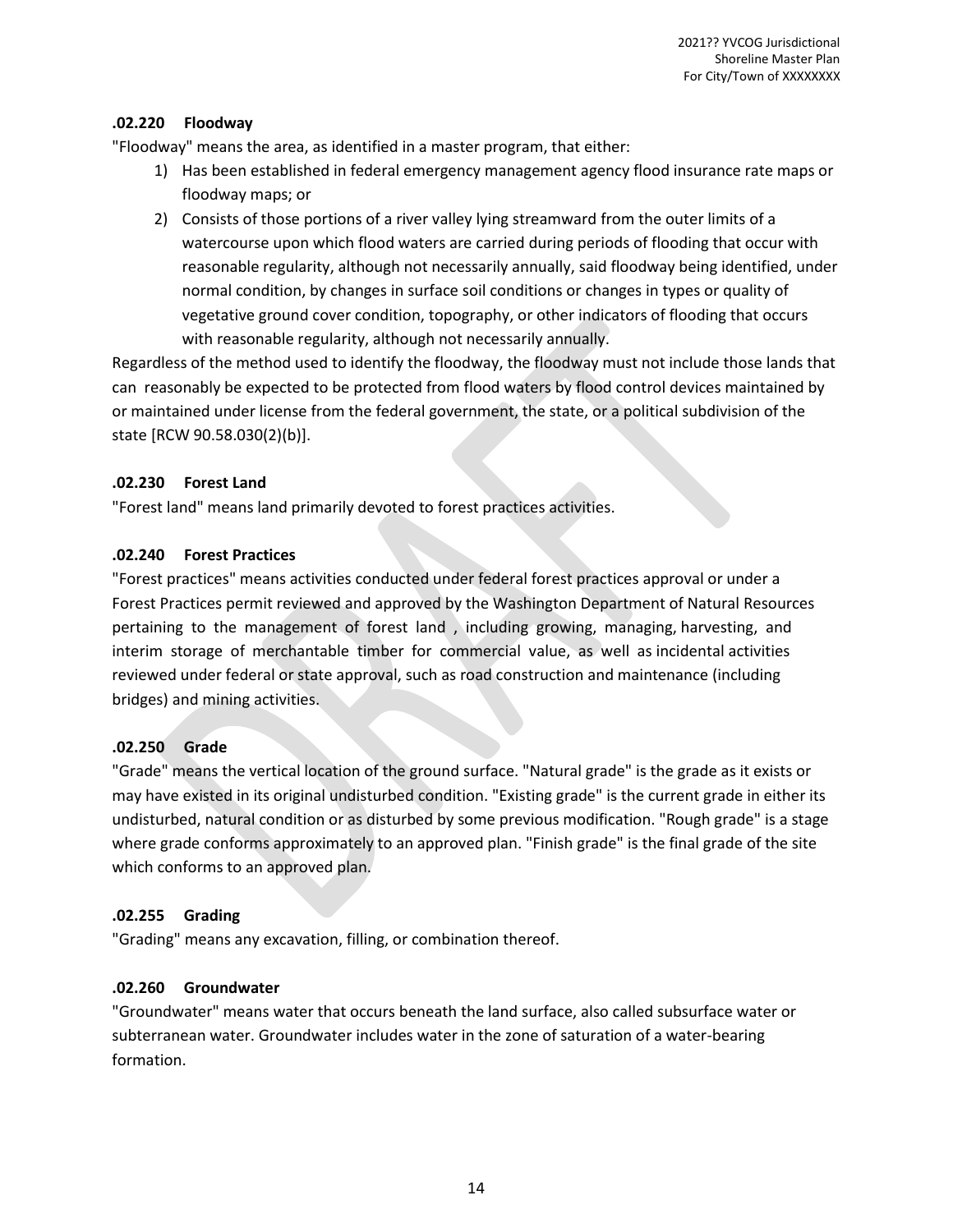#### **.02.266 Hyporheic**

"Hyporheic" means a groundwater area adjacent to and below channels where water is exchanged with channel water and water movement is mainly in the downstream direction.

## **.02.270 Intermittent Streams**

"Intermittent stream" means a stream which flows only during certain times of the year, with inputs from precipitation and groundwater, but usually more than 30 days per year. The groundwater association generally produces an identifiable riparian area. This definition does not include streams that are intermittent because of irrigation diversion or other manmade diversions of the water.

## **.02.275 Lake or pond**

"Lake or pond" means at inland body of standing water. The term includes the reservoir or expanded part of a river behind a dam.

## **.02.282 Manufactured Home**

"Manufactured home" means a structure fabricated on a permanent chassis that is transportable in one or more sections; is designed to be used with or without a permanent foundation when connected to the required facilities; has sleeping, cooking, and plumbing facilities or any combination thereof; and is intended for human occupancy or is being used for residential purposes. Although Washington Administrative Code (WAC) and City of XXXXXX Code separately define and distinguish between "manufactured home" and "mobile home" according to federal or state construction codes for such dwellings, the term "manufactured home" shall include "mobile home" for regulatory purposes under this chapter. The term shall not include "recreation vehicle." "commercial coach," "camping vehicle," "travel trailer," "park trailer," "tip-out," and any other similar vehicle which is not intended, designed, constructed or used for residential purposes for use as a single-family dwelling and is not otherwise labeled as a manufactured or mobile home under any federal or state law. For floodplain management purposes only under this chapter, park trailers, camping vehicles, travel trailers, tip-outs, and other similar vehicles shall be considered manufactured homes when placed on a site for greater than one hundred eighty days.

## **.02.283 Manufactured Home Park or Subdivision**

"Manufactured home park or subdivision" means a parcel (or contiguous parcels) of land divided into two or more manufactured home lots for rent or sale in accordance with LAND USE CITATION HERE of this Code.

## **.02.284 Manufactured Home Park or Subdivision, Existing**

"Existing manufactured home park or subdivision" means a manufactured home park or subdivision for which the construction of facilities for servicing the lots on which the manufactured homes are to be affixed (including, at a minimum, the installation of utilities, the construction of streets, and either final site grading or the pouring of concrete pads) is completed before October 1, 1995, the effective date of these floodplain management regulations.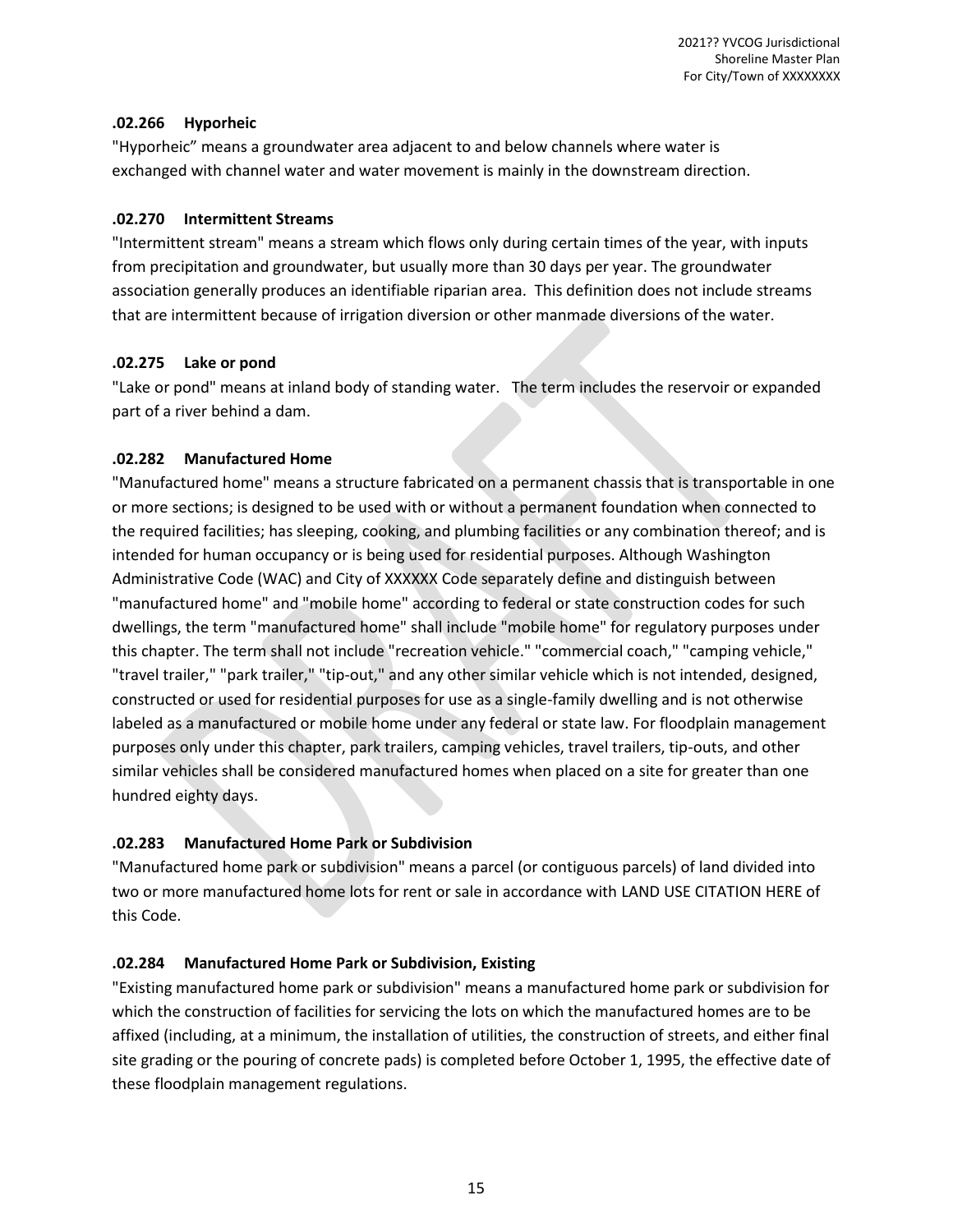#### **.02.285 Minerals**

"Minerals" means gravel, sand, and metallic and non-metallic substances of commercial value.

## **.02.290 Mining**

"Mining" means the removal of naturally occurring minerals and materials from the earth for commercial value. Mining includes processing and batching. Mining does not include large excavations for structures, foundations, parking areas, etc. Also see Dredging and Excavation (05.15).

## **.02.295 Native**

"Native" means indigenous to or originating naturally within the City of XXXXXXX.

## **.02.300 Natural Conditions**

"Natural conditions" means those conditions which arise from or are found in nature and not modified by human intervention; not to include artificial or manufactured conditions.

## **.02.302 Nonconforming Development or Nonconforming Structure**

"Nonconforming structure" means an existing structure that was lawfully constructed at the time it was built prior to, the effective date of the Shoreline Master Program but is no longer fully consistent with present regulations such as setbacks, buffer or yards; area; bulk; height or density standards due to subsequent changes to the master program

## **.02.303 Non-conforming Lot**

"Nonconforming lot" means a lot that met dimensional requirements of the applicable master program at the time of its establishment but now contains less than the required width, depth or area due to subsequent changes to the master program.

## **.02.304 Nonconforming Use**

"Nonconforming use" means an existing shoreline use which was lawfully established prior to the effective date of provisions of the SMA or this Shoreline Master Program but which no longer conforms to the present use regulations due to subsequent changes to the SMP.

## **.02.305 Ordinary High-Water Mark (OHWM)**

"Ordinary High-Water Mark" means that mark on lakes and streams which will be found by examining the bed and banks and ascertaining where the presence and action of waters are so common and usual, and so long continued in ordinary years, as to mark upon the soil a character distinct from that of the abutting upland.

## **.02.310 Perennial Stream**

"Perennial stream" means a stream that flows year-round in normal water years. Groundwater is a source of much of the water in the channel.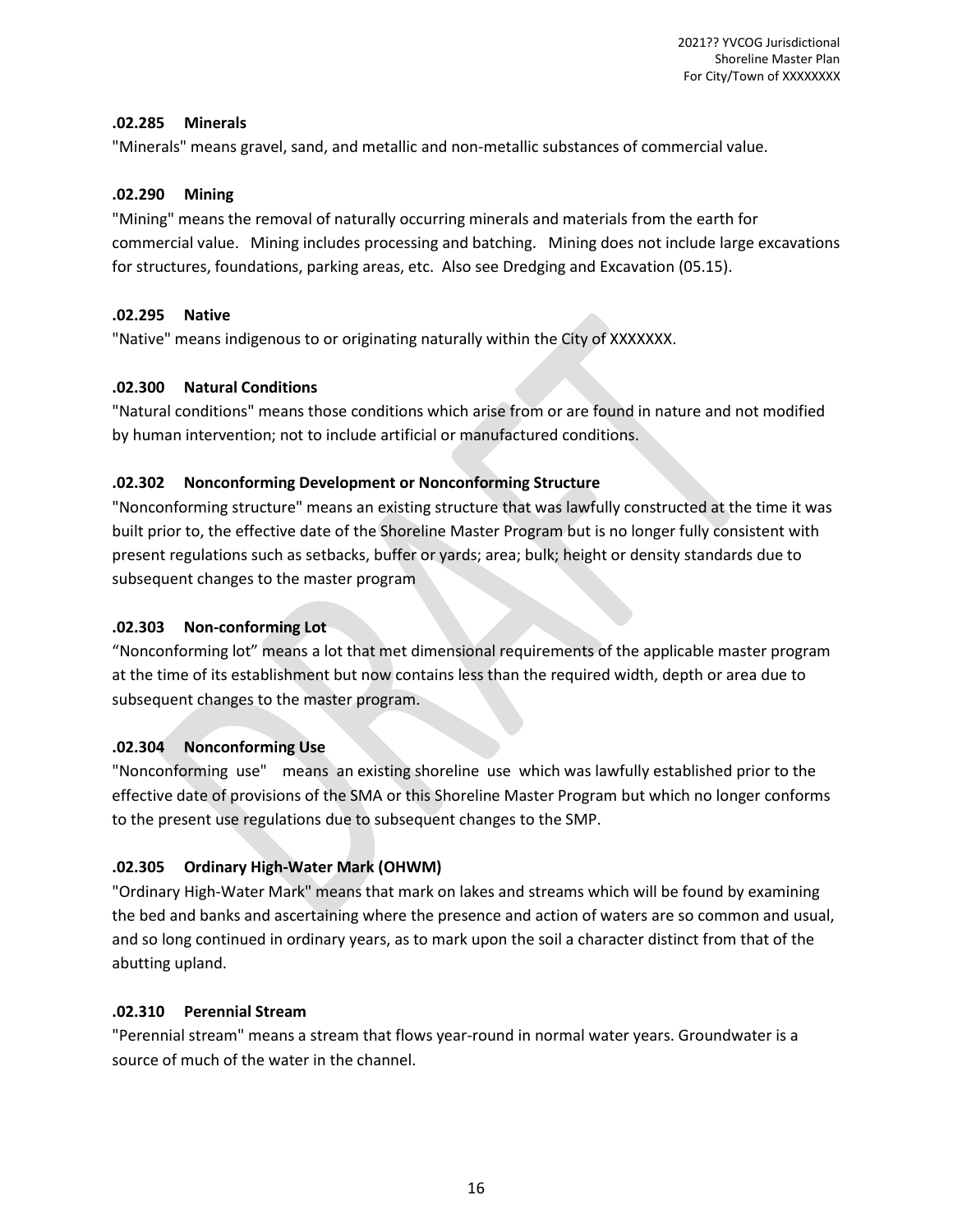## **.02.320 Project Site**

"Project site" means that portion of any lot, parcel, tract, or combination thereof which encompasses all phases of the total project proposal.

## **.02.322 Recreation Vehicle**

"Recreation vehicle" means a vehicle which is:

- 1) Built on a single chassis; and
- 2) Four hundred square feet or less when measured at the largest horizontal projection; and
- 3) Designed to be self-propelled or permanently towable by a light-duty truck; and
- 4) Designed primarily not for use as a permanent dwelling but as temporary living quarters for recreational, camping, travel, or seasonal use.

## **.02.325 Restore**

"Restore" means to re-establish the basic functional properties that have been lost or destroyed through natural events or human activity. This may be accomplished through measures including but not limited to re-vegetation, removal of intrusive structures and removal or treatment of toxic materials. Restoration does not imply a requirement for returning the site to aboriginal or pre-European settlement conditions.

## **.02.330 Revetment**

"Revetment" means a facing placed on a bank or bluff to protect a slope, embankment, or shore structure against erosion by wave action or currents.

## **.02.335 Riparian Vegetation**

"Riparian Vegetation" means the terrestrial vegetation that grows beside rivers, streams, and other freshwater bodies and that depends on these water sources for soil moisture greater than would otherwise be available from local precipitation.

## .**02.340 Riprap**

"Riprap" means a layer, facing, or protective mound of stones randomly placed to prevent erosion, scour, or sloughing of a structure or embankment; also, the stone used for this purpose.

## **.02.345 Scour**

"Scour" means the removal of underwater material by waves and currents, especially at the base or toe of a shore stabilization structure.

## **.02.355 Shoreline**

For purposes of administering the Shoreline Master Program "Shoreline," means those water areas, the associated features, and the land areas within the City of XXXXXX that are subject to the State Shoreline Management Act, especially as defined in RCW 90.58.030 (definitions), and as further identified in .05.02 (Shoreline Jurisdiction).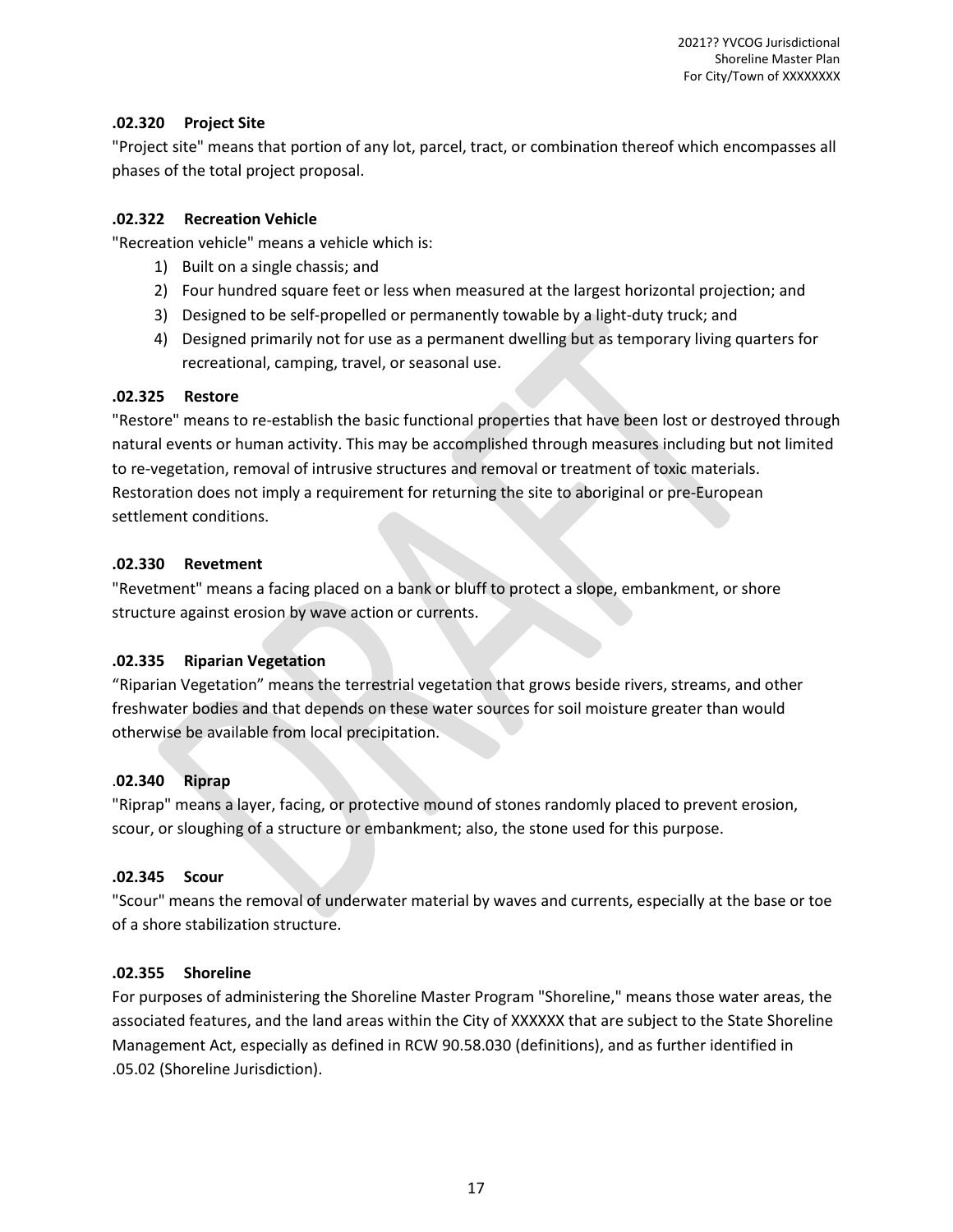## **.02.360 Shore Stabilization**

"Shore stabilization" means the construction or modification of bulkheads, retaining walls, dikes, levies, riprap, breakwaters, jetties, groins, weirs, and other structures along the shore, for the purpose of controlling stream undercutting, stream erosion or lake shore erosion.

## **.02.363 Single Improved Recreational Vehicle Site**

For purposes of administering the Shoreline Master Program "Single Improved Recreational Vehicle Site" means a site on which a recreational vehicle, as defined in .02.322, may be parked with minimal services (such as electricity, well and septic system), without a garage or carport, and without large accessory buildings (small detached storage sheds or accessory structures totaling 120 square feet or less may be allowed). Recreational vehicle sites not meeting these criteria are considered single family residences.

## **.02.365 Slope**

"Slope" means an inclined ground surface the inclination of which is expressed as a ratio of horizontal distance to vertical distance.

## **.02.366 Solid Waste**

"Solid waste" means all putrescible and non-putrescible solid and semisolid wastes including, but not limited to, garbage, rubbish, wood waste, ashes, industrial wastes, swill, demolition and construction wastes, abandoned vehicles or parts thereof, and discarded commodities. Solid waste shall not include earth, clay, sand, or gravel.

## **.02.367 Special Flood Hazard Areas**

"Special flood hazard area" means the land in the floodplain identified by the Federal Emergency Management Agency that is subject to a one-percent or greater chance of flooding in any given year; commonly known as the 100-year floodplain.

## **.02.370 Stream**

"Stream" means water contained within a channel, either perennial, intermittent or ephemeral. Streams include natural watercourses modified by man, for example, by stream flow manipulation, channelization, and relocation of the channel. They do not include irrigation ditches, wasteways, drains, outfalls, operational spillways, canals, stormwater runoff facilities, or other artificial watercourses.

## **.02.390 Structure**

"Structure" means anything constructed or erected which requires location on the ground or attached to something having a location on the ground, but not including fences or walls used as fences less than six feet in height. The term also includes gas or liquid storage tanks when located principally above ground.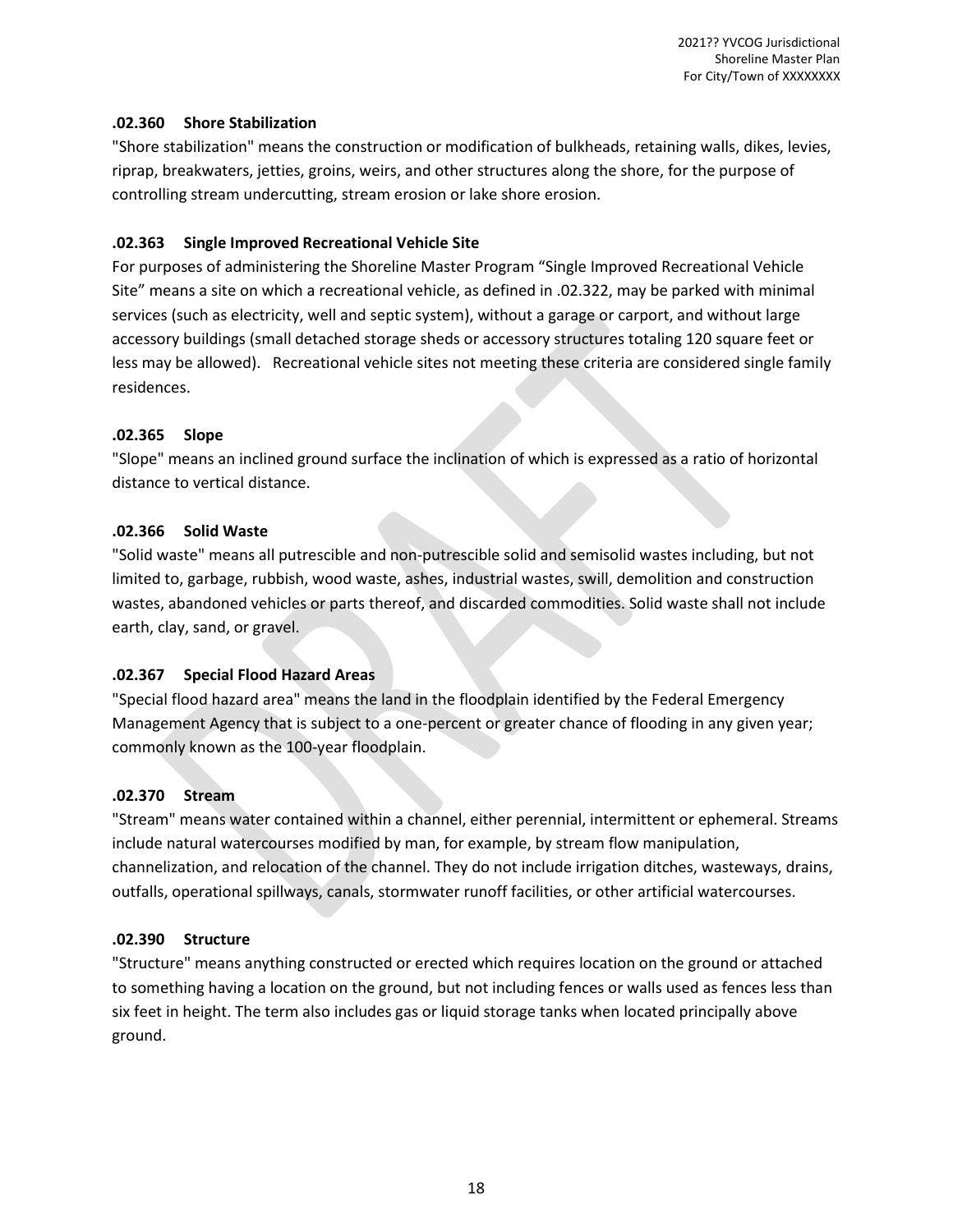#### **.02.400 Use**

"Use" means the activity to which land or a building is devoted and for which either land or a building is or may be occupied or maintained.

#### **.02.415 Vegetative Buffer or Buffer**

"Vegetative buffer or Buffer" means an area extending landward from the ordinary high water mark of a lake or stream and/or from the edge of a wetland which is maintained or otherwise allowed to provide, under optimal conditions, adequate soil conditions and native vegetation for the performance of the basic functional properties of shorelines or critical areas as set forth in Chapter CRITICAL AREAS MUNICIPAL CODE CITATION HERE. It is understood that optimal conditions do not always exist due to degradation of the vegetative buffer before establishment of this title, or due to colonization by nonnative species. Such conditions still provide functional properties, though at a lower level, depending on the difference from natural conditions.

#### **.02.425 Wetland**

"Wetland" or "wetlands" means that area inundated or saturated by surface water or groundwater at a frequency and duration sufficient to support, and under normal circumstances does support, a prevalence of vegetation typically adapted for life in saturated soil conditions. Wetlands generally include swamps, marshes, bogs, and similar areas. Wetlands do not include those artificial wetlands intentionally created from non-wetland sites, including, but not limited to, irrigation and drainage ditches, grass-lined swales, canals, detention facilities, wastewater treatment facilities, farm ponds, and landscape amenities, or those wetlands created after July 1, 1990, that were unintentionally created as a result of the construction of a road, street, or highway. However, wetlands may include those artificial wetlands specifically intentionally created from non-wetland areas to mitigate conversion of wetlands.

#### **.02.430 Wildlife**

"Wildlife" means all species of the animal kingdom whose members exist in Washington in a wild state. The term "wildlife" includes, but is not limited to, any mammal, bird, reptile, amphibian, fish, or invertebrate, at any stage of development. The term "wildlife" does not include feral domestic mammals or the family Muridae of the order Rodentia (old world rats and mice).

#### **.02.435 Wildlife Habitat**

"Wildlife habitat" means areas which, because of climate, soils, vegetation, relationship to water, location, and other physical properties, have been identified as of critical importance to maintenance of wildlife species.

#### **.02.440 Works**

"Works" means any dam, wall, wharf, embankment, levee, dike, berm, pile, bridge, improved road, abutments, projection, excavation, channel rectification, or improvement attached to, or affixed upon, the realty.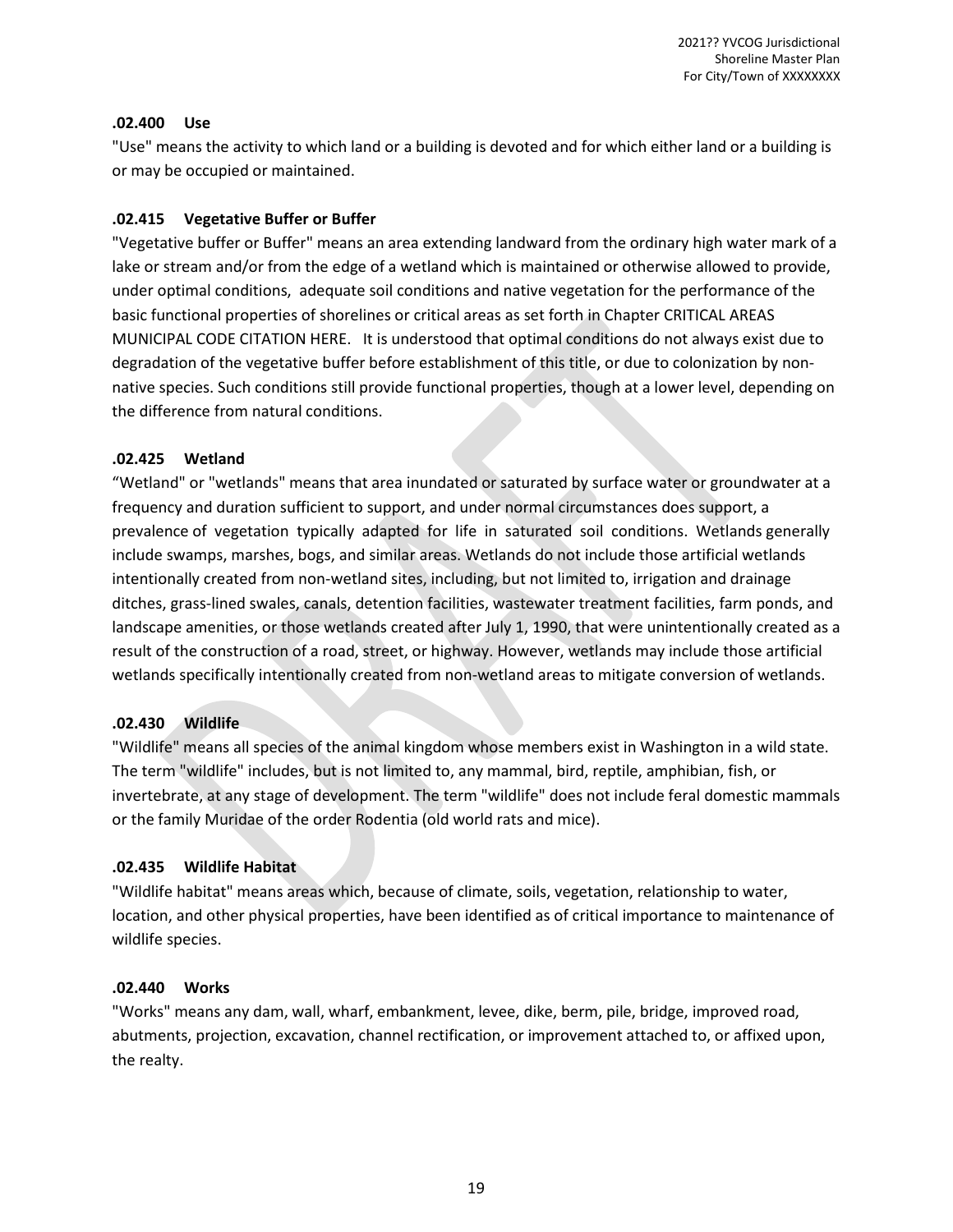## Chapter .03 ARTICLE I APPLICATION AND REVIEW PROCEDURES

Sections:

General Provisions

.03.01 Shoreline Development Authorization Required

## ARTICLE II – ABBREVIATED REVIEW ALTERNATIVES

.03.02 Minor Activities Allowed without a Permit or Exemption

- .03.03 Exceptions to Local Review
- .03.04 Exemption Procedural Requirements
- .03.05 Permit Filing Procedures
- .03.06 WSDOT Project Special Procedures
- .03.07 Exemptions
- .03.08 Mitigation Requirements

## ARTICLE III REVIEW PROCESS

- .03.09 Review Process
- .03.10 Determination of Review Process
- .03.11 Development Authorization Review Procedure
- .03.12 Authorization Decisions Basis for Action
- .03.13 Conditional Approval of Development Authorization
- .03.14 Fees and Charges

#### ARTICLE IV PERMIT REVIEW CRITERIA

- .03.15 Substantial Development Permit
- .03.16 Shoreline Conditional Uses
- .03.17 Variance
- .03.18 Minor Revisions to Approved Uses or Developments
- .03.19 Non-Conforming Uses and Facilities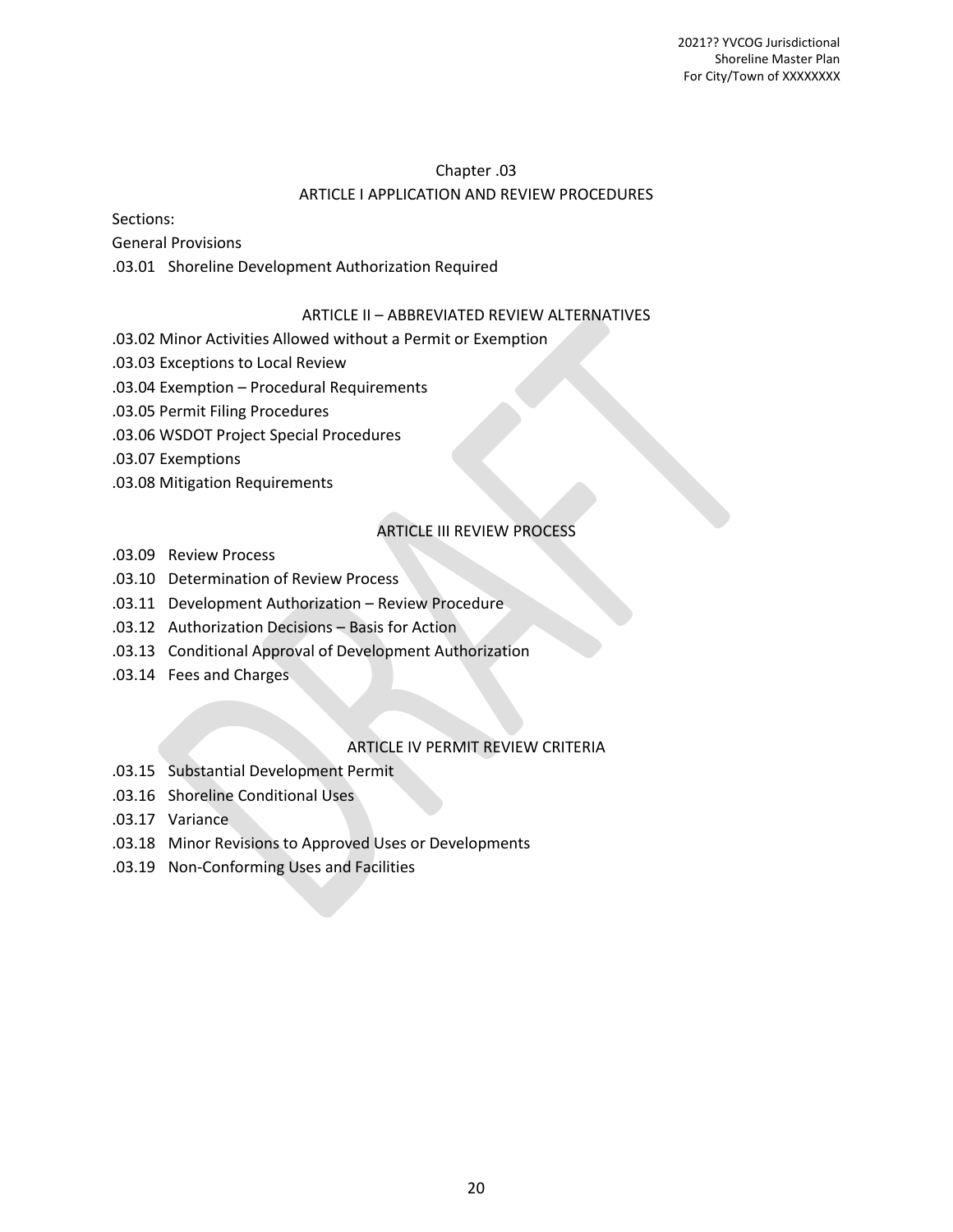#### **GENERAL PROVISIONS**

#### .03.01 Shoreline Development Authorization Required

- 1) No new development, construction or use shall occur within Shoreline jurisdiction without obtaining a development authorization in accordance with the provisions of this title, except for those provided for in section.03.03. Exceptions to Local Review and.03.07 (Exemptions). Exemptions, as provided for in section.03.07, shall be considered as development authorization, including those taking place on federal lands and requiring permits or review as provided in.01.07 (Applicability to Federal Agencies) but qualifying for other exemptions under this chapter. All proposed uses and development occurring within Shoreline jurisdiction must conform to chapter 90.58 RCW, the Shoreline Management Act, and this master program.
- 2) With respect to application and review procedures, it is the intent of this title to streamline and coordinate the authorization of critical area projects which require other local, state and/or federal permits or authorizations. Any nonexempt development, construction or use occurring within Shoreline jurisdiction shall be processed according to the provisions of this chapter and the Critical Areas Ordinance (SMC CITATION HERE).
- 3) Approval of a development authorization under this title shall be in addition to, and not a substitute for, any other development permit or authorization required by the City of XXXXXX. Approval of a development authorization under this title shall not be interpreted as an approval of any other permit or authorization required of a development, construction, or use.
- 4) Permits issued in accordance with this title shall run with the land.

#### **ABBREVIATED REVIEW ALTERNATIVES**

- .03.02 Minor Activities Allowed without a Permit or Exemption.
	- 1) The following activities are included under.01.05(1) (Applicability) and are allowed without a permit or exemption:
		- a. Maintenance of existing, lawfully established areas of crop vegetation, landscaping (including paths and trails) or gardens within a regulated critical area or its buffer. Examples include, harvesting or changing crops, mowing lawns, weeding, harvesting, and replanting of garden crops, pruning, and planting of non-invasive ornamental vegetation or indigenous native species to maintain the general condition and extent of such areas. Cutting down trees and shrubs within a buffer is not covered under this provision. Excavation, filling, and construction of new landscaping features, such as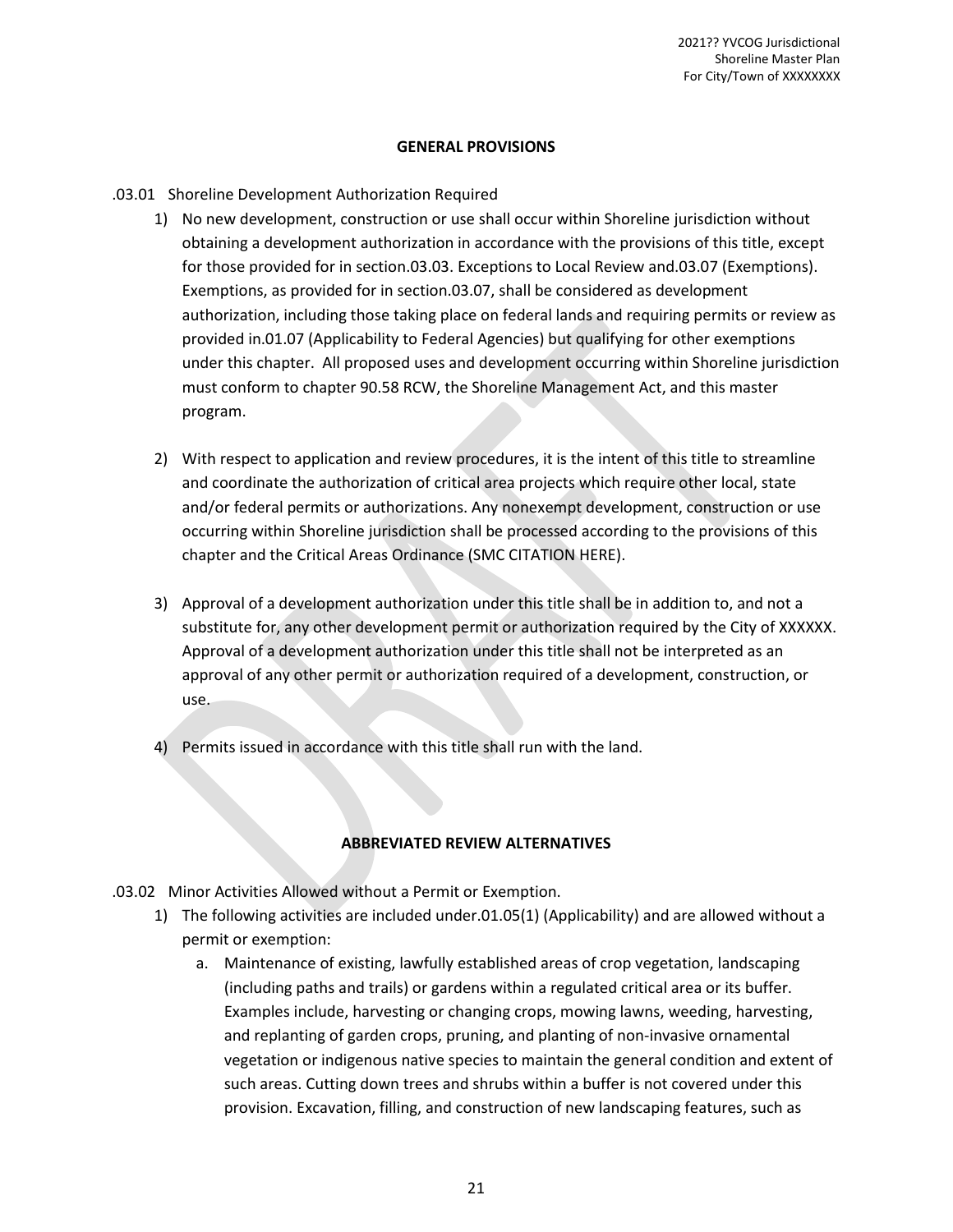concrete work, berms, and walls, are not covered in this provision and are subject to review.

- b. Minor maintenance and/or repair of lawfully established structures that do not involve additional construction, earthwork or clearing. Examples include painting, trim or facing replacement, re-roofing, etc. Construction or replacement of structural elements is not covered in this provision but may be covered under an exemption. Cleaning canals, ditches, drains, wasteways etc. without expanding their original configuration is not considered additional earthwork, as long as the cleared materials are placed outside the stream corridor, wetlands, and buffers.
- c. Low impact activities such as hiking, canoeing, viewing, nature study, photography, hunting, fishing, education, or scientific research.
- d. Creation of unimproved private trails that do not cross streams or wetlands that are less than two (2) feet wide and do not involve placement of fill or grubbing of vegetation.
- e. Planting of native vegetation,
- f. Noxious weed control outside vegetative buffers identified in Chapter 16D.06.16, except for area wide vegetation removal/grubbing,
- g. Noxious weed control within vegetative buffers if the criteria listed below are met. Control methods not meeting these criteria may still apply for a restoration exemption, or other authorization as applicable:
	- i) Hand removal/spraying of individual plants only; or
	- ii) No area wide vegetation removal/grubbing.

## **.03.03 Exceptions to Local Review.**

Requirements to obtain a Substantial Development Permit, Conditional Use Permit, Variance, letter of exemption, or other review to implement the Shoreline Management Act do not apply to the following:

- 1) Remedial actions. Pursuant to RCW 90.58.355, any person conducting a remedial action at a facility pursuant to a consent decree, order, or agreed order issued pursuant to chapter 70.105D RCW, or to the department of ecology when it conducts a remedial action under chapter 70.105D RCW. Periodic Review Checklist Guidance 6 September 2019
- 2) Boatyard improvements to meet NPDES permit requirements. Pursuant to RCW 90.58.355, any person installing site improvements for storm water treatment in an existing boatyard facility to meet requirements of a national pollutant discharge elimination system storm water general permit.
- 3) WSDOT facility maintenance and safety improvements. Pursuant to RCW 90.58.356, Washington State Department of Transportation projects and activities meeting the conditions of RCW 90.58.356 are not required to obtain a Substantial Development Permit, Conditional Use Permit, Variance, letter of exemption, or other local review.
- 4) Projects consistent with an environmental excellence program agreement pursuant to RCW 90.58.045.
- 5) Projects authorized through the Energy Facility Site Evaluation Council process, pursuant to chapter 80.50 RCW.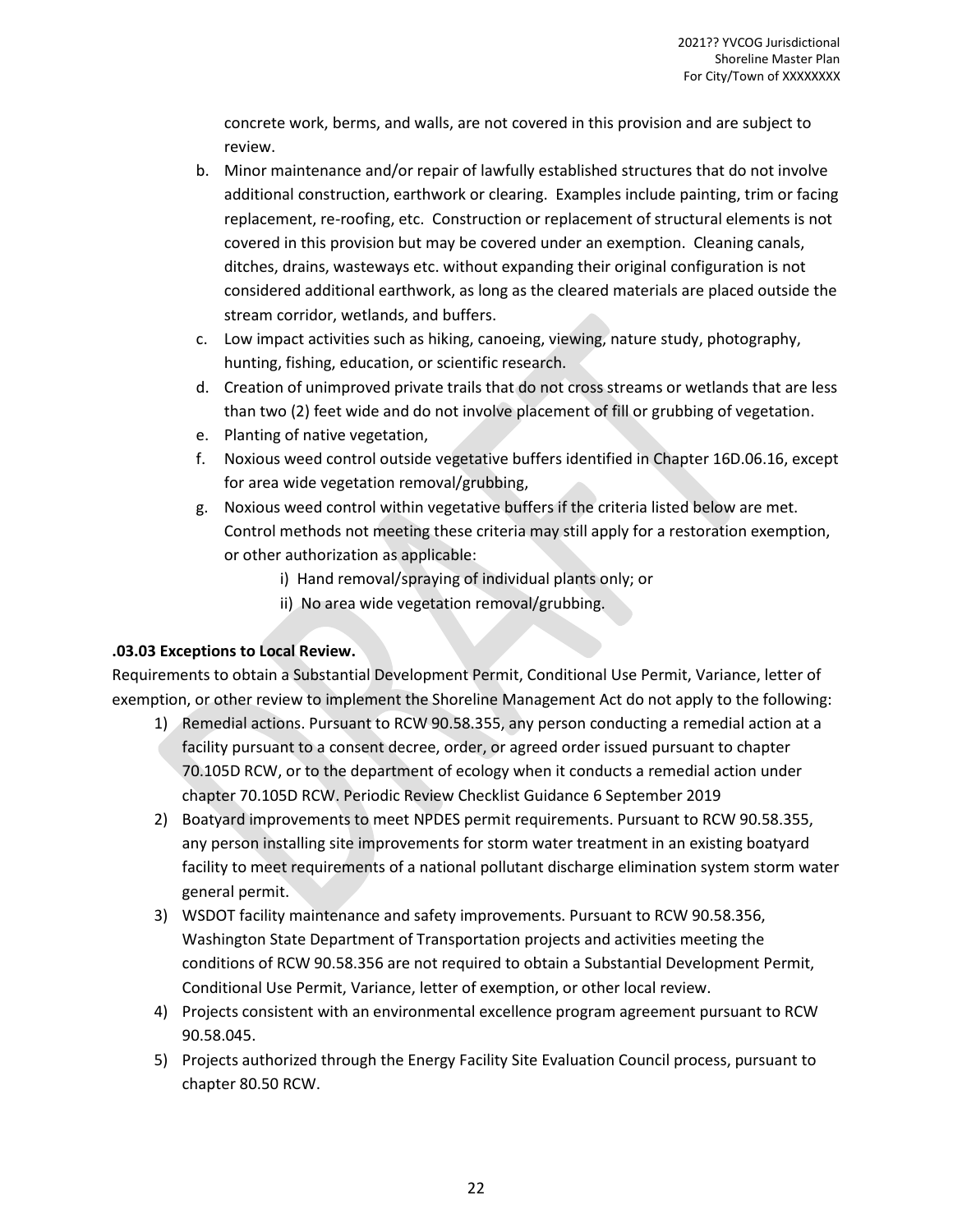## **.03.04 Exemption–Procedural Requirements**

Certain activities and uses are exempt from some permit processes and shall instead be reviewed using the procedures below.

- 1) Exemptions shall be construed narrowly, and any exempted development shall be consistent with the policies and provisions of this title.
- 2) Only those developments that meet the precise terms of one or more of the listed exemptions may qualify for review under these provisions.
- 3) If any part of a proposed development is not eligible for exemption, then a development permit is required for the entire proposed development project.
- 4) The burden of proof that a development or use is exempt from the development permit process is on the applicant.
- 5) When a development or use is proposed that does not comply with the bulk, dimensional and performance standards of this title, such development must also obtain a Variance (.03.17).
- 6) All activities exempt from the requirement for a substantial development permit shall use reasonable methods to avoid impacts to critical areas within shoreline jurisdiction. To be exempt from the requirement for a substantial development permit does not give permission to degrade a critical area or Shoreline or ignore risk from natural hazards. Any incidental damage to, or alteration of, a critical area that is not a necessary outcome of the exempted activity shall be restored, rehabilitated, or replaced at the responsible party's expense, according to section 05.18 (Reclamation).
- 7) The proponent of an exempt activity shall submit a written request for permit exemption to the Administrative Official that describes the activity and states the exemption requested. The applicant shall submit to the Administrative Official a written description of the project that demonstrates compliance with applicable standards.
- 8) The Administrative Official shall review the exemption request to verify that it complies with this title.
- 9) The Administrative Official shall approve or deny the exemption.
- 10) A formal letter of exemption shall be provided where an exempt activity is approved under this title. A copy of the exemption shall be kept on file by the Administrative Official. If an exemption cannot be granted, the Administrative Official shall notify the applicant in writing of the reason, at which time the applicant may pursue other permit processes under this title.
- 11) Conditions may be attached to the approval of exempted developments and/or uses as necessary to assure continued consistency of the project with this title.
- 12) Exempt activities are identified in the following locations. Such activities are stated as exempt from the substantial development permit or flood hazard permits. However, this provision does not exempt an activity from other permits or reviews that may be required under this title.

a) Those activities listed in WAC 173-27-040, and summarized in section.03.09 (are exempt from the substantial development permit requirements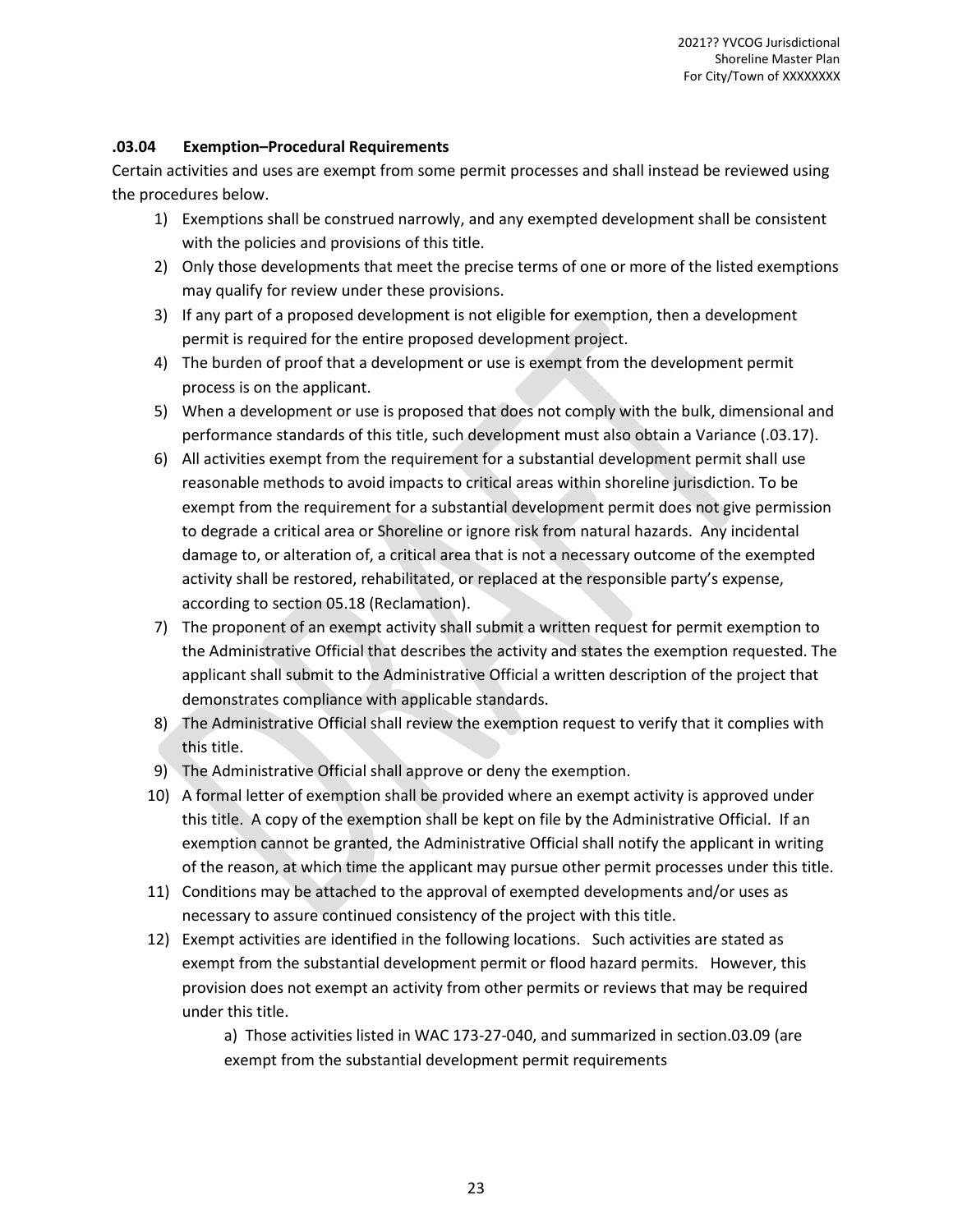## **.03.05 Permit Filing Procedures**.

After all local permit administrative appeals or reconsideration periods are complete and the permit documents are amended to incorporate any resulting changes, the City will mail the permit using return receipt requested mail to the Department of Ecology regional office and the Office of the Attorney General. Projects that require both Conditional Use Permits and or Variances must be mailed simultaneously with any Substantial Development Permits for the project.

- 1) The permit and documentation of the final local decision will be mailed together with the complete permit application; a findings and conclusions letter; a permit data form (cover sheet); and applicable SEPA documents.
- 2) Consistent with RCW 90.58.140(6), the state's Shorelines Hearings Board twenty-one-day appeal period starts with the date of filing, which is defined below:
	- a. For projects that only require a Substantial Development Permit: the date that Ecology receives the City's decision.
	- b. For a Conditional Use Permit (CUP) or Variance: the date that Ecology's decision on the CUP or Variance is transmitted to the applicant and the City.
	- c. For SDPs simultaneously mailed with a CUP or Variance to Ecology: the date that Ecology's decision on the CUP or Variance is transmitted to the applicant and the City.

#### **.03.06 WSDOT Project Special Procedures**.

- 1) The City will conduct permit reviews for WSDOT projects on state highways within 90 days, pursuant to RCW 47.01.485.
- 2) Pursuant to RCW 90.58.140, WSDOT projects that address significant public safety risks may begin twenty-one days after the date of filing if all components of the project will achieve no net loss of shoreline ecological functions.

## **.03.07 Exemptions**

The development activities identified in WAC 173-27-040, and summarized below, are exempt from substantial development permits that are required within Shoreline jurisdiction designated in chapter .05.02 (Shoreline Jurisdiction):

1) Construction by an owner, lessee, or contract purchaser of a single-family residence for his own use or the use of his family, which residence meets all requirements of the state agency or local government having jurisdiction thereof, other than requirements imposed pursuant to this title. "Single-family residence" means a detached dwelling designed for and occupied by one family including those structures and developments within a contiguous ownership which are a normal appurtenance. An "appurtenance" is necessarily connected to the use and enjoyment of a single-family residence and is located landward of the ordinary high-water mark and the perimeter of a wetland. Normal appurtenances include a garage; deck; driveway; utilities; fences; installation of a septic tank and drainfield and grading which does not exceed two hundred fifty cubic yards and which does not involve placement of fill in any wetland or waterward of the ordinary high water mark. Construction authorized under this exemption shall be located landward of the ordinary high-water mark.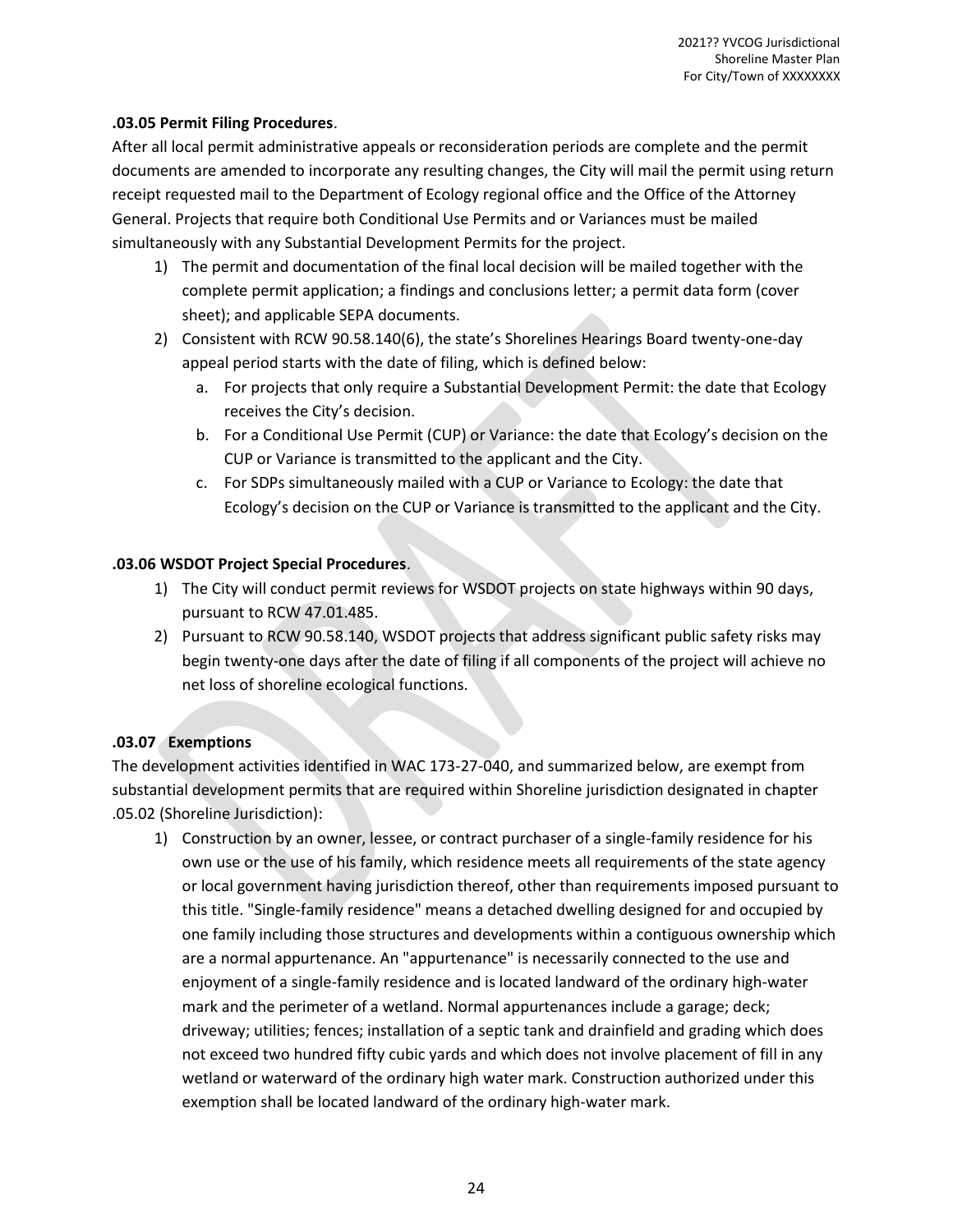- 2) Construction of the normal protective bulkhead common to single-family residences. A "normal protective" bulkhead includes those structural and nonstructural developments installed at or near, and parallel to, the ordinary high water mark for the sole purpose of protecting an existing single-family residence and appurtenant structures from loss or damage by erosion. A normal protective bulkhead is not exempt if constructed for the purpose of creating dry land. When a vertical or near vertical wall is being constructed or reconstructed, not more than one cubic yard of fill per one foot of wall may be used as backfill. When an existing bulkhead is being repaired by construction of a vertical wall fronting the existing wall, it shall be constructed no further waterward of the existing bulkhead than is necessary for construction of new footings. When a bulkhead has deteriorated such that an ordinary high water mark has been established by the presence and action of water landward of the bulkhead then the replacement bulkhead must be located at or near the actual ordinary high water mark. Bioengineered erosion control projects may be considered a normal protective bulkhead when any structural elements are consistent with the above requirements and when the project has been approved by the department of fish and wildlife.
- 3) Development and construction for which the total cost or fair market value, whichever is higher, does not exceed 7,047 dollars (adjusted for inflation as determined by the Washington Office of Financial Management using methods provided in RCW90.58.030(3)(e) and WAC 173-27-040(2)(a), provided such development and construction does not materially interfere with the public use of the water or shorelines of the state. The total cost or fair market value of the development shall include the fair market value of any donated, contributed or found labor, equipment, or materials.
- 4) Construction or practices normal or necessary for farming, irrigation, and ranching activities, including agricultural service roads and utilities, construction of a barn or similar agricultural structure, and the construction and maintenance of irrigation structures including but not limited to head gates, pumping facilities, and irrigation channels; provided, that a feedlot of any size, all processing plants, other activities of a commercial nature, and/or alteration of the contour of the land by leveling or filling other than that which results from normal cultivation, shall not be considered normal or necessary farming or ranching activities. A "feedlot" shall be an enclosure or facility used or capable of being used for feeding livestock hay, grain, silage, or other livestock feed, but shall not include land for growing crops or vegetation for livestock feeding and/or grazing, nor shall it include normal livestock wintering operations.
- 5) Normal maintenance or repair of existing structures or developments, including damage by accident, fire, or elements. "normal maintenance" includes those usual acts to prevent a decline, lapse, or cessation from a lawfully established condition. "normal repair" means to restore a development to a state comparable to its original condition, including but not limited to its size, shape, configuration, location and external appearance, within a reasonable period after decay or partial destruction, except where repair involves total replacement which is not common practice or causes substantial adverse effects to the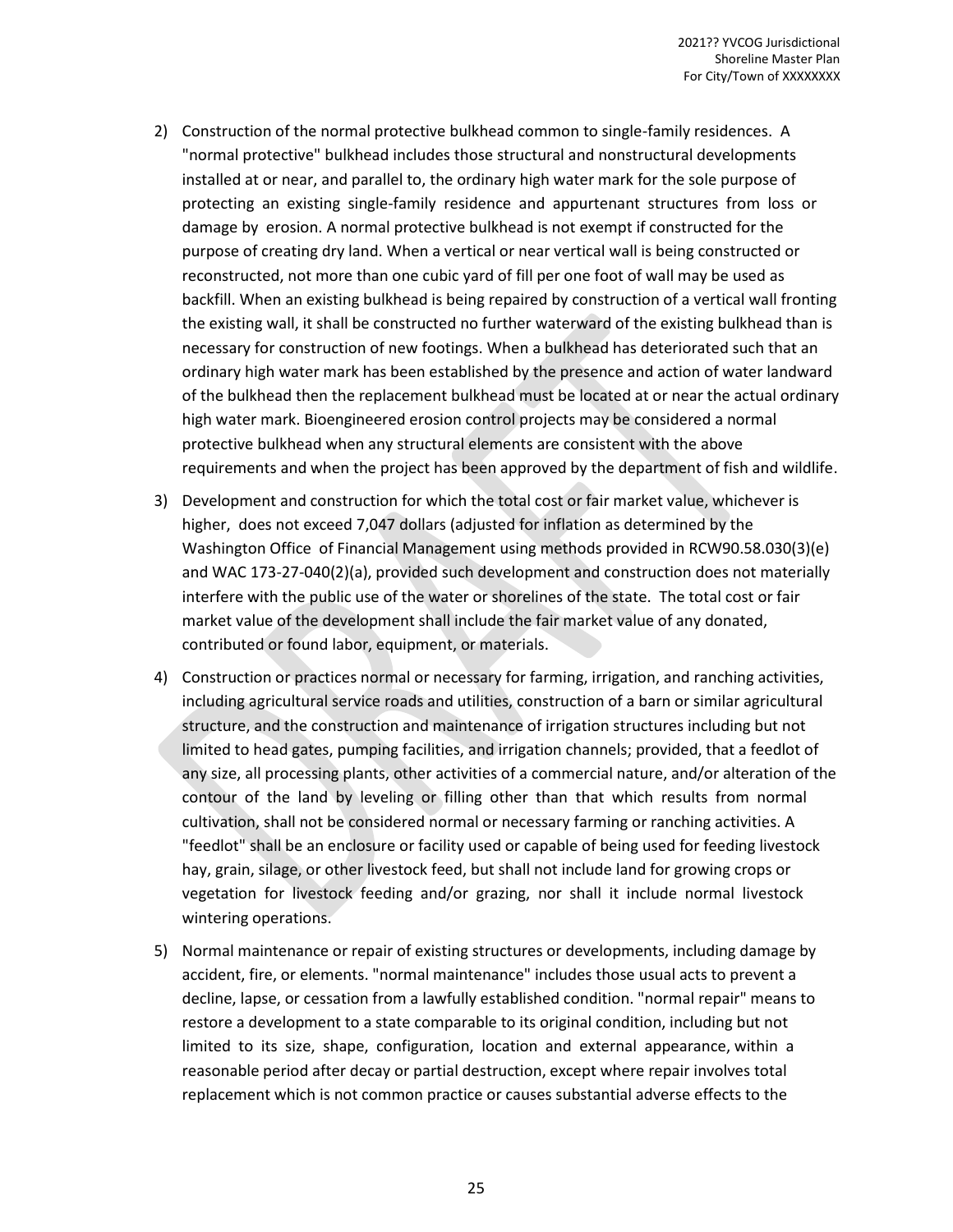shoreline resource or environment. Replacement of a structure or development may be authorized as repair where such replacement is the common method of repair for the type of structure or development and the replacement structure or development is comparable to the original structure or development including but not limited to its size, shape, configuration, location and external appearance, and the replacement does not cause additional substantial adverse effects to shoreline resources or environment. The need for replacement resulting from a neglect of maintenance and repair is not considered a common method of repair. Replacement of non-conforming uses or facilities may also be subject to section.03.19 (Non-conforming Uses and Facilities).

- 6) Emergency construction necessary to protect property from damage by the elements, an "emergency" is an unanticipated and imminent threat, which requires immediate action or response within a time period too brief to allow full compliance with this title. The following criteria must exist to qualify any action under an emergency provision:
	- a. There must be an immediate threat to life, public or private property, or an immediate threat of serious environmental degradation arising from a natural condition or technical incident; and
	- b. The emergency response must be confined to the action necessary to protect life or property from damage; and
	- c. The scope of the emergency response must be limited to the work necessary to relieve the immediate threat; and
	- d. The emergency response applies only to the period of time in which the actual emergency exists; and
	- e. The request must be accompanied by a paid permit application or a request for a nonemergency exemption. Submittal requirements beyond normal exemption submittal requirements are waived until after the emergency is deemed abated. As soon as the emergency is deemed abated by appropriate authorities, compliance with the requirements of this title is required, and may include removal of the emergency construction if non- structural construction measures can adequately deal with site issues.
- 7) Construction of a dock, including a community dock, designed for pleasure craft only, for the private noncommercial use of the owners, lessee, or contract purchaser of a single-family and multiple-family residence. A dock is a landing and moorage facility for watercraft and does not include recreational decks, storage facilities or other appurtenances. This exception applies if
	- a. In fresh waters the fair market value of the dock replacement does not exceed twentytwo thousand five hundred (\$22,500), and are of equal or lesser square footage than the existing dock being replaced, or
	- b. The fair market value of new docks constructed in fresh waters does not exceed eleven thousand two hundred (\$11,200) dollars

However, subsequent construction having a fair market value exceeding the amount above occurs within five years of completion of the prior construction, the subsequent construction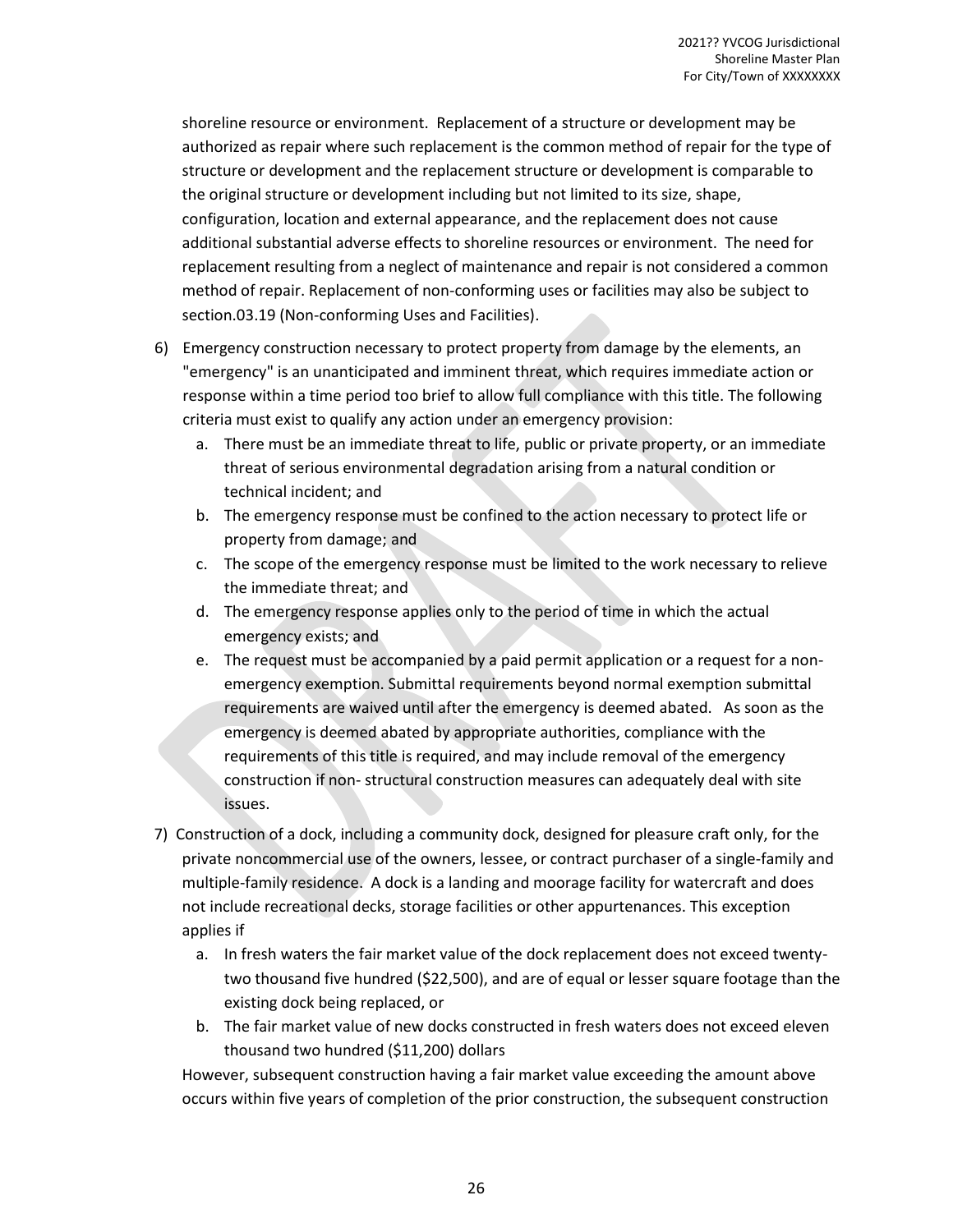must be considered a substantial development for the purpose of these regulations.

- 8) The operation, maintenance or construction of canals, waterways, drains, reservoirs, or other manmade facilities that now exist or are hereinafter created or developed as a part of an irrigation system for the primary purpose of making use of system waters, including return flow and artificially stored ground water from the irrigation of lands;
- 9) Operation and maintenance of any system of dikes, ditches, drains, or other facilities existing on September 8, 1975, which were created, developed, or utilized primarily as a part of an agricultural drainage and diking system.
- 10) Construction or modification, by or under the authority of the Coast Guard or a designated port management authority, of navigational aids such as channel markers and anchor buoys.
- 11) Any project with a certification from the governor pursuant to chapter 80.50 RCW (Energy facilities - site locations).
- 12) Watershed restoration projects that are authorized by the sponsor of a watershed restoration plan and that implements the plan or a part of the plan and meets the requirements of WAC 173-27-040(6), as amended.
- 13) Site exploration and investigation activities that are prerequisite to preparation of an application for development authorization under this chapter, if:
	- a. The activity does not interfere with the normal public use of surface waters within Shoreline jurisdiction.
	- b. The activity will have no significant adverse impact on the environment including but not limited to fish, wildlife, fish or wildlife habitat, water quality, and aesthetic values,
	- c. The activity does not involve the installation of any structure, and upon completion of the activity the vegetation and land configuration of the site are restored to conditions existing before the activity.
	- d. A private entity seeking development authorization within Shoreline jurisdiction must first posts a performance bond or provides other evidence of financial responsibility to the local jurisdiction to ensure that the site is restored to preexisting conditions.
- 14) The process of removing or controlling aquatic noxious weeds, as defined in RCW 17.26.020 (control of spartina and purple loosestrife), through the use of an herbicide or other treatment methods applicable to weed control that are recommended by a final environmental impact statement published by the Department of Agriculture or the Department of Ecology jointly with other state agencies under chapter 43.21C RCW (SEPA);
- 15) A public or private project, the primary purpose of which is to improve fish or wildlife habitat or fish passage that meets the requirements of WAC 173-27-040(p) as amended.
	- a. The project has been approved in writing by the Department of Fish and Wildlife as necessary for the improvement of the habitat or passage and appropriately designed and sited to accomplish the intended purpose; and
	- b. The project has received hydraulic project approval, when required, by the department of fish and wildlife pursuant to chapter 75.20 RCW (Hydraulics Code); and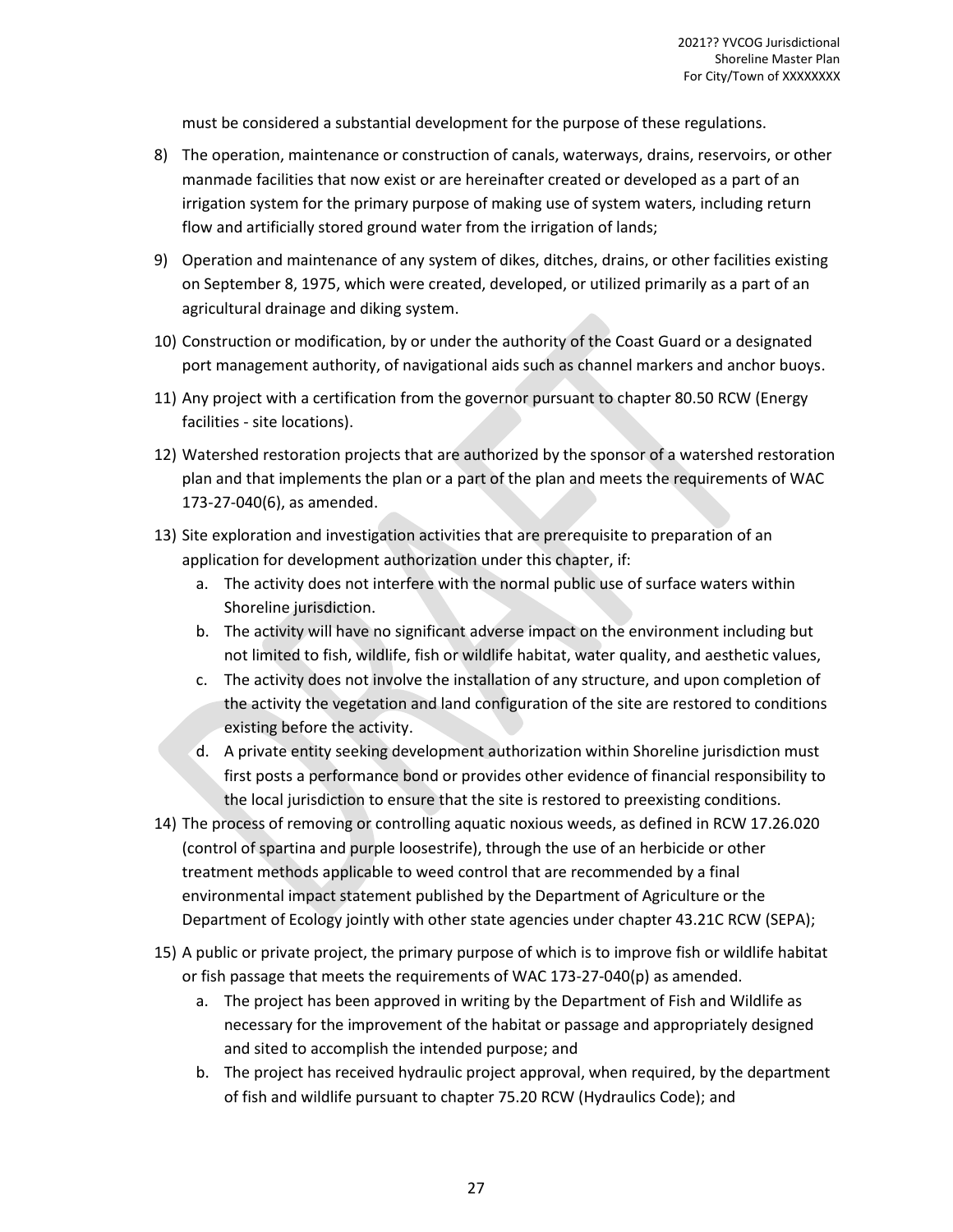- c. The Administrative Official has determined that the project is consistent with this title; and
- d. Fish habitat enhancement projects that conform to the provisions of RCW 77.55.181 (Fish Habitat Enhancement Projects) are deemed to be consistent with this title.
- 16) Hazardous substance remedial actions, which a consent decree, order or agreed order has been issued pursuant to chapter 70.105D RCW (Model Toxics Control Act) or when the Department of Ecology conducts a remedial action under chapter 70.105D RCW (Model Toxics Control Act). The Department of Ecology shall assure that such projects comply with the substantive requirements of chapter 90.58 RCW (SMA), chapter 173-26 WAC (SMA Guidelines) and the Shoreline Master Program, when applicable.
- 17) The removal of trees that are hazardous, posing a threat to public safety, or posing an imminent risk of damage to private property, from critical areas and buffers, provided that:
	- a. A dead tree within a buffer may be shortened to the point that the tree will not strike a structure or defined vehicle parking area. The remainder shall be maintained to provide wildlife habitat, nesting locations and perch sites. A remainder less than ten (10) feet tall may be removed completely.
	- b. A diseased or damaged tree may be removed as determined by the Administrative Official.
	- c. The removed portion of trees should be placed within the vegetative buffer area as wildlife habitat, unless it will interfere with a maintained vegetation area identified in section.03.02(a) (Minor Activities), or as determined otherwise by the Administrative Official. Portions of trees to be removed from the buffer area should be felled to the outer edge of a vegetative buffer and dragged out. Heavy equipment is not allowed within the buffer, except within areas identified in.03.02(a) (Minor Activities). Damaged riparian vegetation must be repaired.
	- d. Each tree that is felled or topped shall be replaced in a manner acceptable to the Administrative Official.
- 18) The external or internal retrofitting of an existing structure with exclusive purpose of compliance with the Americans with Disabilities Act (ADA) of 1990 or to otherwise provide physical access to the structure by individuals with disabilities.

## **.03.08 Mitigation requirements**

- 1) All developments shall demonstrate that all reasonable efforts have been examined with the intent to avoid and minimize impacts to critical areas. When an alteration to a critical area is proposed, such alteration shall be avoided, minimized, or compensated for in the following order of preference:
	- a. Avoiding the impact altogether by not taking a certain action or parts of an action.
	- b. Minimizing impacts by limiting the degree or magnitude of the action and its implementation, by using appropriate technology, or by taking affirmative steps, such as project redesign, relocation, or timing, to avoid or reduce impacts.
	- c. Rectifying the impact by repairing, rehabilitating, or restoring the affected environment.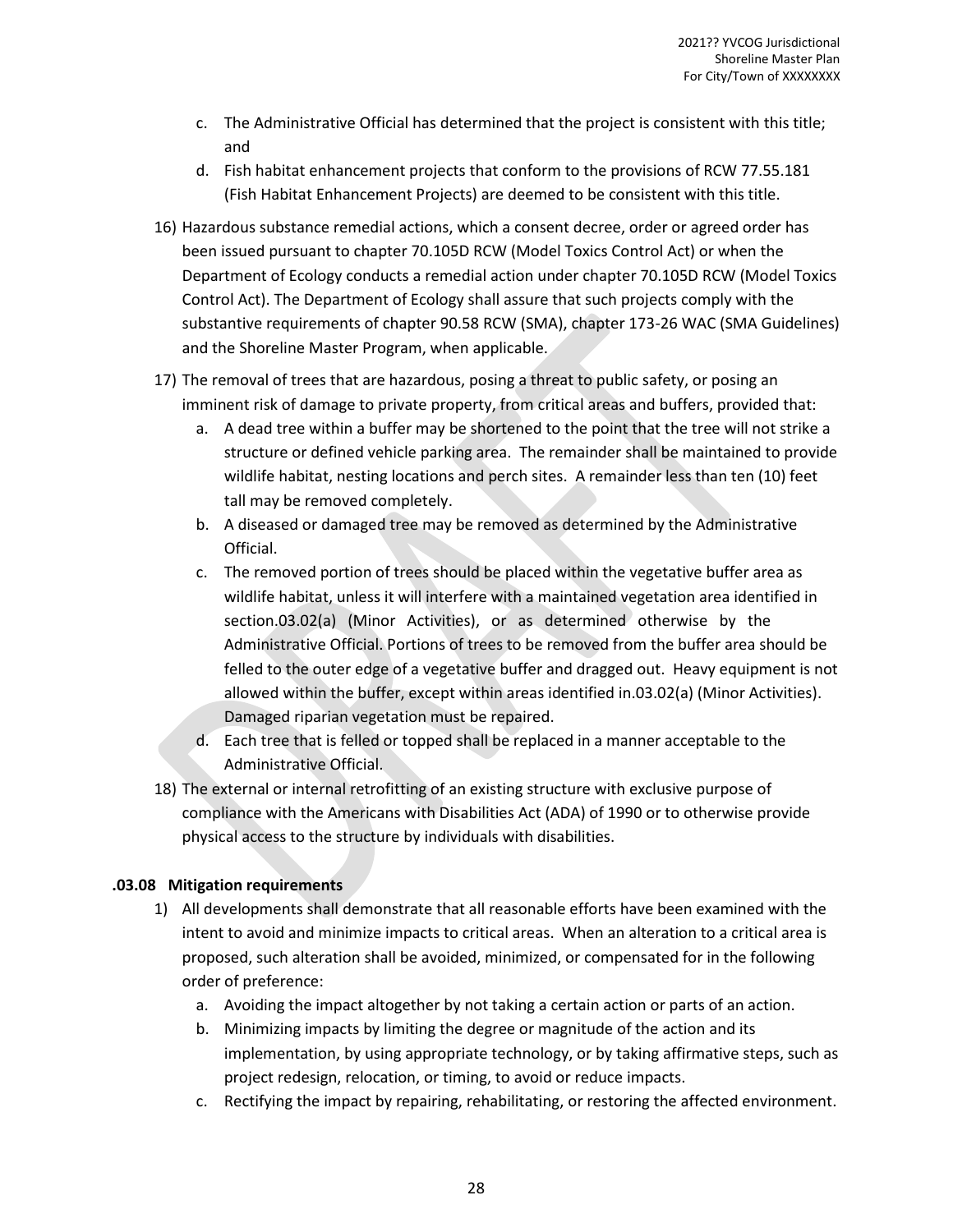- d. Reducing or eliminating the impact over time by preservation and maintenance operations during the life of the action.
- e. Compensating for the impact by replacing, enhancing, or providing substitute resources or environments.
- f. Monitoring the impact and taking appropriate corrective measures.
- 2) Mitigation for individual actions may include a combination of the above measures.
- 3) Unless otherwise provided in this title, if alteration to the critical area is unavoidable, all adverse impacts to or from critical areas and buffers resulting from a development proposal or alteration shall be mitigated in accordance with an approved Mitigation Plan. Mitigation shall not be implemented until after approval of the Mitigation Plan.
- 4) Mitigation shall be in-kind and on-site, when possible, and sufficient to maintain the functions and values of the critical area, and to prevent risk from a hazard posed by a critical area. When necessary, mitigation may be provided that is out-of-kind and/or off-site.

## **REVIEW PROCESS**

## **.03.09 Application Submittal**

- 1) Application for a development authorization under this title shall be made on forms provided by the department. The application submittal shall include a site plan drawn to scale showing:
	- a. the actual shape and dimensions of the property site to be used; and
	- b. existing and proposed structures; and
	- c. excavation, fill, drainage facilities, topography, slope; and
	- d. such other information as is needed to determine the nature and scope of the proposed development, including the maximum extent of the project site with respect to construction, excavation, equipment and material storage, and other project related work.
- 2) The site plan should also show the location of all critical areas, such as those identified in CITATION TO CAO include all required critical areas reports prepared in conformance CITATION TO CAO
- 3) To be accepted as complete, a critical area development authorization application must include all maps, drawings and other information or data specified by this title.

## **.03.10 Determination of Review Process**

- 1) The Administrative Official shall determine from the application submittal, and other available information what type of permit or review is required under this title. The Administrative Official shall make such determination as early in the application process as is possible and shall inform the project applicant in writing of any application needs.
- 2) Specific information on when a permit or review is required, its review process type and review criteria are found in the section for each permit or review. However, a brief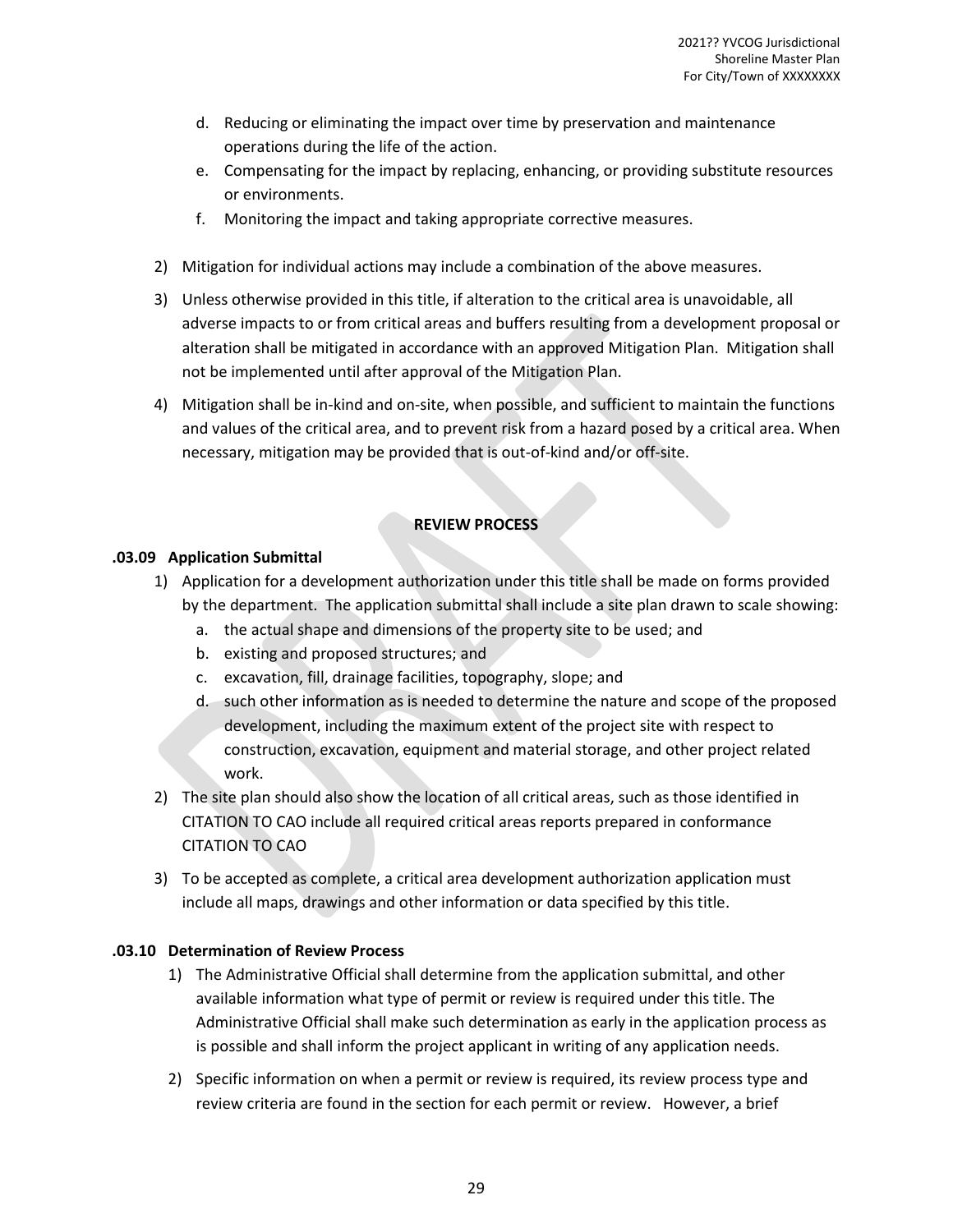description of each type of permit or review is provided in Table 3-1 below. Some permits or reviews are general, and all projects will have a general review. Some permits are more specialized and apply only in specific cases or situations. More than one (1) permit or review may be needed for a project.

|                                                            | <b>General Permits or Reviews</b>                                                                                                                                                                                                                                                                                                             |
|------------------------------------------------------------|-----------------------------------------------------------------------------------------------------------------------------------------------------------------------------------------------------------------------------------------------------------------------------------------------------------------------------------------------|
| <b>Substantial Development</b>                             | Shoreline Substantial development projects include any<br>development subject to RCW Chapter 90.58, the<br>Shoreline Management Act.                                                                                                                                                                                                          |
| <b>Exemptions</b>                                          | Exemptions are generally minor activities that do not<br>need to go through the permit process.                                                                                                                                                                                                                                               |
|                                                            | <b>Specific Permits</b>                                                                                                                                                                                                                                                                                                                       |
| <b>Conditional Use Permit</b>                              | Shoreline Conditional Uses are those uses within<br>Shoreline jurisdiction that are identified in Table.05.1 as<br>conditional uses, and that are usually seen as uses that<br>either do not need a Shoreline location, are considered<br>not to be suitable for siting in shoreline locations, or<br>have impacts that need closer scrutiny. |
| Variance                                                   | A Shoreline Variance may be used within Shoreline<br>jurisdiction to grant relief from specific performance<br>standards where there are extraordinary circumstances<br>that will impose unnecessary hardships.                                                                                                                               |
| <b>Non-conforming Use or Facility</b><br><b>Alteration</b> | Non-conforming Use or Facility Alterations are necessary<br>when an existing legal use that currently does not<br>conform to this title is to be altered.                                                                                                                                                                                     |
| <b>Minor Revisions to an Existing Permit</b>               | Minor Revisions to an Existing Permit allow simplified<br>review of certain changes to a project that has<br>previously received a permit.                                                                                                                                                                                                    |

**Table 3-1**

## **.03.11 Development Authorization – Review Procedure**

Upon submittal and acceptance of a completed development authorization application, the Administrative Official shall process and review the application as follows,

- 1) Development authorizations shall be processed consistent with review procedures provided in CITATION TO PERMIT REVIEW PROCESS CODE and with any specific process's requirements provided in.03.15 through.03.19 (specific permit descriptions), including but not limited to:
	- a. Submittals
	- b. Completeness Review
	- c. Notices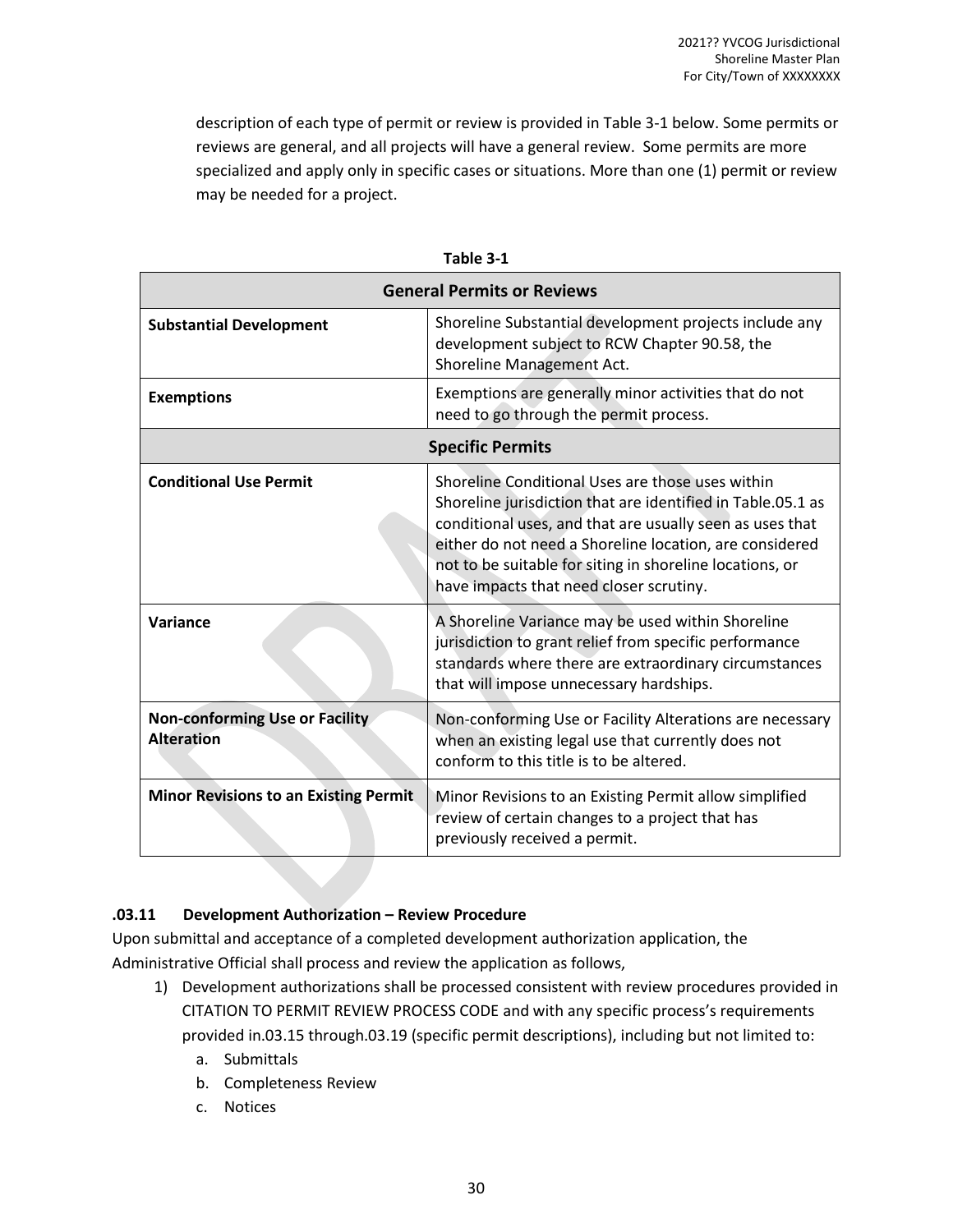- d. Reviewing Official's Decision
- e. Hearings
- f. Decision
- g. Decision Appeals
- 2) Decisions on a development authorization shall be consistent with section.03.12 (Authorization Decisions – Basis for Action), 16D.03.13 (Conditional Approval of Development Authorization) and with any specific decision criteria provided under the sections for each relevant permit type, as provided in.03.15 through.03.19 (specific permit descriptions).
- 3) In addition to the review procedures of ADMINISTRATIVE CODE CITATION, the following additional procedures shall apply to development authorizations within Shoreline jurisdiction:
	- a. The public comment period for Shoreline permits shall conform to WAC 173-27-110 (30 days), except that the public comment period for limited utility extensions and shoreline stabilization measures for bulkheads to protect a single-family residence and its appurtenant structures shall conform to WAC 173-27-120 (20 days);
	- b. For limited utility extensions and bulkheads for a single-family residence, the time for the City to issue a decision shall conform to WAC 173-27-120 (21 days from the last day of the comment period);
	- c. The effective date of a Shoreline permit shall conform to WAC 173-27-90 (the later of the permit date, or the date of final action on subsequent appeals of the Shoreline permit, unless the applicant notifies the Department of delays in other necessary construction permits);
	- d. The expiration dates for a shoreline permit regarding start of construction and completion, and the extension of deadlines for those dates shall conform with WAC 173-27-090 (start construction within 2 years, complete construction within 5 years, 1 year extensions of those dates, and allowance for the administrative official to set alternative permit expiration dates with a showing of good cause).
	- e. For limited utility extensions and bulkheads for single family residences, the time for the City to complete any local appeal shall conform to WAC 173-27-120 (30 days).
	- f. The Department shall send its decision and the application materials to the Department of Ecology after the local decision and any local appeal procedures have been completed in conformance with WAC 173-27-130.
	- g. For Substantial Development permits, the Department of Ecology will file the permit without additional action according to WAC 173-27-130.
	- h. For Conditional Use and Variance permits, the Department of Ecology will follow WAC 173-27-130 and WAC 173-27-200 (issue a decision within 30 days of the date of filing);
	- i. The appeal period of a Department of Ecology action to the Shoreline Hearings Board will follow WAC 173-27-190 (21 days from the date of filing for a Substantial Development permit, or issuing a decision on a Conditional Use or Variance permit).
	- j. The Shorelines Hearings Board will follow the rules governing that body (RCW 90.58).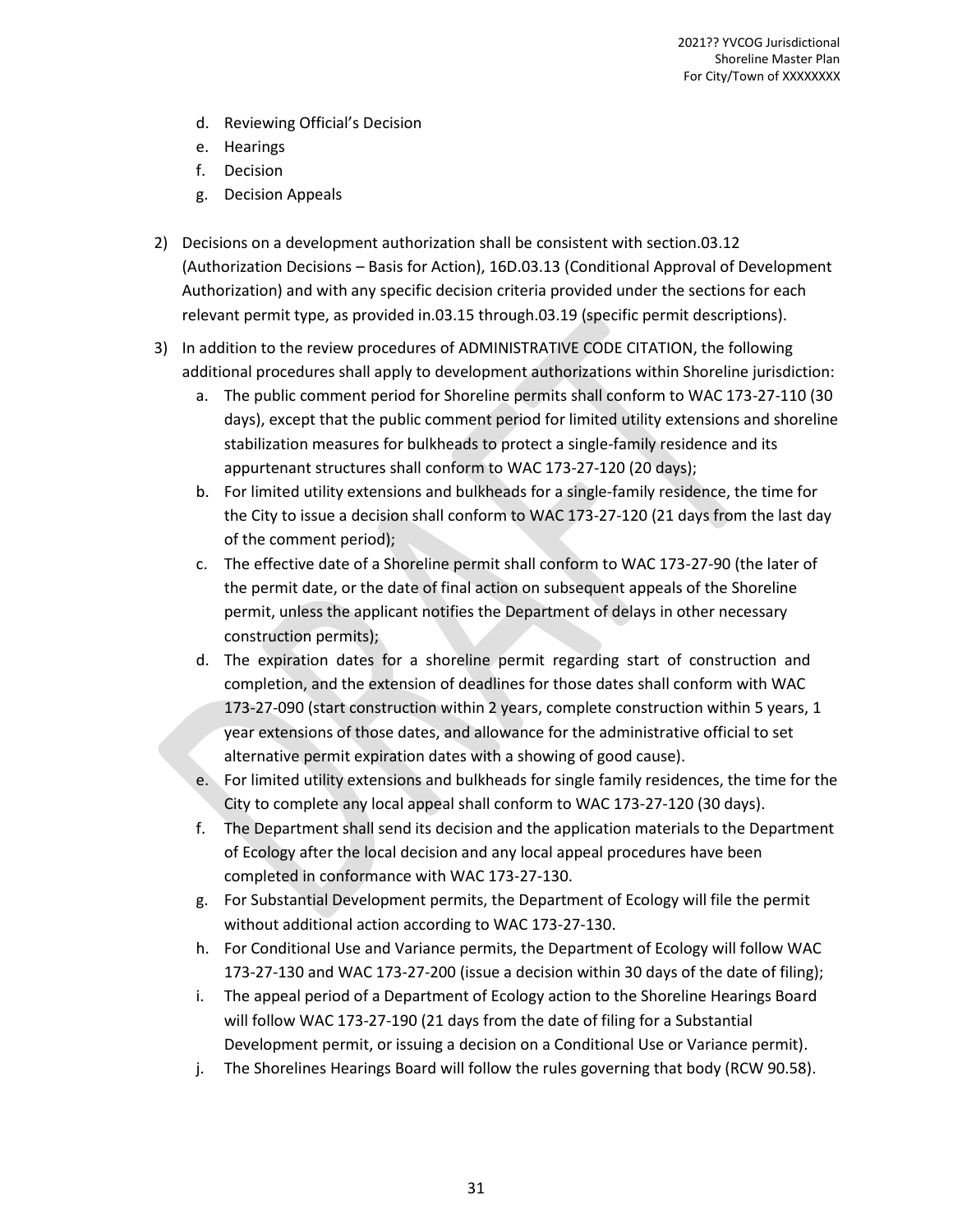## **.03.12 Authorization Decisions – Basis for Action**

The action on any development authorization under this title shall be based upon the following criteria:

- 1) Danger to life and property that would likely occur as a result of the project; and
- 2) Compatibility of the project with the critical area features on, adjacent to, or near the property; and
- 3) Shoreline values and ecological functions; and public access and navigation; and
- 4) Conformance with the applicable development standards in this title; and
- 5) Requirements of other applicable local, state, or federal permits or authorizations, including compliance with damage preventions requirements of Chapters FLOOD DAMGE CITATION; and
- 6) Adequacy of the information provided by the applicant or available to the department; and
- 7) Ability of the project to satisfy the purpose and intent of this title; and
- 8) Based upon the project evaluation, the decision maker shall take one of the following actions:
	- a. Grant the development authorization; or
	- b. Grant the development authorization with conditions, as provided in.03.13 (Conditional Approval), to mitigate impacts to the critical area feature(s) present on or adjacent to the project site; or
	- c. Deny the development authorization.
- 9) The decision by the Administrative Official on the development authorization shall include written findings and conclusions stating the reasons upon which the decision is based.

## **.03.13 Conditional Approval of Development**

In granting any development authorization, the decision maker may impose conditions to:

- 1) Accomplish the purpose and intent of this title; and/or
- 2) Eliminate or mitigate any identified specific or general negative impacts of the project on the critical area, and on Shoreline ecological functions; and/or
- 3) Restore important resource features that have been degraded or lost because of past or present activities on the project site; and/or
- 4) Protect designated critical areas and Shoreline jurisdiction, from damaging and incompatible development; and/or
- 5) Ensure compliance with specific development standards in this title.

## **.03.14 Fees and Charges**

The City Council establishes the schedule of fees and charges listed in City of XXXX, Title CITY FEE TITLE HERE City of XXXXX Fee Schedule), for development authorizations, variances, appeals and other matters pertaining to this title.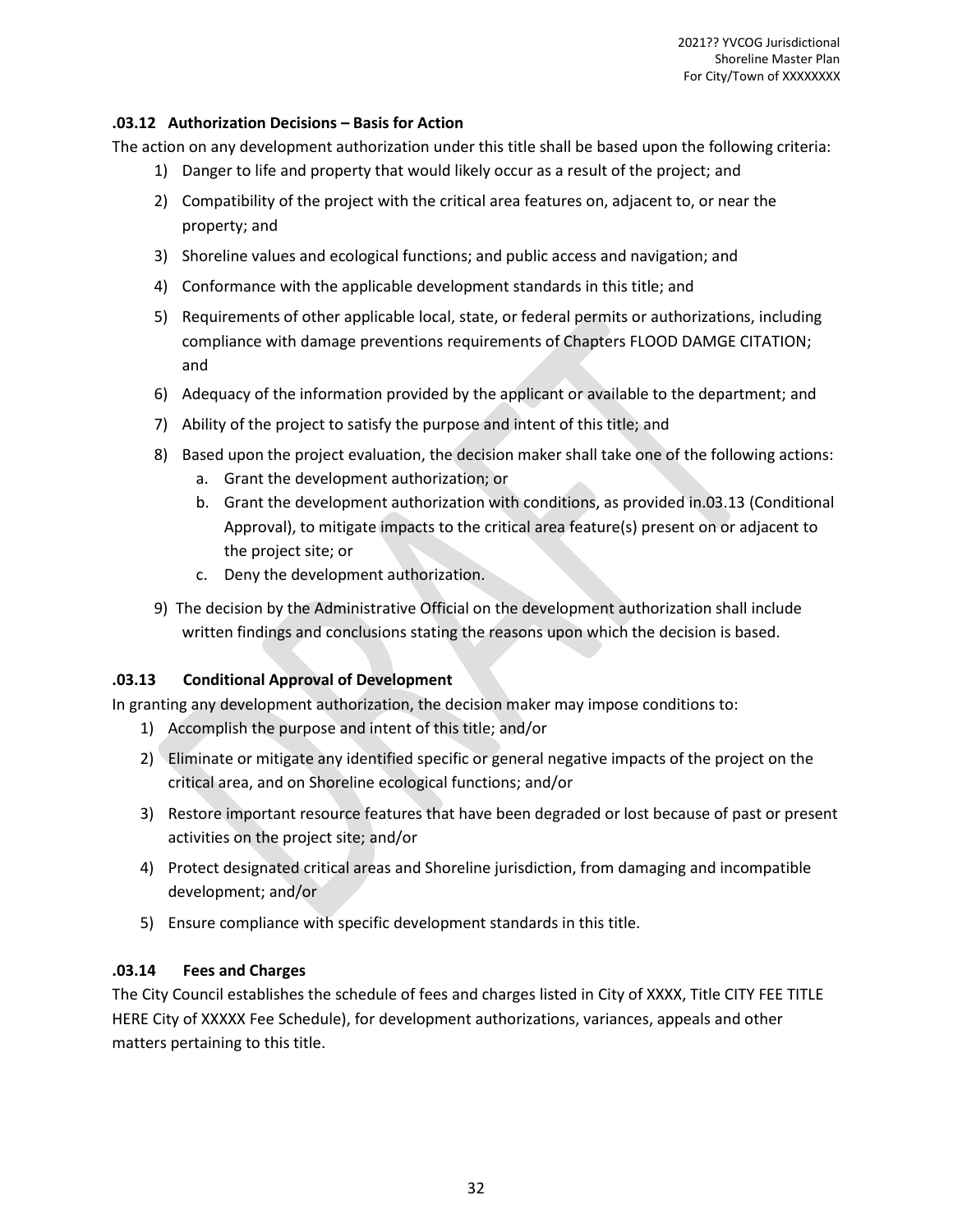#### **PERMIT REVIEW CRITERIA**

#### **.03.15 Substantial Development Permit**

- 1) Classification criteria Substantial Development permits include any development subject to RCW Chapter 90.58 (Shoreline Management Act).
- 2) Process Substantial Development permits shall be processed as a JURISDICTIONAL EQUIVALENT review in accordance with PERMIT PROCESSING CITATION).
- 3) Decision Criteria Decisions on Substantial Development permits shall be based on the general decision criteria found in section.03.12 (Authorization Decisions – Basis for Action).

## **.03.16 Shoreline Conditional Uses**

- 1) Classification Criteria Shoreline Conditional Uses are those uses within Shoreline jurisdiction that are identified in section .05.1 (Shoreline Land Use table) as Conditional Uses, and that are usually seen as uses that either do not need a shoreline location are considered not to be suitable for siting in shoreline locations, or have impacts that need closer scrutiny. Unclassified Conditional projects, uses and development are uses which may be proposed in the future but were not considered during development of the SMP. It is understood, however, that there may be special circumstances or a special type or style of conditional use that would make shoreline siting of special cases acceptable to the goals, policies, and intentions of the Master Program. The purpose of a conditional use permit is to provide a system which allows flexibility in the application of use regulations in a manner consistent with the policies of RCW 90.58.020 (Legislative findings). In authorizing a conditional use, special conditions may be attached to the permit by the City of XXXXXX or the Department of Ecology to prevent undesirable effects of the proposed use and/or to assure consistency of the project with the act and the master program.
- 2) Process All applications for a conditional use shall be processed as a JURISDICTIONAL EQUIVALENT).
- 3) Decision Criteria The decision on a conditional use shall be based upon the criteria established in Section.03.12 (Authorization Decisions – Basis for Action) together with the criteria established below. The burden of proving that the project is consistent with the applicable criteria shall be upon the applicant, who must supply evidence or information demonstrating to the satisfaction of the Administrative Official that all of the following criteria will be met.
	- a. Failure to satisfy any one of the criteria below shall result in denial of the conditional use.
		- i. The proposed use will be consistent with the policies of RCW 90.58.020(Legislative findings); and
		- ii. The proposed use will not interfere with the normal public use of public shorelines; and
		- iii. The proposed use of the site and design of the project will be compatible with other permitted uses within the area; and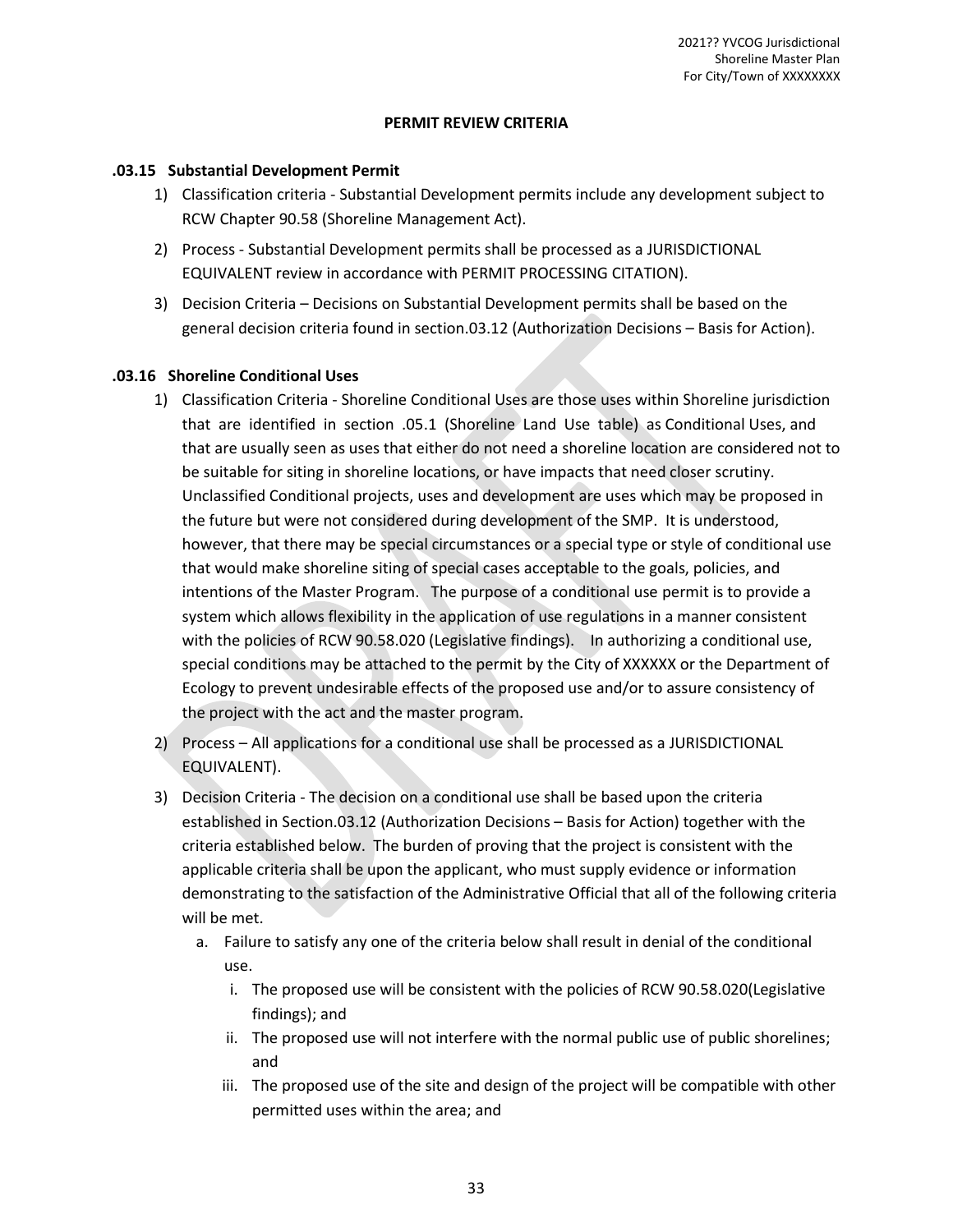- iv. The proposed use will cause no significant adverse effects to the shoreline environment designation in which it is located; and
- v. That the public interest suffers no substantial detrimental effect.
- b. Consideration shall be given to the cumulative impact of additional requests for like actions in the area. For example, if conditional use permits were granted for other developments in the area where similar circumstances exist, the total of the conditional uses shall also remain consistent with the policies of RCW 90.58.020 (Legislative findings) and shall not produce substantial adverse effects to the shoreline environment.

## **.03.17 Variance**

- 1) Classification Criteria A Variance may be used within Shoreline jurisdiction to grant relief from specific bulk, dimensional or performance standards where there are extraordinary circumstances relating to the physical character or configuration of property such that the strict implementation of the standards will impose unnecessary hardships on the applicant or thwart the policies set forth in RCW 90.58.020 (Legislative findings). Shoreline variances from the use regulations of the master program are prohibited.
- 2) Process Each request for a Variance shall be considered separately and prior to any decision on an application for development authorization. Any decision to approve or conditionally approve the development authorization will include and specifically cite only those variances approved for inclusion with the project.
- 3) Decision Criteria The decision on a Variance shall be based upon the criteria established in WAC 173-27-170 together with the criteria established below. Variance requests shall cite the specific standard or condition from which relief is requested and be accompanied by the evidence necessary to demonstrate the variance is in conformance with all of the criteria below. Failure to satisfy any one of the criteria shall result in denial of the variance.
	- a. Special Conditions. There is a hardship identified in (b) below, that is specifically related to a unique natural or physical condition associated with the project site, such as irregular lot shape, size, or natural features, which is not the result of a deed restriction, a lack of knowledge of requirements involved when the property was acquired, or other actions resulting from the proponent's own actions; and
	- b. Unnecessary Hardship. The strict application of a standard would deprive the proponent of a reasonable use of the land or rights commonly enjoyed by other properties in the same area. That greater profit would result if a variance were granted is not evidence of a hardship; and
	- c. General Compatibility. The project is generally compatible with other permitted or authorized uses in the immediate project area and with uses planned for the area under the comprehensive plan and/or the Shoreline Master Program and granting the variance will not cause adverse effects to abutting and adjacent properties or the critical area; and
	- d. Special Privilege. The requested variance would not constitute a grant of special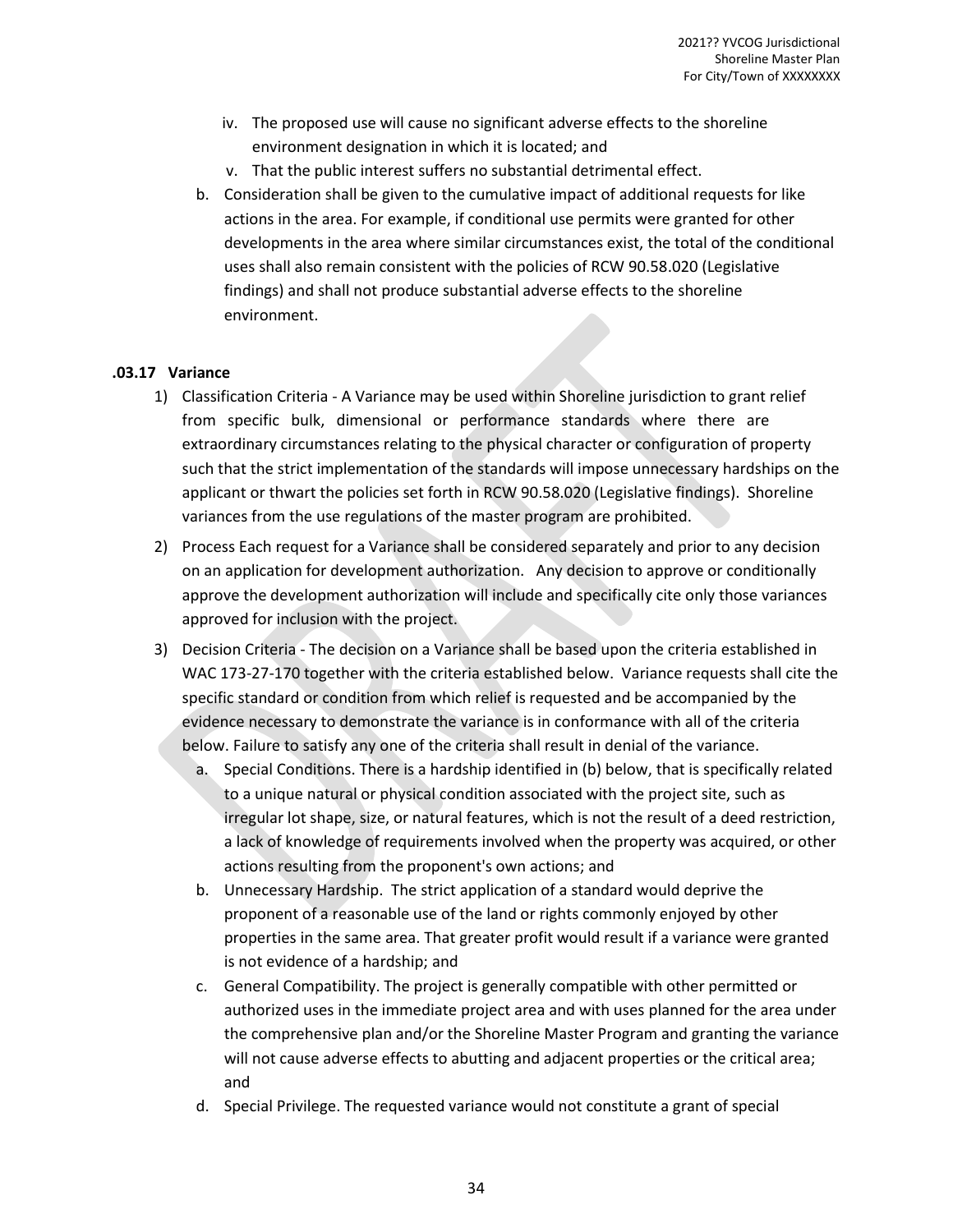privilege not enjoyed by other abutting and adjacent properties and the variance is the minimum necessary to afford the requested relief; and

- e. Public Interest. The requested variance will not endanger the public safety or health and that the public interest will not be compromised; and
- f. Cumulative Impact. In the granting of any variance, consideration shall be given to the cumulative impact of additional requests for like actions in the area. For example, if other variances were to be granted in the area where similar circumstances exist, the total cumulative effect of the variances shall also remain consistent with the policies of this chapter and shall not produce substantial adverse impacts to the designated critical area; and
- g. That the public rights of navigation and use of the shorelines will not be adversely affected.

## **.03.18 Minor Revisions to Approved Uses or Developments**

- 1) Classification Criteria Minor revisions to a project that has been approved under a permit are allowed in certain circumstances.
	- a. Changes that are not substantive are not required to obtain a revision and may be allowed as activities to implement the original permit. Examples of such include minor changes in facility orientation or location, minor changes in structural design that does not change the height or increase ground floor area, and minor accessory structures (such as equipment covers or small sheds near the main structure, etc.).
	- b. Substantive changes are those that materially alter the project in a manner that relates to its conformance with the permit requirements, or with the Shoreline Master Program. Such changes may be approved as a minor revision, if the Administrative Official determines that the proposed revision and all previous revisions are within the scope and intent of the original permit, and meet the criteria listed below. Changes not able to meet the criteria must obtain a new permit.
	- c. No additional over water construction will be involved, except that pier, dock, or float construction may be increased by five hundred square feet or ten percent from the provisions of the original permit, whichever is less
	- d. Lot coverage and height may be increased a maximum of ten percent from the provisions of the original permit: PROVIDED, that revisions involving new structures not shown on the original site plan shall require a new permit, and: PROVIDED FURTHER, that any revisions authorized under this subsection shall not exceed height, lot coverage, setback or any other requirements of these regulations.
	- e. Landscaping may be added to a project without necessitating an application for a new permit: PROVIDED, that the landscaping is consistent with conditions (if any) attached to the original permit and is consistent with the this title for the area in which the project is located.
	- f. The use authorized pursuant to the original permit is not changed.
	- g. No additional significant adverse environmental impact will be caused by the project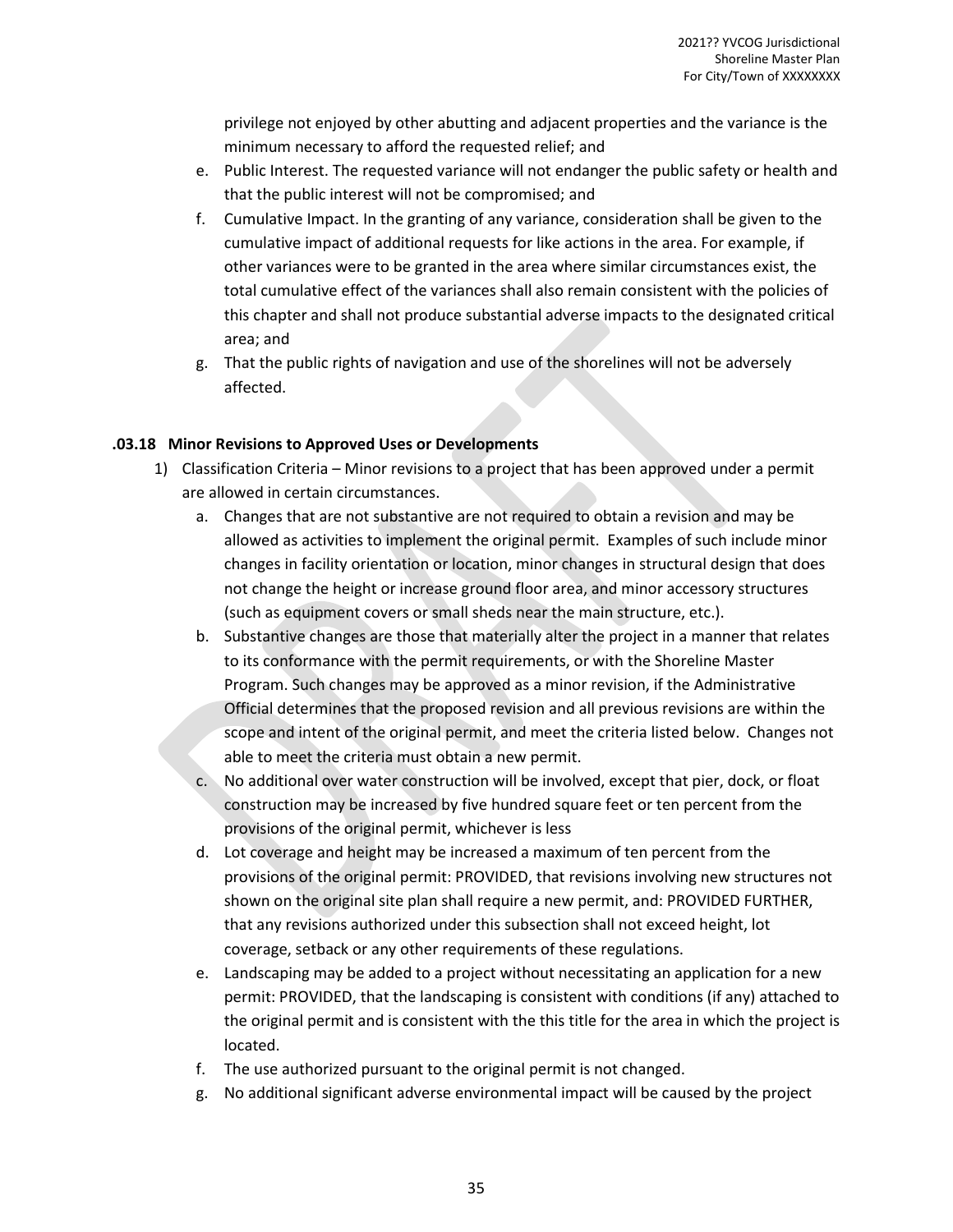revision.

- 2) Process Minor revisions to existing permits shall be processed as a JURISDICTIONAL EQUIVALENT, as provided under JURISDICTIONAL EQUIVALENT. Parties of record to the original permit shall be notified of the revision, though a comment period is not required. A revision for a project within Shoreline jurisdiction shall follow state filing, appeal and approval standards as provided in WAC 173-27-100 (Revisions to Permits).
- 3) Decision Criteria Decisions on permit revisions shall be based on the general decision criteria found in section.03.12 (Authorization Decisions – Basis for Action).

## **.03.19 Non-Conforming Uses and Facilities**

Non-conforming uses and facilities are classified as either conforming uses with non-conforming structures or areas, or as non-conforming uses, as described in subsection 1 below. Both types have different review processes and decision criteria, as provided below in subsections 2 and 3.

- 1) Classification Criteria There may be situations that do not conform to the standards or regulations of this title. These situations are characterized as:
	- a. Non-conforming uses. Uses of a structure or land that were lawfully established at the time of their initiation but are currently prohibited by this title are non-conforming uses and may utilize structures or land areas that are also non-conforming. A non-conforming use that is discontinued for any reason for more than one year shall have a presumption of intent to abandon, shall not be re-established, and shall lose its non-conforming status, unless a Variance is obtained to extend the length of time, based on documentation showing that an intent to abandon did not exist during the period of discontinuance. Such a Variance request may be submitted after the deadline has passed. In the case of destruction or damage where reconstruction costs exceed 50% of the assessed value, the structure shall not be rebuilt.
	- b. Conforming Uses with Non-conforming Structures or Areas are structures or areas for conforming uses that were lawfully established at the time of their initiation, but currently do not conform to the bulk, dimensional or other development standards of this title. Structures or areas in locations approved under a permit shall not be considered non- conforming. Non-conforming outdoor areas that have not been used or maintained for 5 consecutive years shall lose their non-conforming status and may not be reestablished.
	- c. Any non-conforming structure, area, or use may be maintained with ordinary care according to the provisions in.01.05 (Applicability) and .03.04 (Exemptions – Procedural Requirements), and do not require additional review under these Non-Conforming provisions.
- 2) Process
	- a. Alterations to conforming uses with non-conforming structures or areas shall be allowed under the following process requirements with the understanding that other permits or reviews may also be required under this title: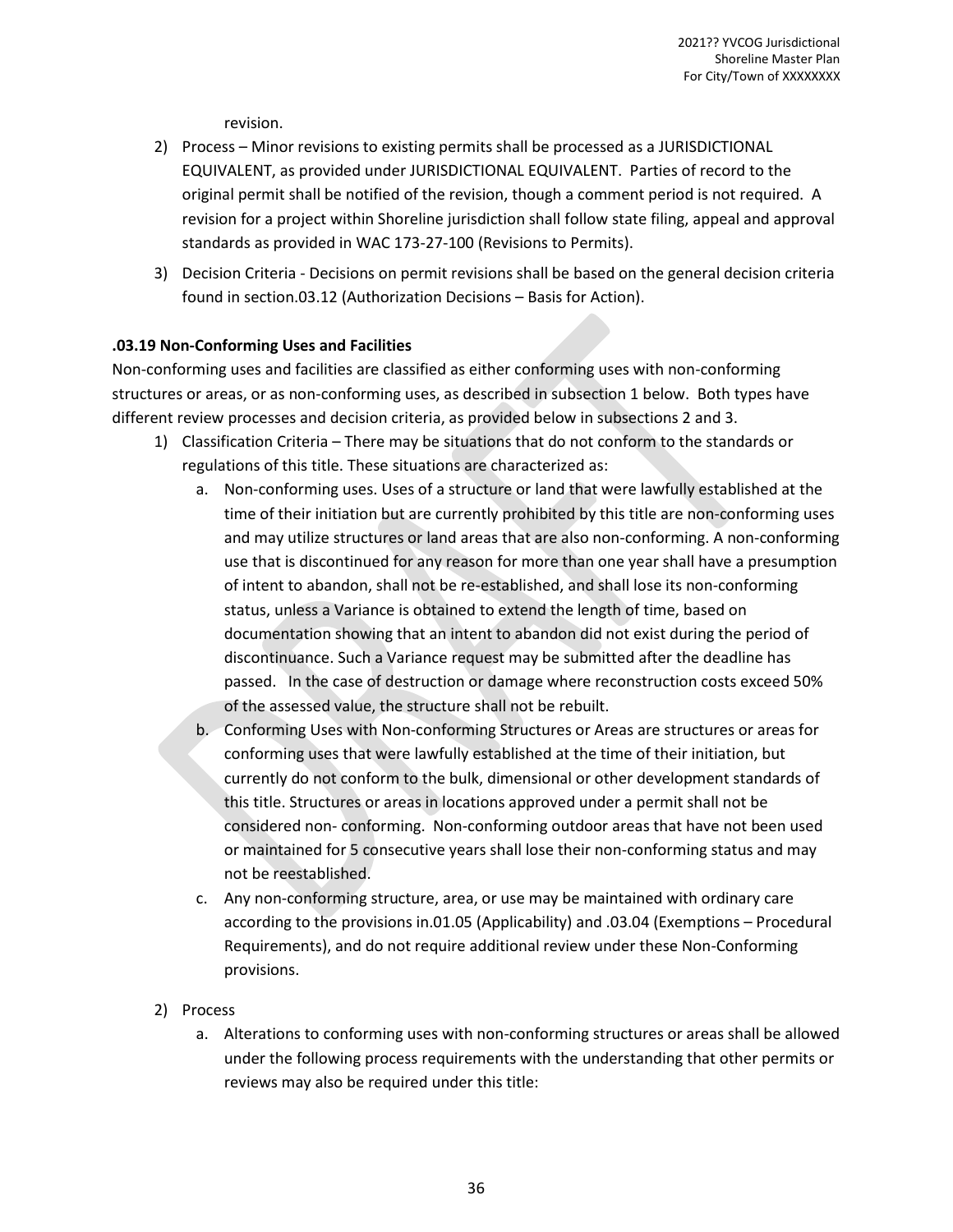- i. Those that do not increase the existing non-conformity and otherwise conform to all other provisions of this title are allowed without additional review under these nonconforming provisions.
- ii. Those that increase the non-conformity, including establishing additional square footage within a buffer, are allowed without additional review under these nonconforming provisions; however, a Variance must be obtained for the increased non- conformity.
- iii. Reconstruction or repair of a structure damaged less than 75% of the assessed value shall be processed as provided in subsections i) and ii) above.
- iv. A nonconforming structure which is moved any distance shall be processed as provided in subsections 1 and 2 above.
- v. Reconstruction or repair of structures destroyed or damaged 75% or more of the assessed value of the structure (not the whole property), including that resulting from neglect of maintenance or repair, shall be processed under these nonconforming provisions as a JURISDICTIONAL EQUIVALENT
- b. Alterations to Non-Conforming Uses
	- i. Those involving expansion or alteration within an existing structure, but do not include alterations to outdoor areas, or expansions of the building's height or square footage are allowed without additional review under these non-conforming provisions.
	- ii. Alterations to non-conforming uses, including their non-conforming structures or areas that do not qualify under paragraph i) above, shall be processed under these non-conforming provisions as a JURISDICTIONAL EQUIVALENT.
	- iii. Within Shoreline jurisdiction, and only within the Urban and Rural Shoreline Environments, a non-conforming use as listed in section..05.1 (Shoreline Land Use Table) may convert to another non-conforming use; although, a non-conforming use shall not change to any use prohibited in section.05.05 (Prohibited Uses). Conversion from one non-conforming use to another within the Urban and Rural Shoreline environments shall be processed under these non-conforming provisions as a JURISDICTIONAL EQUIVALENT
- 3) Decision Criteria
	- a. Decisions on projects that require review under the non-conforming provisions, as identified under subsection (2) above shall be based on the general decision criteria found in section.03.12 (Authorization Decisions – Basis for Action) together with the criteria below.
	- b. Applications for conforming uses with non-conforming structures or areas that are subject to subsection  $2(a)(v)$  above, shall not be approved unless a finding is made that the project meets all of the following criteria:
		- i. Using the original location will not place the structure or people in danger of a hazard; and
		- ii. The previous structure and any structural shore modification used to protect the structure did not increase hazards or damage to other properties; and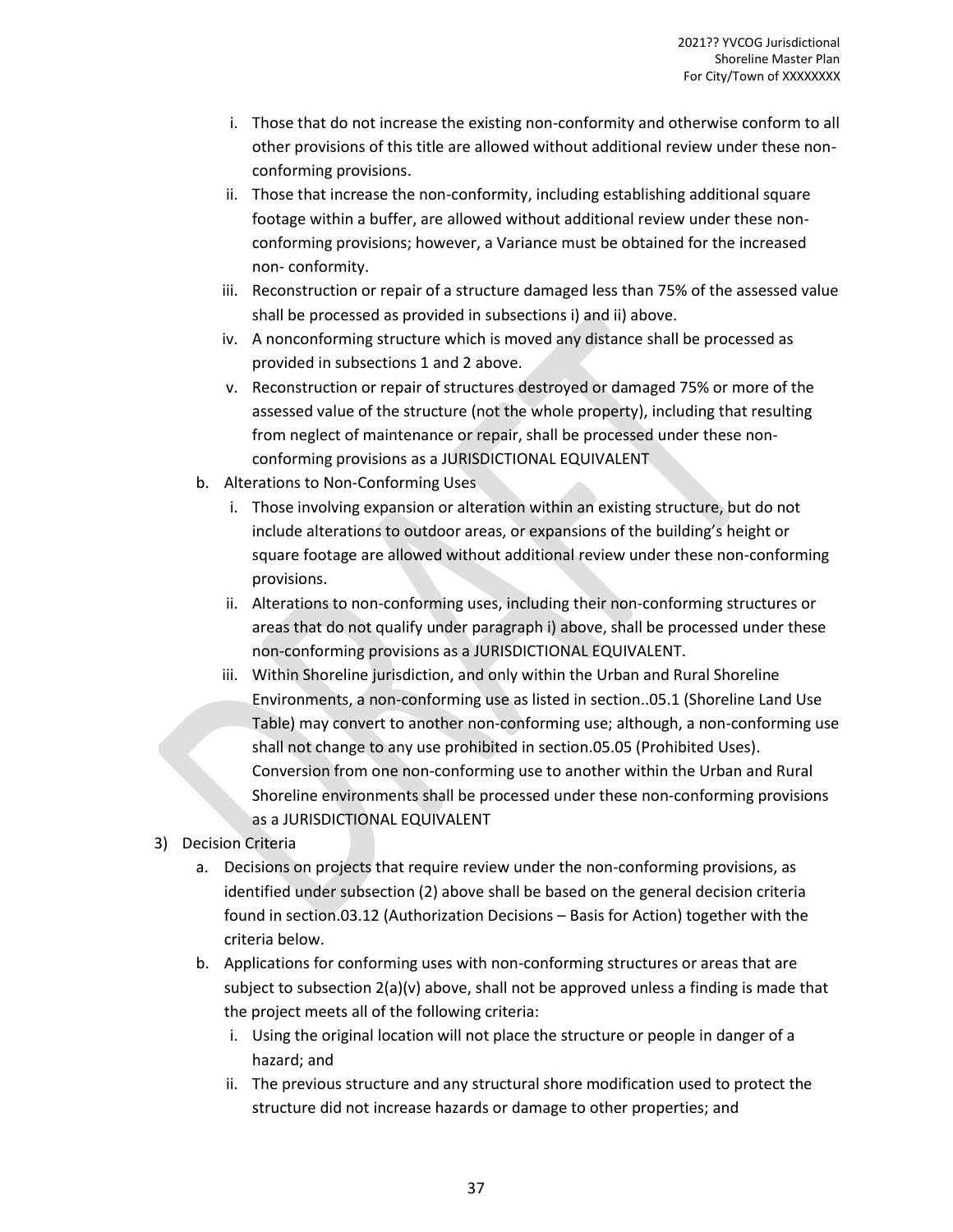- iii. The previous structure and any shore modification used to protect the structure did not cause significant impacts to the functions and values of the critical area.
- c. Decisions on non-conforming uses:
	- i. A non-conforming use may not be altered or expanded in any manner that would bring that use into greater non-conformity; and
	- ii. Within Shoreline jurisdiction, non-conforming uses shall meet the decision criteria for Conditional Use permits in section.03.16(3) (Shoreline Conditional Uses); and
	- iii. Within Shoreline jurisdiction, and only within the Urban and Rural Shoreline Environments, conversion from one non-conforming use to another may be approved if the replacement use is more conforming with the intent of the applicable Shoreline Environment Policies of the Comprehensive Plan, and if the impacts to the shoreline environment from the existing use are reduced by changing the use.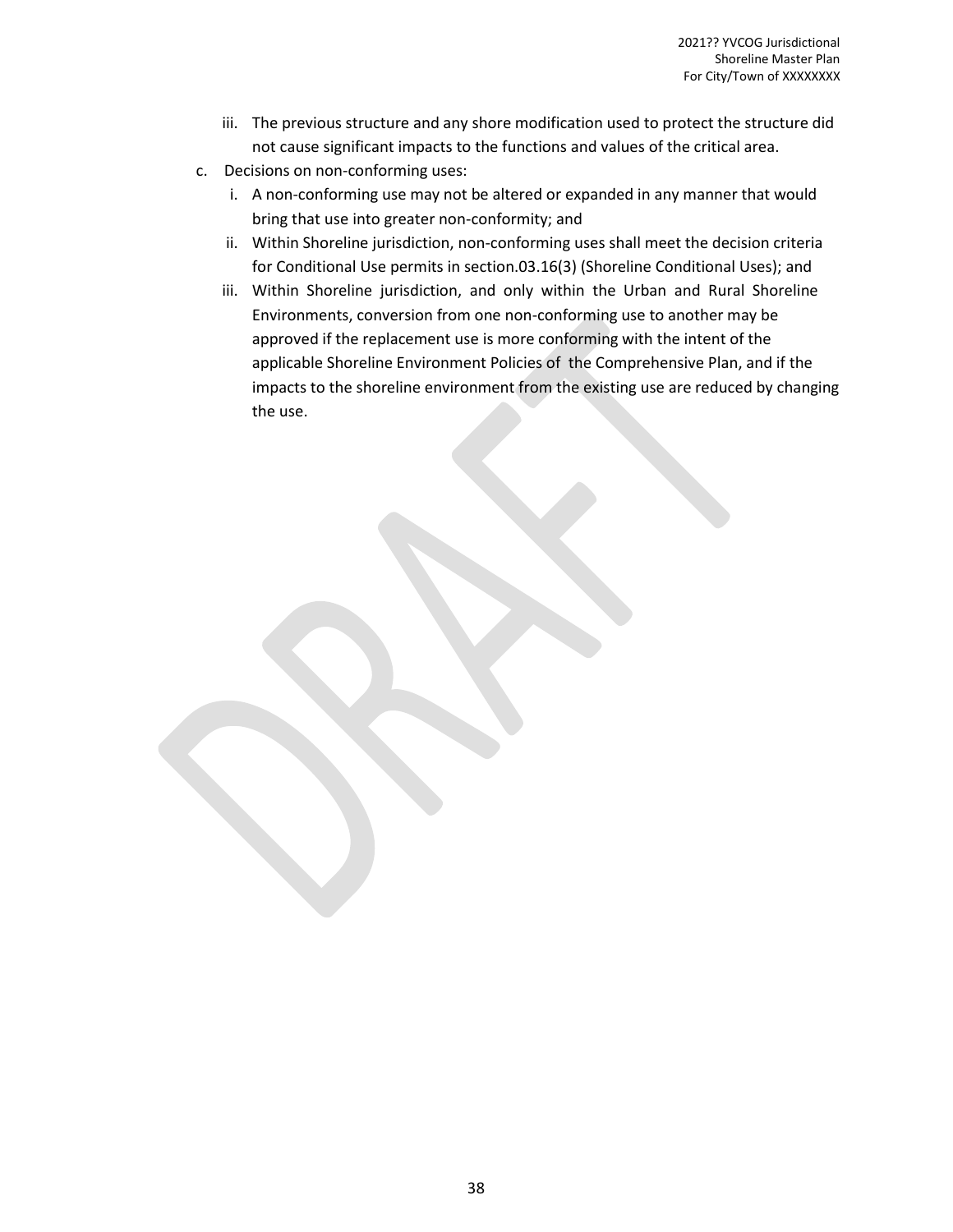## Chapter.04 ENFORCEMENT AND PENALTIES

Sections:

.04.01 Enforcement Responsibilities Generally .04.02 Penalties

## **.04.01 Enforcement Responsibilities Generally**

It shall be the duty of the Administrative Official or their designee to enforce the provisions of the Shoreline Master Program pertaining to all development within the jurisdiction of this title.

Whenever any development is found to be in violation of this title or a development authorization issued pursuant to this title, the administrative official or their designee may order any work on such development stopped by serving written notice on any person engaged in the wrongdoing or causing such development to be done.

The notice shall state the nature of the violation and order all violation activities to stop.

The order shall state the corrective actions necessary to fulfill authorization conditions and/or terms of this title and the time within which such corrections shall occur.

The order shall identify the parties responsible to take the corrective actions mandated in order.

No further development shall be authorized unless and until compliance with the development authorization conditions and/or terms of this title has been achieved to the satisfaction of the administrative official.

Violations of this chapter constitute a public nuisance and the City of XXXXX may take such actions as are authorized in the City of XXXXXX municipal code and State statute to abate such nuisances.

#### **.04.02 Penalties**

1) Any person, firm, or corporation violating any of the provisions of this Title, or failing to comply therewith, or violating or failing to comply with any order issued or made pursuant to its provisions shall severally and for each and every violation and non-compliance respectively, be guilty of a misdemeanor or shall be subject to a civil infraction as provided for by Chapter 7.80 RCW or any other remedy provided by law.

Any person who violates or fails to comply with any of its requirements shall, upon conviction of a misdemeanor in a court of competent jurisdiction, be fined not more than one thousand dollars or be imprisoned for not more than ninety days, or both, and in addition shall pay all costs and expenses involved in the case.

A person found to have committed a civil infraction shall be assessed a monetary penalty. All violations of this chapter shall be denominated Class I civil infractions.

The maximum penalty and default amount for a Class I civil infraction shall be two hundred fifty dollars, not including statutory assessments.

Each day such violation continues shall be considered a separate offense; however, no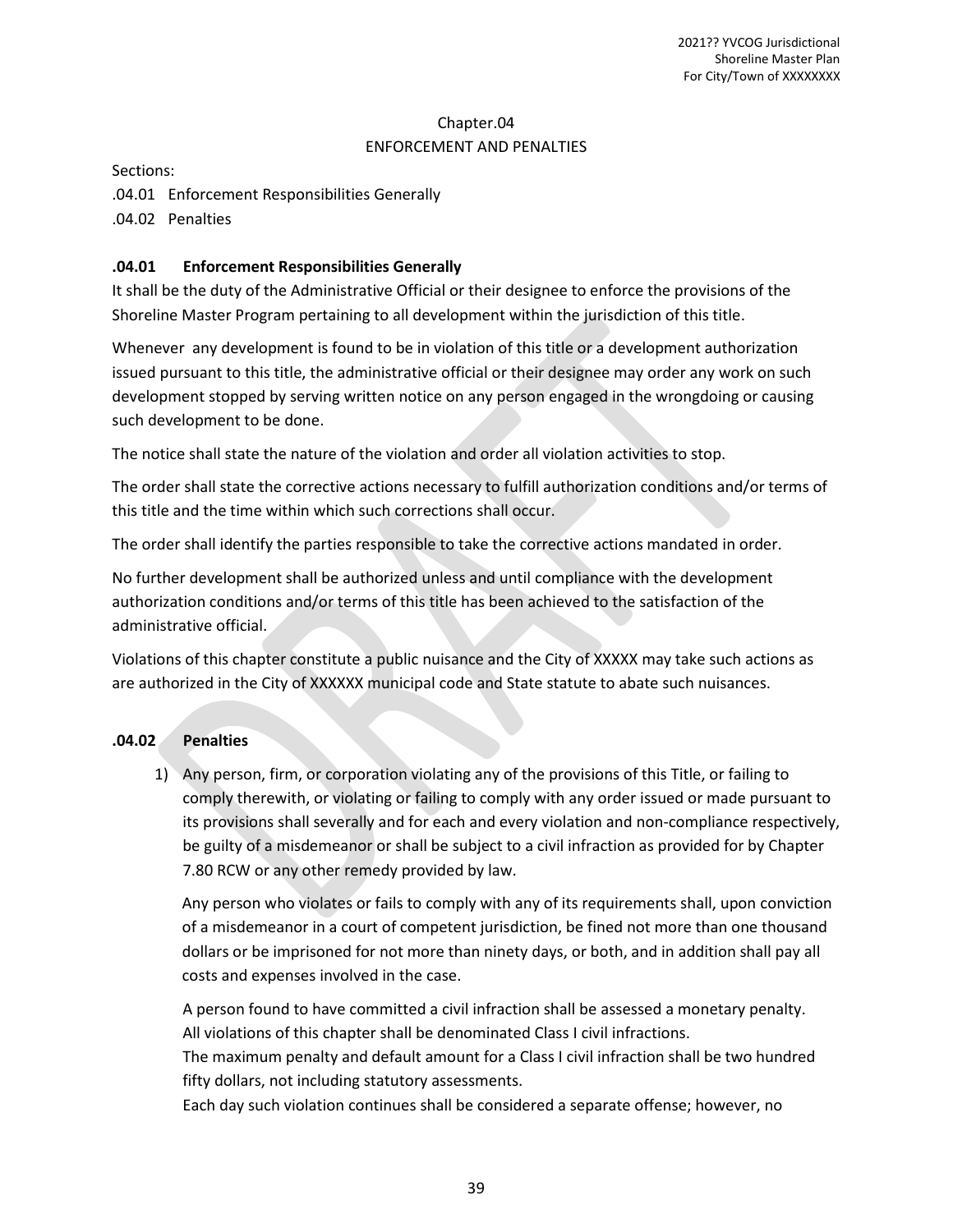additional action will be initiated pending the disposition of any previous suit or complaint.

- 2) It shall be the affirmative duty of the City prosecutor's office to seek relief under this section for violations of this title.
- 3) Nothing herein shall prevent the City prosecutor's office from taking such other lawful action, legal and/or equitable, as is necessary to prevent or remedy any violation.
- 4) In addition to any criminal proceedings brought to enforce this title and in addition to any fine or imprisonment provided for therein, continuing violations of this title may be enjoined or ordered abated in a civil proceeding for injunction or for abatement. For purposes of abatement actions, such violations are declared to be public nuisances. Any person, firm, or corporation violating the provisions of this title shall be liable for all costs of such proceedings, including reasonable attorney's fees and expenses of abatement. The provisions of this subsection are in addition to any other remedies available at law or equity.
- 5) Nothing in this Chapter shall be constructed as requiring the City to enforce the prohibitions in this Chapter against all or any properties which may violate the Ordinance. The City has the discretion to enforce and prosecute violations of this ordinance as the City's resources permit. Exercise of such discretion may result in the enforcement and prosecution of a limited number of violations at any given time. Nothing in this Section or the absence of any similar provision from any other City law shall be constructed to impose a duty upon the City to enforce such other provision of law.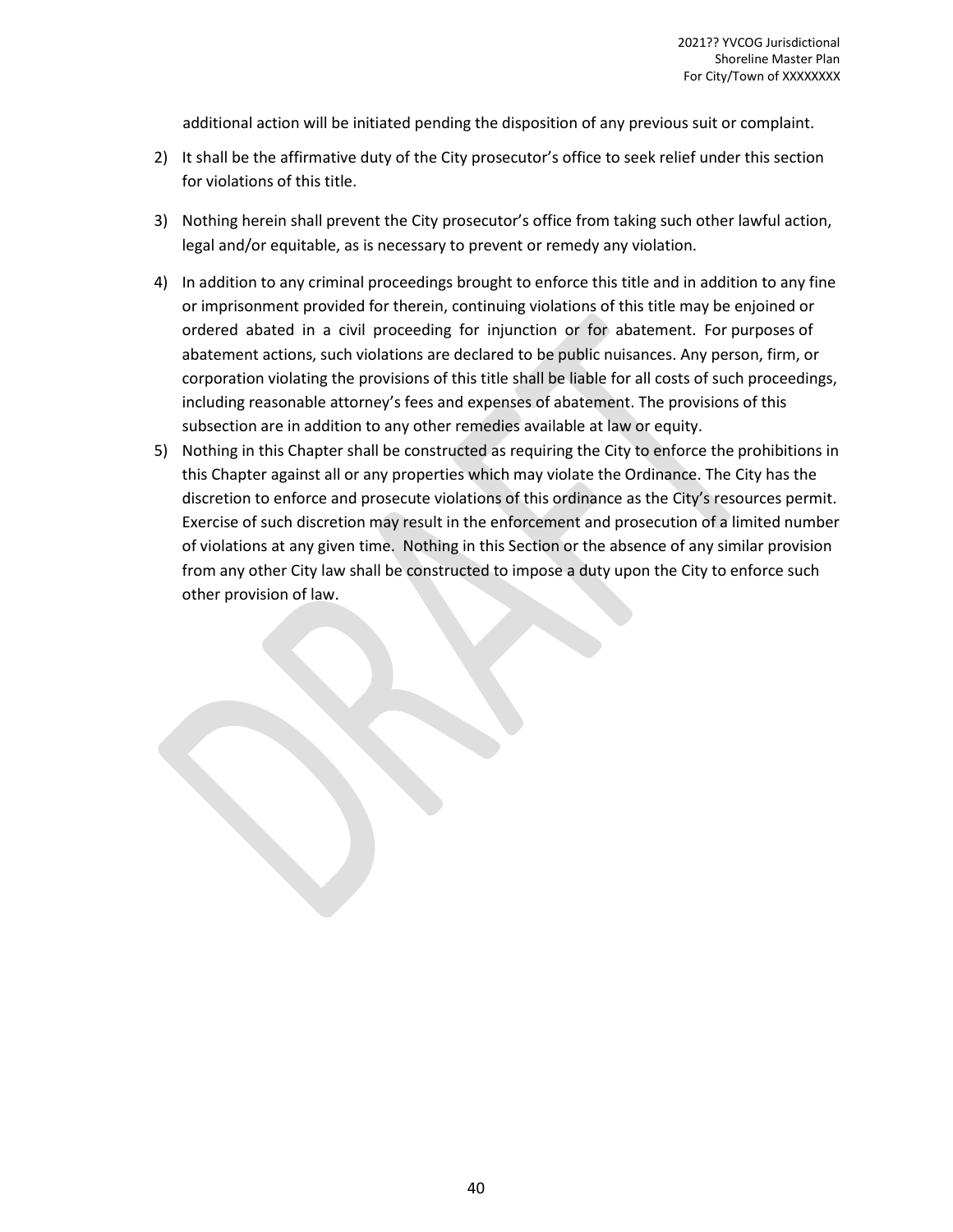# Chapter .05 Shoreline Management

#### **Article I - Introduction**

#### Sections:

- .05.01 Intent and Purpose
- .05.02 Shoreline Jurisdiction
- .05.03 Shoreline Environments

#### **Article II General Development Standards**

- .05.04 Shoreline Land Use Table
- .05.05 Prohibited Uses
- .05.06 General Policies and Standards

#### **Article III - Water Dependency Development Standards and Buffer Requirements**

- .05.07 Use Classifications
- .05.08 Water Dependent Uses
- .05.09 Water Related Uses
- .05.10 Water Enjoyment and Non-Water Uses
- .05.11 Vegetive Buffers

#### **Article IV – Shoreline Modification Development Standards**

- .05.12 Roads, Railroads, and Parking
- .05 13 Utility Transmission Lines and Facilities
- .05.14 Shore Stabilization
- .05.15 Dredging and Excavation
- .05.16 Filling
- .05.17 Commercial Mining of Gravels
- .05.18 Reclamation

#### **Article V – Shoreline Use Development Standards**

- .05.19 Forest Practices
- .05.20 Commercial and Community Services
- .05.21 Industrial Activities
- .05.22 Residential
- .05.23 Recreation
- .05.24 Agriculture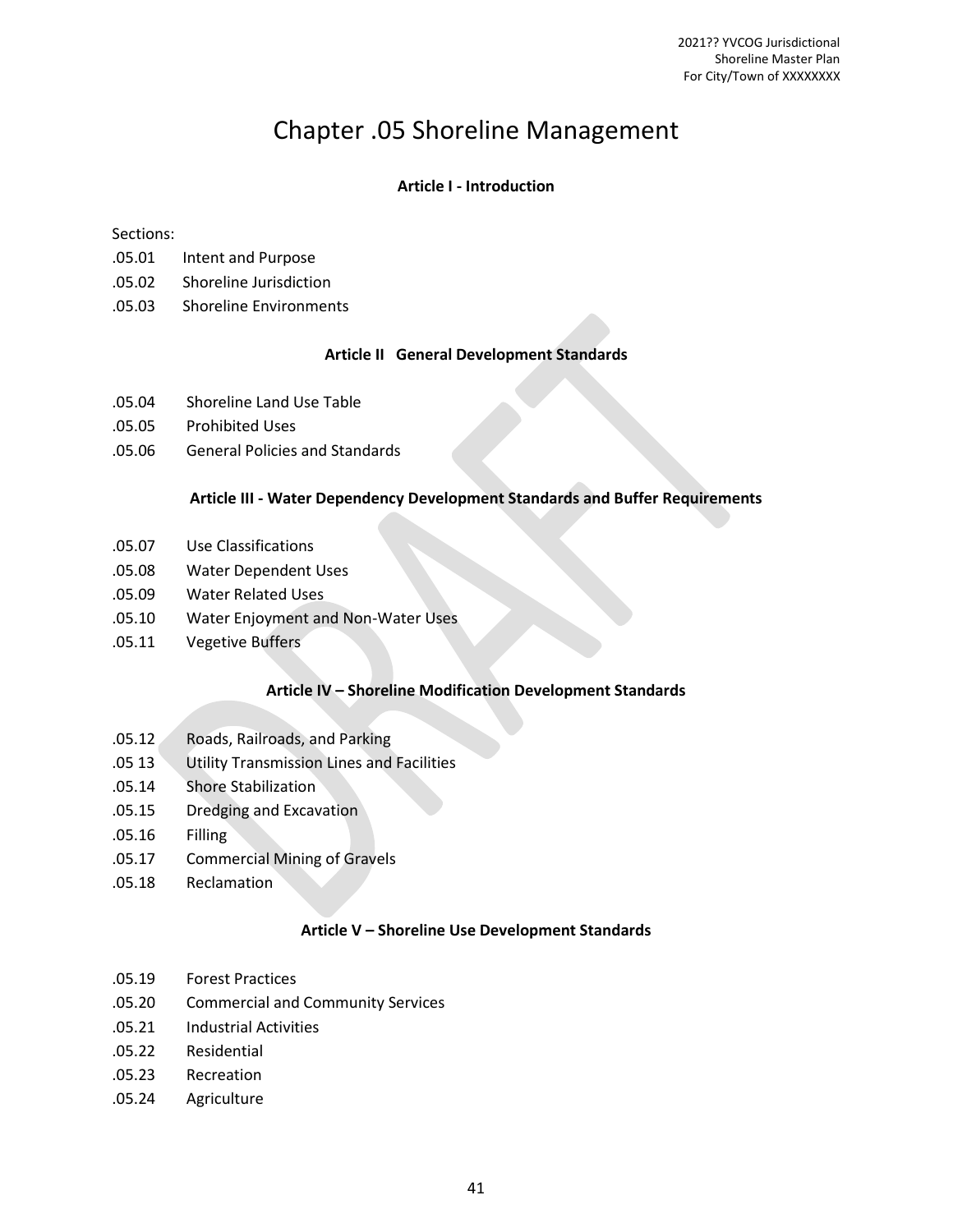#### .05.25 Aquaculture

.05.26 Piers and Docks

## **Article I - Introduction**

## **.05.01 Purpose and Intent**

The SMP regulations are intended to carry out the responsibilities imposed on the City of XXXXXX by the Shoreline Management Act (RCW 90.58) and its Administrative Rules (WAC 173-18, WAC 173- 20, WAC 173- 22, WAC 173- 26 and WAC 173- 27) insofar as regulations can, and the adoption of these regulations does not remove other responsibilities imposed by the Act. The purpose of the Shoreline Master Program Regulations are to:

- 1) Promote reasonable and appropriate use of the shorelines that will protect the public and private interest; and
- 2) Protect against adverse effects to the public health, the land, its vegetation and wildlife and the waters and their aquatic life within City of XXXXXX; and
- 3) Protect public rights of navigation; and
- 4) Recognize and protect private property rights consistent with public interest; and
- 5) Maintain or re-create a high quality of environment along the shorelines; and
- 6) Preserve and protect fragile natural resources and culturally significant features; and
- 7) Increase public access to publicly owned areas of the shorelines where increased use levels are desirable; and
- 8) Protect public and private properties from adverse effects of improper development in hazardous shorelines areas; and
- 9) Recognize and protect statewide interest; and
- 10) Give preference to uses that result in long-term over short-term benefits; and
- 11) Provide for no net loss of ecological functions from both individual permitted development and individual exempt development.

## **.05.02 Shoreline Jurisdiction**

Pursuant to the authority of RCW 90.58.030(2)(f) and WAC 173-22-040(2-3), the jurisdictional limits of the Shoreline Master program within the City of XXXXXX for areas that are subject to these regulations, are listed below. The City of XXXXXX has developed maps to generally depict the extent of Shoreline jurisdictional boundaries for all Shorelines within the City. These maps are for informational and illustrative purposes only and are not regulatory in nature. Where such maps are not available or do not correspond with physical features on the ground, jurisdictional boundaries shall be controlled by the criteria listed below, WAC l73-22, and the Act itself. It is understood when the maps and the actual physical features do not correspond, the physical features will dictate the extent of the jurisdictional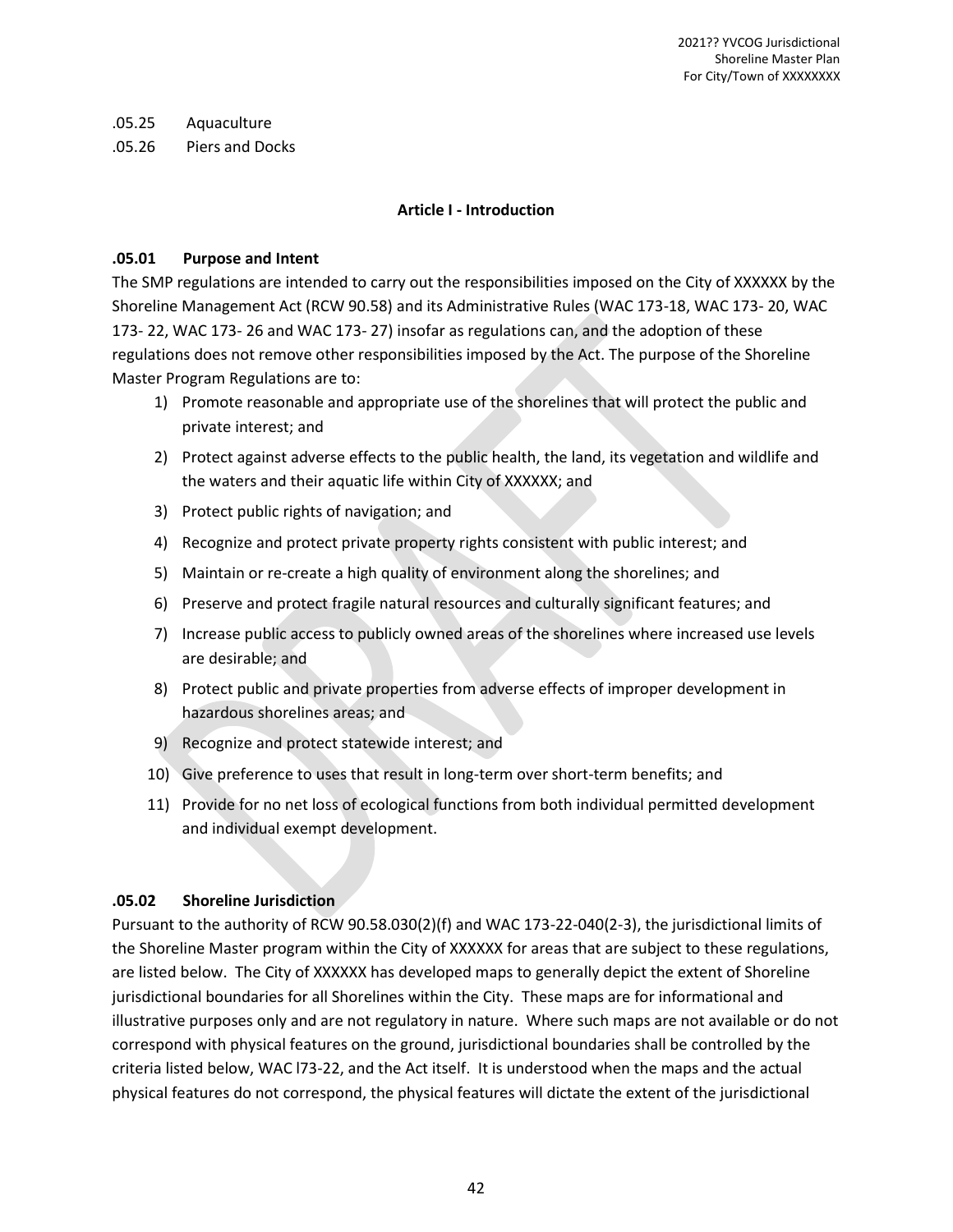boundaries. It is understood that the actual physical features may change. The physical features will dictate the extent of the Shoreline jurisdictional boundaries. Shoreline jurisdictional area shall include:

- 1) Those Shoreline lakes, ponds and stream lengths identified in Appendix B and C of this title.
- 2) Subject to Subsection 7 below, wherever the "floodway" has been established by a flood insurance study prepared by the Federal Emergency Management Agency (FEMA), shorelines jurisdiction shall be the floodway plus 200 feet, measured on a horizontal plane, or the l00-year floodplain, whichever is lesser.
- 3) Subject to Subsection 7 below, whenever the l00-year floodplain has been identified by a flood insurance study prepared by the Federal Emergency Management Agency but where no "floodway" has been identified, shorelines jurisdiction shall be the l00-year floodplain boundary or 200 feet, measured in a horizontal plane, from the ordinary high water mark, whichever is greater.
- 4) Whenever there are no detailed floodplain or floodway studies, shoreline jurisdiction shall be 200 feet, measured on a horizontal plane, from the ordinary high-water mark.
- 5) Where a Channel Migration Zone (CMZ) has been identified and extends beyond the jurisdiction established by sub-section (2) above, jurisdiction shall extend to the extent of the CMZ, but not beyond the limits of sub-section (3).
- 6) Those wetlands and river deltas which are in proximity to and either influence or are influenced by the Shorelines. This influence includes, but is not limited to, one or more of the following: periodic inundation, location within a floodplain, or hydraulic continuity.
- 7) Under no circumstances shall shoreline jurisdiction be less than 200 feet, measured on a horizontal plane, from the ordinary high-water mark of the Shoreline water body.
- 8) The City may grant relief from shoreline master program development standards and use regulations resulting from shoreline restoration projects within urban growth areas consistent with criteria and procedures in WAC 173-27-215.

## **.05.03 Shoreline Environments**

The following Shoreline Environments listed below are used as a system of categorizing shoreline areas according to management objectives and the character of the shoreline. The Shoreline Environments are based on the goals and policies found in the comprehensive plan

Six (6) environments are hereby established, as listed below. It is understood that the actual physical features may change. The physical features shall dictate the extent of the environmental boundaries. These changes are hereby incorporated by reference into this document so that the Environments will shift with river changes.

Shoreline Environments are shown on the map entitled "Shoreline Environment Map of City of XXXXXX". This map is for informational and illustrative purposes only and is not regulatory in nature.

1) **Urban Environment**: This environment is characterized by high intensity land uses, high land values, major public and private capital investments, and/or few biophysical development limitations where intensive development is desirable or tolerable. The management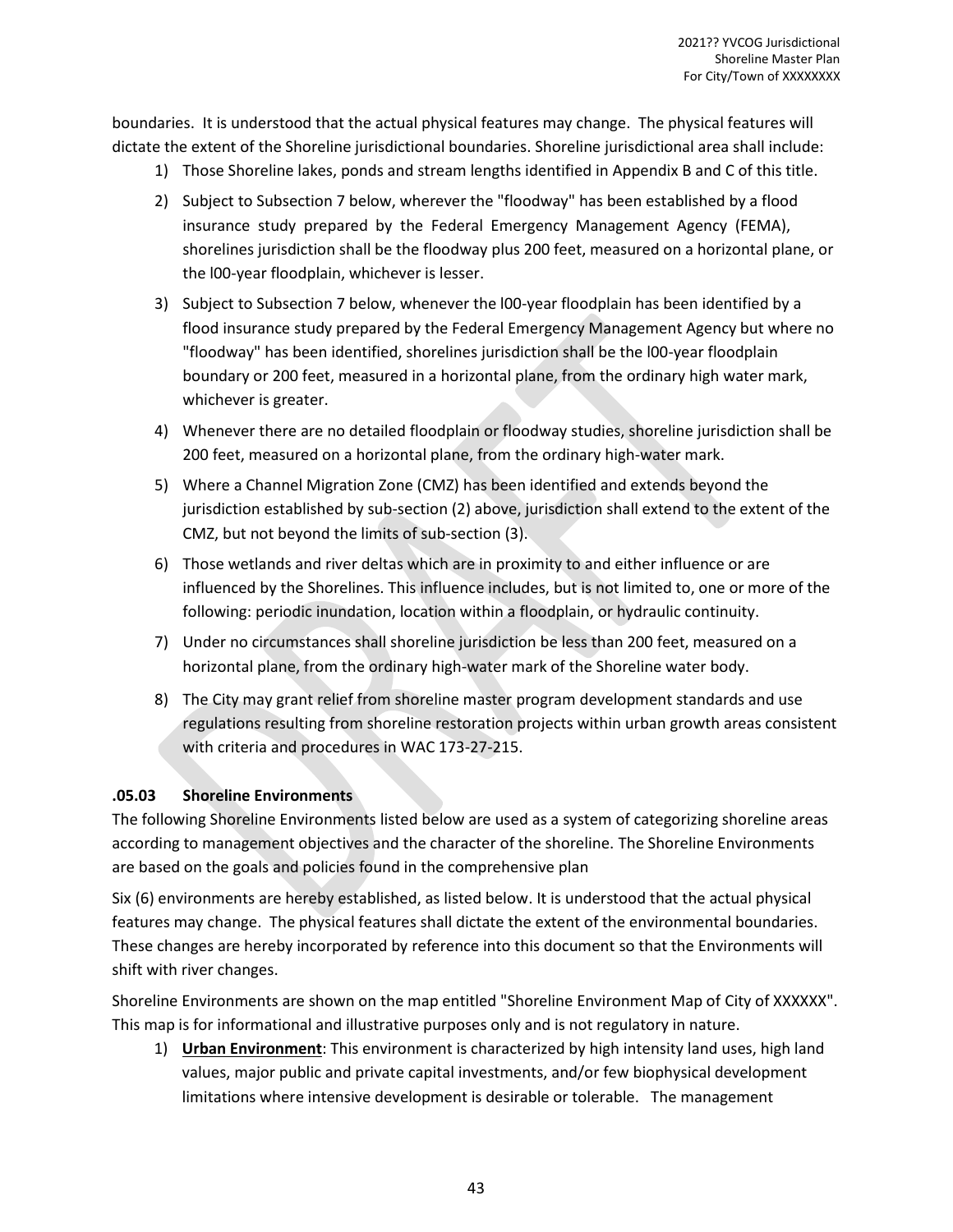objective is one of optimum future utilization of land and public investment.

In view of the intensity of present and future development and consequent population densities, there is a correspondingly high requirement for open space and access to the water in this environment. The basic principle in an Urban Environment is oriented toward quality of development in harmony with the shoreline.

The Urban Environment should ensure optimum utilization of shorelines occurring within urbanized areas by providing for public access, and by managing development so that it enhances and maintains the shorelines for a multiplicity of uses.

- 2) **Rural Environment**: This environment is characterized by agricultural and recreational uses, moderate land values, moderate public and private capital investment (roads, utilities, etc.), and/or some biophysical development limitations. The management objectives are to protect agricultural land, maintain open space, and provide for recreational uses compatible with agricultural production.
- 3) **Conservancy Environment:** This environment is characterized by very low intensity land uses primarily related to natural resources use and diffuse recreational development, relatively low land values, relatively minor public and private capital investment, and/or relatively major biophysical development limitations. Management objectives are oriented toward establishing a balance between sustained-yield natural resource utilization and low-density recreational uses in this environment, with restriction of development in hazardous areas.
- 4) **Natural Environment:** This environment is characterized by severe biophysical limitations, presence of some unique natural, historic, or archeologic features intolerant of intensive human use, and/or its value is retained only in its natural condition. Management objectives are oriented toward preserving unique features, restricting activities that may degrade the actual or potential value of this environment, and severely restricting development in hazardous areas.
- 5) **Urban Conservancy Environment:** This environment is characterized by low intensity land uses primarily related to public access, diffuse recreational development, and relatively major biophysical development limitations. This environment should protect and restore ecological functions of open space, floodplain, and other sensitive lands where they exist in urban and developed settings, while allowing a variety of compatible uses. The Urban Conservancy environment designation should be assigned to shoreline areas appropriate and planned for development that is compatible with maintaining or restoring the ecological functions of the area and that lie in incorporated municipalities, urban growth areas, or commercial or industrial rural areas of more intense development.
- 6) **Floodway/Channel Migration Zone Environment:** This environment is characterized by deep/fast floodwaters and a shifting channel and is the most hazardous Shoreline area. The Floodway/Channel Migration Zone environment should protect the water areas, islands and associated overflow channels found within designated floodways, and mapped channel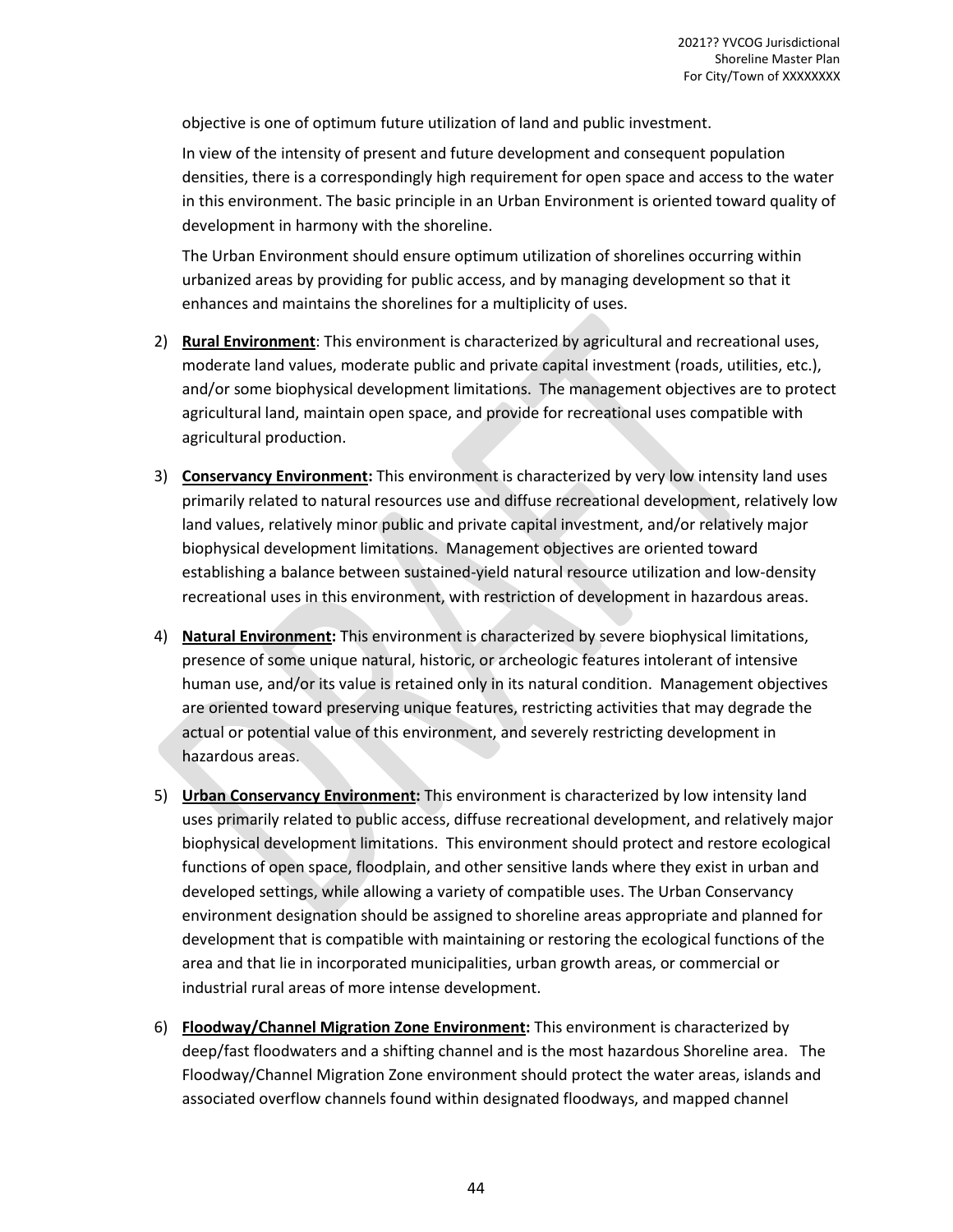migration areas. This environment acknowledges the river's need to move within parts of its floodplain, and emphasizes the preservation of the natural hydraulic, geologic, and biological functions of the City's shorelines that are constrained by severe biophysical limitations.

## **Article II – General Development Standards**

#### **.05.04 Shoreline Land Use Table**

Table.05.1 lists the uses and activities for each Shoreline Environmental designation that are allowed by Substantial Development Permit and/or Conditional Use Permit or are prohibited. Such uses shall be processed in accordance with chapter.03 (Application and Review Procedures). This table does not change those situations of when this title does not apply to a development (.01.05 Applicability), or when a use or activity listed as needing a Substantial Development permit may qualify for an exemption instead (.03.07 Exemptions). Definitions for some uses are provided in chapter.02.

The provisions in Table .05.1 apply to specific common uses and types of development only to the extent they occur within shoreline jurisdiction. Symbols in the table have the following meanings:

- **(S)** means a Substantial Development Permit is required.
- **(C)** means a Conditional Use Permit is required.
- **(X)** means the use is prohibited.
- **(N/A)** means the entry is not applicable and the entry in the Activity column provides information to redirect the reader to another Activity.

Review section. 01.05 (Applicability) to see if this Title applies to the project.

Review section .03.07 (Exemptions) to see if the project qualifies for an exemption from a Substantial Development permit.

For existing uses that are prohibited, see section.03.19 Non- Conforming Uses and Facilities.

| LUMIC OS.T                                                                          |                     |       |             |                           |                                       |                   |  |
|-------------------------------------------------------------------------------------|---------------------|-------|-------------|---------------------------|---------------------------------------|-------------------|--|
| <b>Activity</b>                                                                     | <b>Environments</b> |       |             |                           |                                       |                   |  |
|                                                                                     | Urban               | Rural | Conservancy | Natural                   | Floodway/Channel<br>Migration<br>Zone | Urban Conservancy |  |
| <b>GENERAL</b>                                                                      |                     |       |             |                           |                                       |                   |  |
| Activities listed in .05.05 Prohibited Uses                                         | X                   | X     | X           | X                         | X                                     | X                 |  |
| <b>AGRICULTURE</b>                                                                  |                     |       |             |                           |                                       |                   |  |
| Agriculture, including accessory agricultural structures, but<br>excluding grazing. | S                   | S     | C           | $\boldsymbol{\mathsf{X}}$ | C                                     | S                 |  |

## **Table 05.1**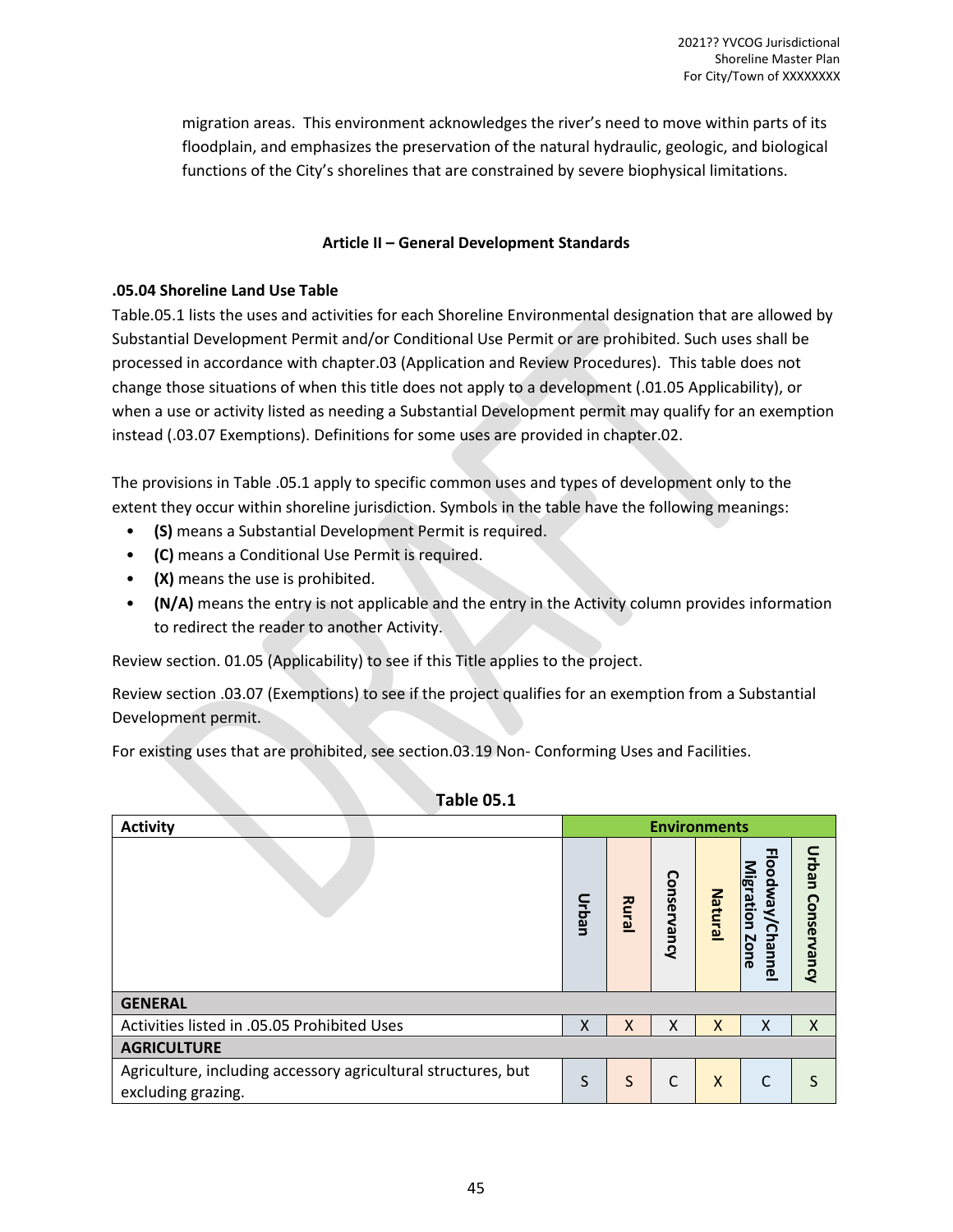| <b>Activity</b>                                                                                                                                                                                                                                                                                                                                                                                                                                                                                                                                                                 |              | <b>Environments</b> |              |                |                                   |                         |  |
|---------------------------------------------------------------------------------------------------------------------------------------------------------------------------------------------------------------------------------------------------------------------------------------------------------------------------------------------------------------------------------------------------------------------------------------------------------------------------------------------------------------------------------------------------------------------------------|--------------|---------------------|--------------|----------------|-----------------------------------|-------------------------|--|
|                                                                                                                                                                                                                                                                                                                                                                                                                                                                                                                                                                                 | Urban        | Rural               | Conservancy  | Natura         | Floodway/Channe<br>Migration Zone | Urban Conservancy       |  |
| Grazing                                                                                                                                                                                                                                                                                                                                                                                                                                                                                                                                                                         | $\mathsf S$  | $\mathsf{S}$        | S            | $\mathsf{S}$   | S                                 | $\overline{\mathsf{S}}$ |  |
| <b>Confinement Feeding Operations (CFO)</b>                                                                                                                                                                                                                                                                                                                                                                                                                                                                                                                                     | X            | $\overline{C}$      | Χ            | X              | X                                 | $\mathsf{X}$            |  |
| Ag. Related Industry (Feed Mills, Processing/Packing Plants,<br>Storage Facilities, etc.)                                                                                                                                                                                                                                                                                                                                                                                                                                                                                       | C            | $\mathsf{C}$        | $\mathsf{C}$ | $\mathsf{C}$   | $\mathsf{C}$                      | $\mathsf{C}$            |  |
| <b>AQUACULTURE</b>                                                                                                                                                                                                                                                                                                                                                                                                                                                                                                                                                              |              |                     |              |                |                                   |                         |  |
| Rearing                                                                                                                                                                                                                                                                                                                                                                                                                                                                                                                                                                         | $\mathsf{C}$ | $\sf S$             | C            | X              | C                                 | $\mathsf{C}$            |  |
| Processing                                                                                                                                                                                                                                                                                                                                                                                                                                                                                                                                                                      | $\mathsf{C}$ | $\mathsf{S}$        | X            | $\overline{X}$ | X                                 | $\mathsf{C}$            |  |
| Packing & Storage                                                                                                                                                                                                                                                                                                                                                                                                                                                                                                                                                               | $\mathsf{C}$ | $\mathsf{S}$        | X.           | X              | Χ                                 | $\mathsf{C}$            |  |
| <b>FOREST PRACTICES UNDER STATE PERMIT</b>                                                                                                                                                                                                                                                                                                                                                                                                                                                                                                                                      |              |                     |              |                |                                   |                         |  |
| All federal forest practices or non-federal forest practices<br>meeting the criteria below:<br>1. harvest/treat at least 5 acres of forestland or supporting<br>such an operation<br>2. all harvesting w/in 200' of OHWM of Shoreline of Statewide<br>Significance uses methods meeting RCW 90.58.150 (selective<br>harvest)<br>3. activities are not associated with a Conversion Option<br>Harvest<br>4. approved under a WDNR Forest Practices Permit<br>5. not associated with a harvest under a Class IV-General<br>application to convert forest land to non-forestry use | S            | S                   | S            | $\mathsf{C}$   | S                                 | S                       |  |
| Non-federal forest practices NOT meeting criteria (1), (2), or<br>(3) above                                                                                                                                                                                                                                                                                                                                                                                                                                                                                                     | C            | $\mathsf{C}$        | C            | C              | C                                 | C                       |  |
| Non-federal forest practices NOT meeting criteria (4) above<br>(Class 1 forest practices, activities not requiring WDNR<br>review, etc.) shall be reviewed as separate uses or activities.                                                                                                                                                                                                                                                                                                                                                                                      | N/A          | N/A                 | N/A          | N/A            | N/A                               | N/A                     |  |
| Non-federal forest practices NOT meeting criteria (5) above<br>shall be reviewed as the new proposed use                                                                                                                                                                                                                                                                                                                                                                                                                                                                        | N/A          | N/A                 | N/A          | N/A            | N/A                               | N/A                     |  |
| <b>MINING</b>                                                                                                                                                                                                                                                                                                                                                                                                                                                                                                                                                                   |              |                     |              |                |                                   |                         |  |
| <b>Surface Mining</b>                                                                                                                                                                                                                                                                                                                                                                                                                                                                                                                                                           | $\mathsf{C}$ | $\mathsf{C}$        | C            | Χ              | Χ                                 | $\mathsf{C}$            |  |
| <b>Underground Mining</b>                                                                                                                                                                                                                                                                                                                                                                                                                                                                                                                                                       | Χ            | Χ                   | Χ            | X              | Χ                                 | Χ                       |  |
| Mining for habitat restoration                                                                                                                                                                                                                                                                                                                                                                                                                                                                                                                                                  | $\mathsf S$  | $\mathsf{S}$        | S            | $\mathsf S$    | $\mathsf S$                       | $\mathsf S$             |  |
| <b>ARCHAEOLOGICAL</b>                                                                                                                                                                                                                                                                                                                                                                                                                                                                                                                                                           |              |                     |              |                |                                   |                         |  |
| Interpretive center                                                                                                                                                                                                                                                                                                                                                                                                                                                                                                                                                             | S            | C                   | C            | X              | X                                 | S                       |  |
| Restoration of historic structures                                                                                                                                                                                                                                                                                                                                                                                                                                                                                                                                              | $\mathsf{S}$ | $\mathsf{S}$        | C            | $\mathsf{C}$   | $\mathsf{C}$                      | $\sf S$                 |  |
| Archeological excavation                                                                                                                                                                                                                                                                                                                                                                                                                                                                                                                                                        | $\mathsf C$  | $\mathsf{C}$        | C            | $\mathsf{C}$   | $\mathsf{C}$                      | $\mathsf{C}$            |  |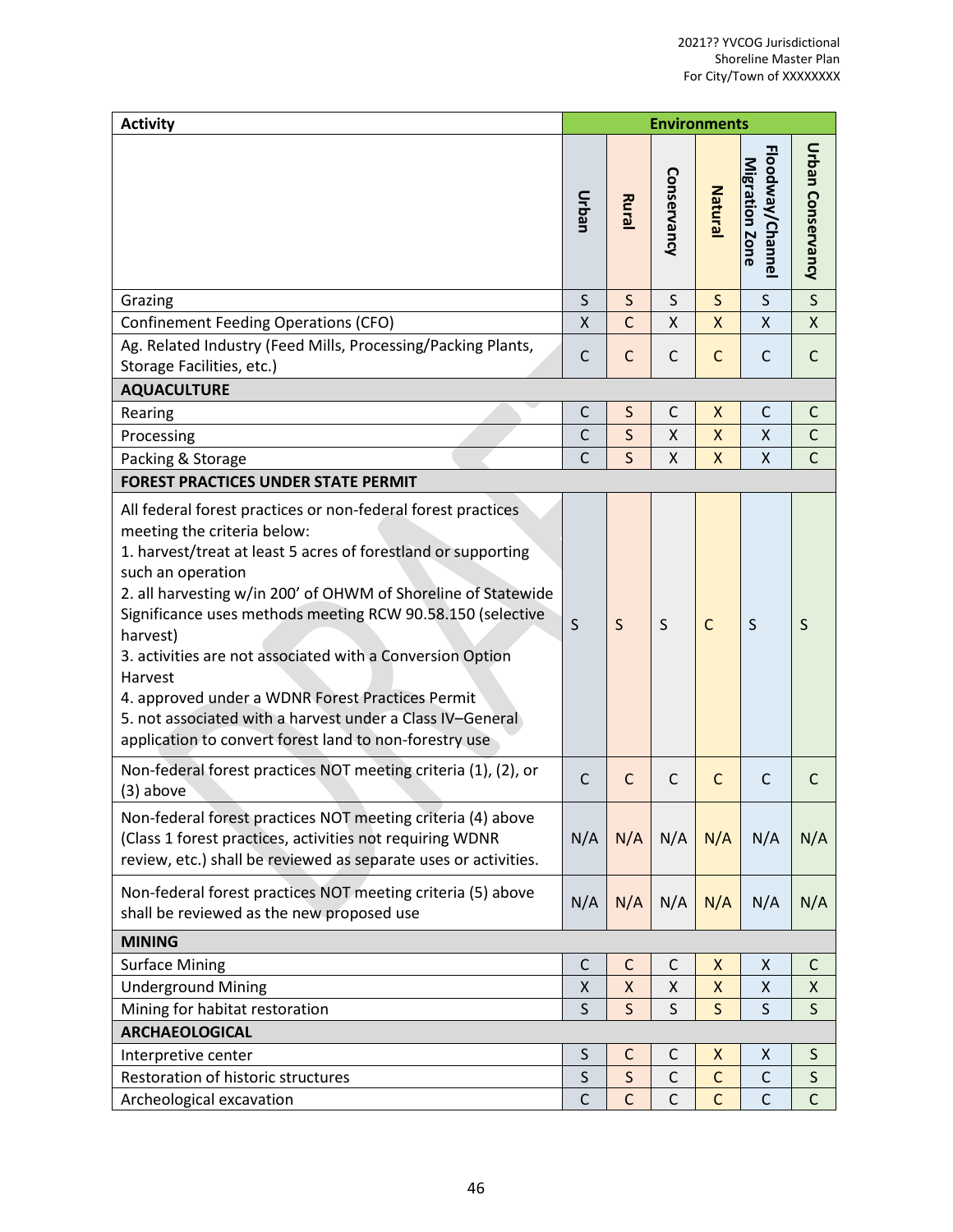| <b>Activity</b>                                                                                                                                                                                                            |                    |                           | <b>Environments</b>       |              |                                    |                    |
|----------------------------------------------------------------------------------------------------------------------------------------------------------------------------------------------------------------------------|--------------------|---------------------------|---------------------------|--------------|------------------------------------|--------------------|
|                                                                                                                                                                                                                            | Urban              | Rural                     | Conservancy               | Natural      | Floodway/Channel<br>Migration Zone | Urban Conservancy  |
| <b>RESIDENTIAL USE</b>                                                                                                                                                                                                     |                    |                           |                           |              |                                    |                    |
| Cabin (see definition; 800 sq. ft.) or Single Improved RV Site<br>where other single family residences are not permitted.                                                                                                  | X                  | X                         | $\mathsf{X}$              | X            | Χ                                  | $\mathsf S$        |
| Single-Family Residence, including:-Family Home Services-<br>Accessory Apartment-Mobile Home for Aged/Infirm Relative<br>(or equivalent uses listed in the zoning ordinance)                                               | S                  | S                         | S                         | X            | X                                  | X                  |
| <b>Duplex</b>                                                                                                                                                                                                              | S                  | $\mathsf{S}$              | $\pmb{\mathsf{X}}$        | X            | Χ                                  | $\pmb{\mathsf{X}}$ |
| Multi-family                                                                                                                                                                                                               | $\mathsf C$        | $\pmb{\mathsf{X}}$        | $\pmb{\mathsf{X}}$        | X            | Χ                                  | X                  |
| Rooming & boarding houses                                                                                                                                                                                                  | $\mathsf{C}$       | $\mathsf{X}$              | $\pmb{\mathsf{X}}$        | X            | X                                  | $\pmb{\mathsf{X}}$ |
| Fraternity or sorority houses                                                                                                                                                                                              | $\mathsf{C}$       | $\mathsf{X}$              | $\pmb{\mathsf{X}}$        | X            | X                                  | $\pmb{\mathsf{X}}$ |
| Manufactured Home Park or subdivision outside floodplain                                                                                                                                                                   | $\mathsf C$        | $\mathsf{X}$              | $\pmb{\mathsf{X}}$        | X            | $\pmb{\mathsf{X}}$                 | $\pmb{\mathsf{X}}$ |
| Manufactured Home Park or subdivision w/in Floodplain                                                                                                                                                                      | $\pmb{\mathsf{X}}$ | $\mathsf{X}$              | $\pmb{\mathsf{X}}$        | X            | X                                  | $\pmb{\mathsf{X}}$ |
| RV park with units remaining year-round. Review as mobile<br>home park                                                                                                                                                     | N/A                | N/A                       | N/A                       | N/A          | N/A                                | N/A                |
| RV park with units NOT remaining year-round - see<br>recreational use section, Moderate Intensity.                                                                                                                         | N/A                | N/A                       | N/A                       | N/A          | N/A                                | N/A                |
| Houseboats & over-water residential uses                                                                                                                                                                                   | $\mathsf{X}$       | $\boldsymbol{\mathsf{X}}$ | $\boldsymbol{\mathsf{X}}$ | X            | Χ                                  | X                  |
| <b>COMMERCIAL AND COMMUNITY SERVICE USES</b>                                                                                                                                                                               |                    |                           |                           |              |                                    |                    |
| Large Commercial uses (more than 1/2 acre of use area) of a<br>Water Oriented nature, including commercial boating<br>facilities, marinas, and extended moorings. Boat Launches<br>shall be treated as a Recreational use. | $\mathsf{C}$       | $\mathsf{C}$              | $\mathsf C$               | X            | Χ                                  | $\mathsf{C}$       |
| Small Commercial uses (1/2 acre or less of use area) of a<br>Water Oriented nature                                                                                                                                         | S                  | S                         |                           | X            | X                                  | S                  |
| Non-Water Oriented Commercial Uses, except for instances<br>below                                                                                                                                                          | X                  | X                         | $\boldsymbol{\mathsf{X}}$ | X            | X                                  | X                  |
| Non-Water Oriented Uses, when set back from OHWM or<br>wetland edge by either a public right of way or 100'+ of a<br>separate parcel.                                                                                      | C                  | $\mathsf C$               | $\mathsf{C}$              | X            | Χ                                  | $\mathsf{C}$       |
| Non-Water Oriented Uses in a mixed-use project that includes<br>a Water Dependent Commercial, Industrial, Aquaculture, or<br><b>Recreational Use</b>                                                                       | C                  | $\mathsf C$               | $\mathsf{C}$              | X            | Χ                                  | $\mathsf{C}$       |
| Events and temporary uses involving public interest (see<br>definition) that do not impair the shoreline environment<br>Note: Definition to be added to Administrative Sections                                            | $\mathsf{C}$       | $\mathsf C$               | $\mathsf C$               | $\mathsf{C}$ | $\mathsf C$                        | $\mathsf{C}$       |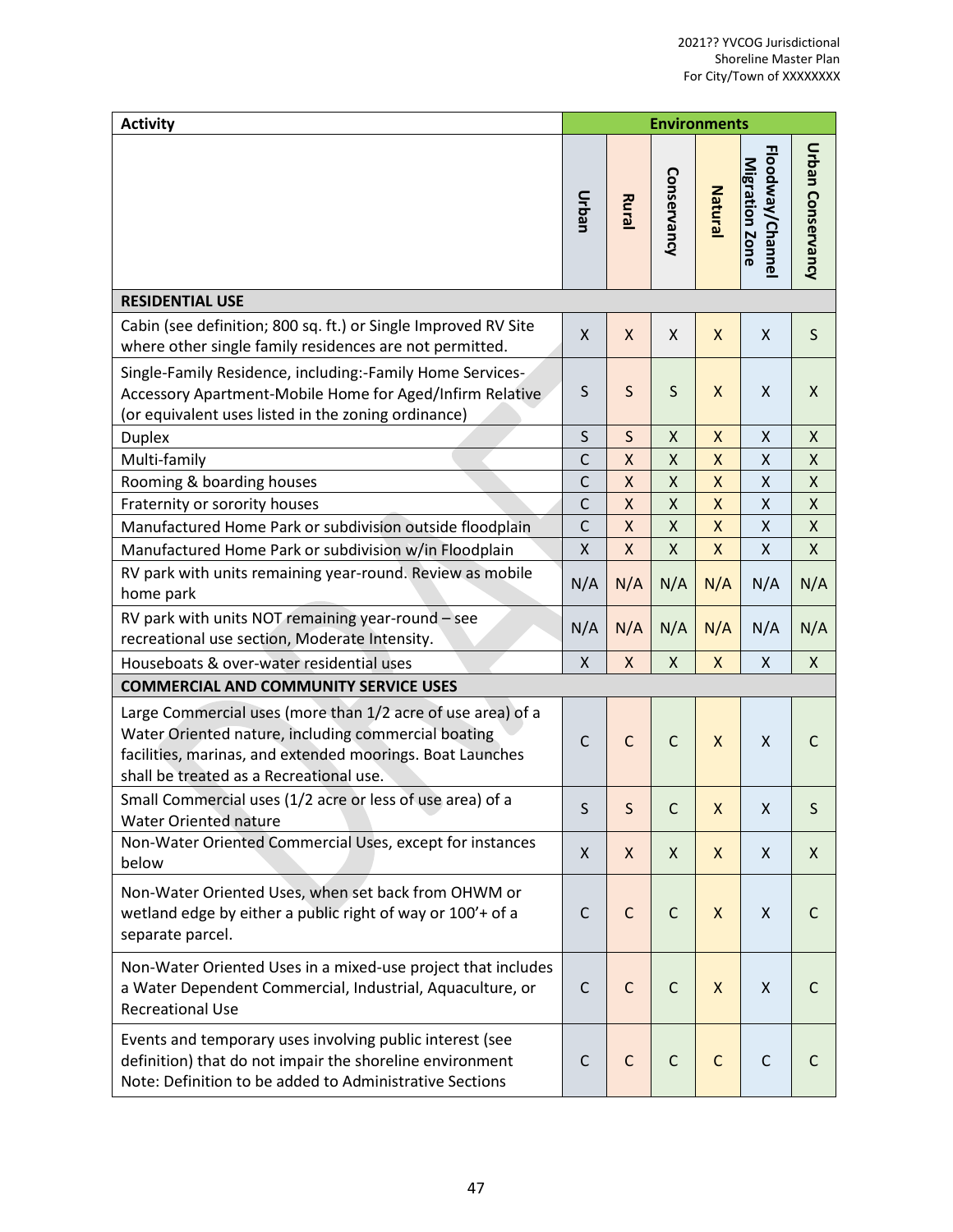| <b>Activity</b>                                                                                                                                                                                                                                                                                                                                                                      |              |              | <b>Environments</b> |              |                                   |                   |
|--------------------------------------------------------------------------------------------------------------------------------------------------------------------------------------------------------------------------------------------------------------------------------------------------------------------------------------------------------------------------------------|--------------|--------------|---------------------|--------------|-----------------------------------|-------------------|
|                                                                                                                                                                                                                                                                                                                                                                                      | Urban        | Rural        | Conservancy         | Natura       | Floodway/Channe<br>Migration Zone | Urban Conservancy |
| <b>INDUSTRIAL</b>                                                                                                                                                                                                                                                                                                                                                                    |              |              |                     |              |                                   |                   |
| <b>Water Oriented Uses</b>                                                                                                                                                                                                                                                                                                                                                           | $\mathsf C$  | $\mathsf{C}$ | Χ                   | X            | Χ                                 | Χ                 |
| Non-Water Oriented Uses, except for instances below                                                                                                                                                                                                                                                                                                                                  | X            | $\mathsf{X}$ | X                   | X            | X                                 | X                 |
| Non-Water Oriented Uses, when set back from the OHWM or<br>wetland edge by either a public right of way or 100' + of a<br>separate parcel                                                                                                                                                                                                                                            | $\mathsf{C}$ | $\mathsf{C}$ | X                   | X            | Χ                                 | $\mathsf{X}$      |
| Non-Water Oriented Uses in a mixed-use project that includes<br>a Water Dependent Commercial, Industrial, Aquaculture, or<br><b>Recreational Use</b>                                                                                                                                                                                                                                 | $\mathsf{C}$ | $\mathsf{C}$ | X                   | X            | X                                 | X                 |
| <b>RECREATION</b>                                                                                                                                                                                                                                                                                                                                                                    |              |              |                     |              |                                   |                   |
| Commercial components of the use that are not explicitly<br>related to the recreation operation must also conform to the<br>Commercial section of this table.                                                                                                                                                                                                                        | N/A          | N/A          | N/A                 | N/A          | N/A                               | N/A               |
| Indoor Recreation - Reviewed as Commercial use; see that<br>section of table.                                                                                                                                                                                                                                                                                                        | N/A          | N/A          | N/A                 | N/A          | N/A                               | N/A               |
| Boat Launches. Other boating facilities and marinas are<br>reviewed as Commercial Uses.                                                                                                                                                                                                                                                                                              | $\mathsf{C}$ | $\mathsf{C}$ | $\mathsf{C}$        | $\mathsf{C}$ | $\mathsf{C}$                      | $\mathsf{C}$      |
| <b>Commercial Motorized Boat Recreation Tour Routes (related</b><br>facilities are reviewed as Commercial Uses and boating<br>facilities)                                                                                                                                                                                                                                            | C            | $\mathsf{C}$ | $\mathsf{C}$        | $\mathsf{C}$ | $\mathsf{C}$                      | $\mathsf{C}$      |
| State owned recreation facilities and ecological study areas.                                                                                                                                                                                                                                                                                                                        | $\mathsf S$  | S            | $\mathsf{C}$        | $\mathsf{C}$ | $\mathsf{C}$                      | S                 |
| Outdoor Recreation of a Non-Water Oriented nature (sports<br>complex, organized sport fields, golf course)                                                                                                                                                                                                                                                                           | C            | $\mathsf{C}$ | $\mathsf{C}$        | X            | Χ                                 | $\mathsf{C}$      |
| High-Intensity Outdoor Recreation of a Water Oriented<br>nature (urban area parks, white water parks, etc.)                                                                                                                                                                                                                                                                          | S            | $\mathsf{C}$ | $\mathsf{C}$        | X            | $\mathsf{C}$                      | S                 |
| Moderate-Intensity Outdoor Recreation of a Water Oriented<br>nature (use areas with minor structures and improvements,<br>such as camp grounds, picnic facilities, hiking trails, swimming<br>beaches, fishing sites, nature/ history interpretive centers);<br>RV park/ camping with units NOT remaining year- round is<br>included in this category (also see residential RV uses) | S            | S            | $\mathsf S$         | X            | $\mathsf{C}$                      | S                 |
| Low-Intensity Outdoor Recreation of a Water Oriented nature<br>(unimproved use areas, such as hiking or nature trails,<br>primitive camping areas,); an unimproved Personal Camping<br>and Recreation Site is included in this category.                                                                                                                                             | S            | $\mathsf S$  | $\sf S$             | $\mathsf{C}$ | $\sf S$                           | S                 |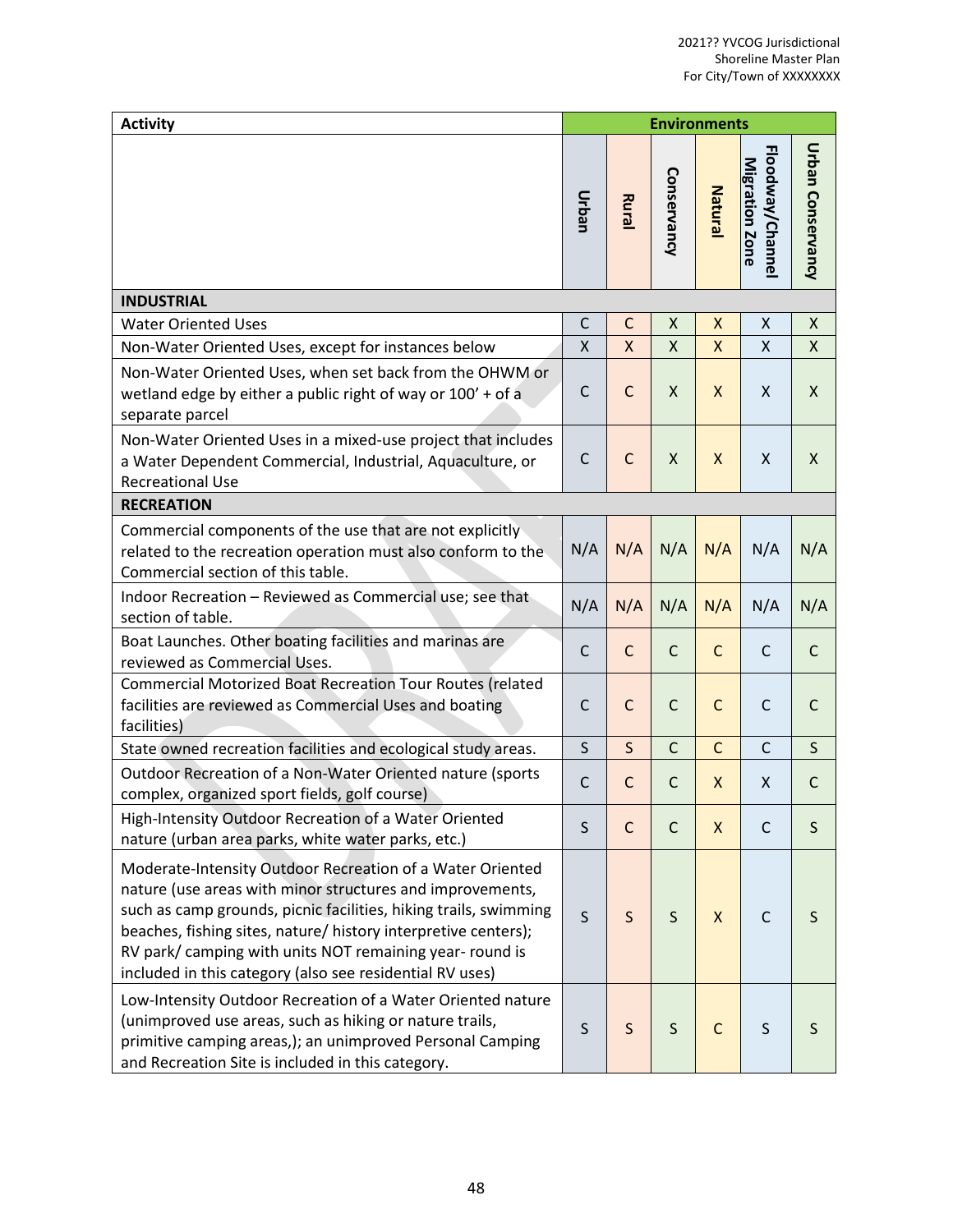| <b>Activity</b>                                                                                                                                                                             | <b>Environments</b> |              |              |              |                                   |                    |  |
|---------------------------------------------------------------------------------------------------------------------------------------------------------------------------------------------|---------------------|--------------|--------------|--------------|-----------------------------------|--------------------|--|
|                                                                                                                                                                                             | Urban               | Rural        | Conservancy  | Natural      | Floodway/Channe<br>Migration Zone | Urban Conservancy  |  |
| Very-Low-Intensity Recreation (wildlife viewing, scenic vistas,<br>fishing, hunting, rafting, walking, etc.) See section.01.05<br>(Applicability) for activities not subject to this title. | N/A                 | N/A          | N/A          | N/A          | N/A                               | N/A                |  |
| Events and temporary uses involving public interest (see<br>definition) which may interfere with normal public use, that<br>do not impair the shoreline environment.                        | $\mathsf{C}$        | $\mathsf{C}$ | $\mathsf C$  | $\mathsf{C}$ | $\mathsf{C}$                      | $\mathsf{C}$       |  |
| <b>TRANSPORTATION AND PARKING</b>                                                                                                                                                           |                     |              |              |              |                                   |                    |  |
| Access roads serving permitted uses                                                                                                                                                         | $\sf S$             | $\sf S$      | $\sf S$      | Χ            | C                                 | S                  |  |
| Highways & freeways                                                                                                                                                                         | $\mathsf{C}$        | $\mathsf{C}$ | $\mathsf{C}$ | $\mathsf{C}$ | $\mathsf{C}$                      | $\mathsf{C}$       |  |
| Railways                                                                                                                                                                                    | $\mathsf C$         | $\mathsf{C}$ | $\mathsf C$  | X            | $\mathsf{C}$                      | $\mathsf C$        |  |
| Transportation maintenance facilities                                                                                                                                                       | $\mathsf{C}$        | $\mathsf{C}$ | $\mathsf{C}$ | X            | X                                 | $\mathsf{C}$       |  |
| Parking for authorized use - reviewed with authorized use.                                                                                                                                  | N/A                 | N/A          | N/A          | N/A          | N/A                               | N/A                |  |
| Park and Ride lots and similar stand-alone parking facilities                                                                                                                               | X                   | X            | Χ            | X            | Χ                                 | $\pmb{\mathsf{X}}$ |  |
| <b>UTILITIES</b>                                                                                                                                                                            |                     |              |              |              |                                   |                    |  |
| Utility Services accessory to individual projects undergoing<br>Shoreline review - review w/project                                                                                         | N/A                 | N/A          | N/A          | N/A          | N/A                               | N/A                |  |
| Utility services to projects outside Shoreline jurisdiction                                                                                                                                 | $\sf S$             | $\mathsf S$  | S            | $\mathsf S$  | S                                 | S                  |  |
| Land/air/water monitoring station.                                                                                                                                                          | S                   | $\mathsf{S}$ | $\mathsf S$  | $\mathsf S$  | $\mathsf S$                       | $\sf S$            |  |
| Utility Transmission Lines, except as noted below.                                                                                                                                          | ?                   | ?            | ?            | ?            | ?                                 | ?                  |  |
| Utility Transmission Lines on shorelands, where no other<br>feasible option is available.                                                                                                   | $\mathsf C$         | $\mathsf{C}$ | $\mathsf C$  | $\mathsf{C}$ | $\mathsf{C}$                      | $\mathsf{C}$       |  |
| Production and Processing Facilities of a Water Oriented<br>nature, including power generation, water and wastewater<br>treatment facilities.                                               | $\mathsf C$         | $\mathsf{C}$ | $\mathsf{C}$ | $\mathsf{C}$ | $\mathsf{C}$                      | $\mathsf{C}$       |  |
| Production and Processing Facilities of a Non-Water Oriented<br>nature, except as noted below.                                                                                              | X                   | X            | X            | X            | X                                 | X                  |  |
| Production and Processing facilities of a Non-Water Oriented<br>nature, where no other feasible option is available.                                                                        | $\mathsf{C}$        | $\mathsf C$  | $\mathsf C$  | $\mathsf{C}$ | $\mathsf C$                       | C                  |  |
| Storage/collection of garbage cans/dumpsters for individual                                                                                                                                 | S                   | $\mathsf S$  | S            | $\mathsf{S}$ | $\mathsf S$                       |                    |  |
| use                                                                                                                                                                                         |                     |              |              |              |                                   | S                  |  |
| Solid waste transfer station/drop box                                                                                                                                                       | $\mathsf C$         | $\mathsf{C}$ | $\mathsf{C}$ | X            | X                                 | X                  |  |
| Storage/disposal of solid waste, including landfills, sewage<br>sludge, and agricultural waste. For existing uses, see section<br>.03.19 Non-Conforming Uses and Facilities.                | Χ                   | X            | Χ            | X            | Χ                                 | X                  |  |
| SIGNS - Note: signs must also conform to local sign ordinance                                                                                                                               |                     |              |              |              |                                   |                    |  |
| Blinking or revolving signs                                                                                                                                                                 | Χ                   | X            | Χ            | Χ            | Χ                                 | X                  |  |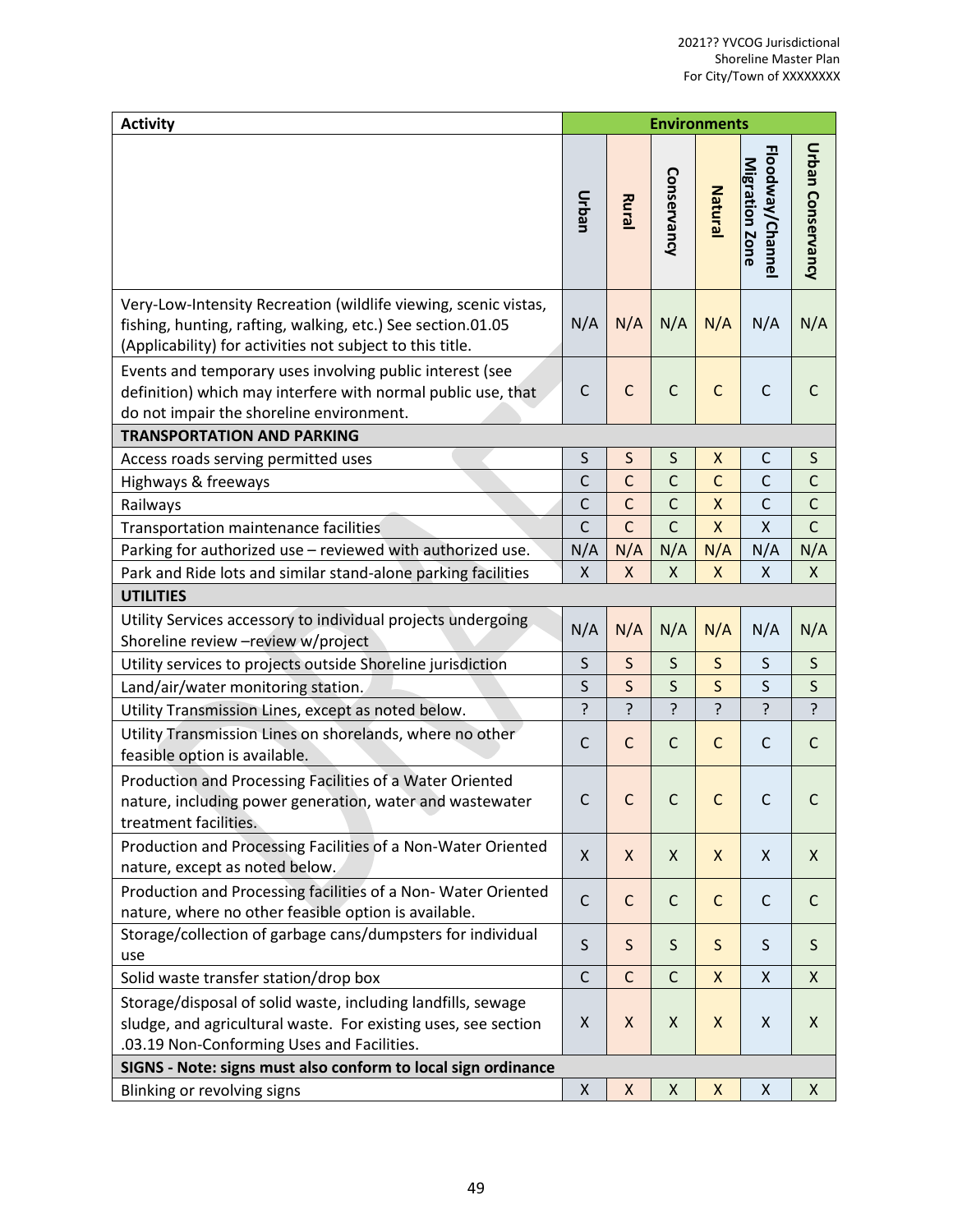| <b>Activity</b>                                                                                                                                                                                                          |              |              | <b>Environments</b> |              |                                   |                    |
|--------------------------------------------------------------------------------------------------------------------------------------------------------------------------------------------------------------------------|--------------|--------------|---------------------|--------------|-----------------------------------|--------------------|
|                                                                                                                                                                                                                          | Urban        | Rural        | Conservancy         | Natura       | Floodway/Channe<br>Migration Zone | Urban Conservancy  |
| Signs obstructing views of shorelines and scenic vistas from<br>public rights of way                                                                                                                                     | X            | X            | X                   | X            | X                                 | X                  |
| On-premises for authorized use.                                                                                                                                                                                          | $\sf S$      | $\mathsf S$  | $\sf S$             | $\mathsf S$  | $\sf S$                           | $\sf S$            |
| Off-premises (except temporary and information signs)                                                                                                                                                                    | $\sf S$      | X            | Χ                   | X            | Χ                                 | $\pmb{\mathsf{X}}$ |
| Temporary signs (election signs; sale, rental, or lease signs on<br>real estate; etc.) are not considered development                                                                                                    | N/A          | N/A          | N/A                 | N/A          | N/A                               | N/A                |
| Information signs (directional, landmark, trail marker, etc.)                                                                                                                                                            | S            | $\mathsf{S}$ | $\mathsf{S}$        | $\mathsf{S}$ | S                                 | $\mathsf{S}$       |
| <b>IN-STREAM STRUCTURES</b>                                                                                                                                                                                              |              |              |                     |              |                                   |                    |
| In-stream elements for shore stabilization, roads/bridges,<br>habitat restoration, piers/ docks/marinas, and fill are<br>reviewed as those activities.                                                                   | N/A          | N/A          | N/A                 | N/A          | N/A                               | N/A                |
| Construction that does not impound water (but may include<br>stream bed manipulation); including whitewater recreation<br>structures and flow gauging stations                                                           | C            | $\mathsf{C}$ | X                   | X            | X                                 | X                  |
| Construction that impounds water or increases the height of<br>impounded water                                                                                                                                           | $\mathsf C$  | $\mathsf{C}$ | $\mathsf C$         | $\mathsf{C}$ | X                                 | $\mathsf{C}$       |
| <b>PIERS AND DOCKS</b>                                                                                                                                                                                                   |              |              |                     |              |                                   |                    |
| Pier/dock (including for over-water structures), except for<br>instances below                                                                                                                                           | X            | $\mathsf{X}$ | X                   | $\mathsf{X}$ | Χ                                 | $\mathsf{X}$       |
| Pier/dock for Water Dependent Commercial, Industrial,<br>Aquaculture, or Recreational Use; or public access; or a single-<br>family residence facility to access watercraft                                              | C            | $\mathsf C$  | $\mathsf C$         | $\mathsf{C}$ | $\mathsf C$                       | C                  |
| <b>DREDGING</b>                                                                                                                                                                                                          |              |              |                     |              |                                   |                    |
| Dredging (including obtaining minerals, aggregate, or landfill<br>material), except for instances below                                                                                                                  | X            | X            | $\mathsf{X}$        | X            | Χ                                 | $\mathsf{X}$       |
| Dredging for:<br>-Water Dependent use public access????                                                                                                                                                                  | $\mathsf{C}$ | $\mathsf C$  | $\mathsf{C}$        | $\mathsf{C}$ | $\mathsf{C}$                      | $\mathsf{C}$       |
| Dredging to modify channels or basin (excluding<br>maintenance) for existing navigation uses                                                                                                                             | $\sf S$      | $\mathsf S$  | $\mathsf S$         | X            | X                                 | $\sf S$            |
| Dredging for habitat restoration                                                                                                                                                                                         | S            | $\mathsf{S}$ | $\mathsf{S}$        | $\mathsf{S}$ | $\sf S$                           | $\sf S$            |
| FILLING & DREDGE MATERIAL DISPOSAL                                                                                                                                                                                       |              |              |                     |              |                                   |                    |
| Fill within the OHWM, except for instances below                                                                                                                                                                         | X            | X            | X                   | X            | Χ                                 | X                  |
| Fill within the OHWM for: - Water Dependent use - public<br>access - expansion of existing transportation system of state-<br>wide significance - dredge material placement for habitat<br>restoration project - beaches | $\mathsf{C}$ | $\mathsf{C}$ | $\mathsf C$         | $\mathsf{X}$ | $\pmb{\mathsf{X}}$                | C                  |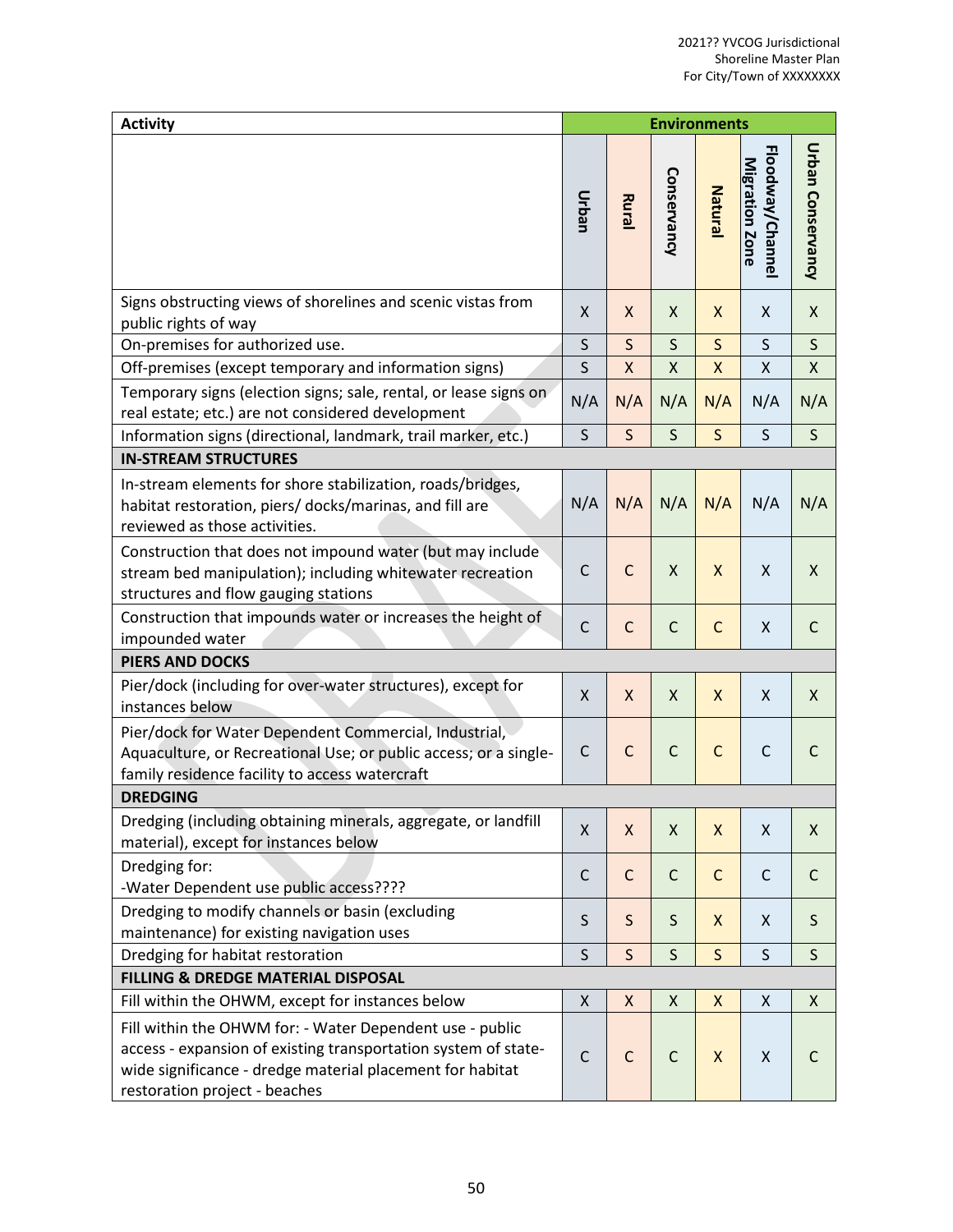| <b>Activity</b>                                                                                                                                                                                                                                          | <b>Environments</b> |              |              |              |                                    |                         |  |
|----------------------------------------------------------------------------------------------------------------------------------------------------------------------------------------------------------------------------------------------------------|---------------------|--------------|--------------|--------------|------------------------------------|-------------------------|--|
|                                                                                                                                                                                                                                                          | Urban               | Rura         | Conservancy  | Natural      | Floodway/Channel<br>Migration Zone | Urban Conservancy       |  |
| Fill (non-dredged) within the OHWM for habitat restoration                                                                                                                                                                                               | $\mathsf S$         | S            | $\mathsf{S}$ | $\mathsf{S}$ | S                                  | $\overline{\mathsf{S}}$ |  |
| Fill outside the OHWM, except for instances below                                                                                                                                                                                                        | $\pmb{\mathsf{X}}$  | $\mathsf{X}$ | X            | X            | X                                  | X                       |  |
| Fill outside the OHWM for site development of an approved<br>use                                                                                                                                                                                         | $\mathsf S$         | S            | $\mathsf{S}$ | $\mathsf{C}$ | $\mathsf{C}$                       | S                       |  |
| <b>SHORE STABILIZATION</b>                                                                                                                                                                                                                               |                     |              |              |              |                                    |                         |  |
| Non-Structural Stabilization Measures (revegetation, wood<br>debris placement, sediment supplementation, bio-<br>engineering, etc.). Also see section .03.07(15) for the<br>restoration exemption.                                                       | S                   | S            | S            | S            | $\mathsf S$                        | S                       |  |
| On-Land Stabilization Structures, except for instances below                                                                                                                                                                                             | $\mathsf{X}$        | $\mathsf{x}$ | $\mathsf{x}$ | $\mathsf{X}$ | $\mathsf{X}$                       | X                       |  |
| On-Land Stabilization Structures (bulkheads, retaining walls,<br>dikes, levees, riprap, etc.) demonstrating necessity per<br>.05.14(11)(e). Also see section .03.07 for residential and<br>bulkhead exemptions.                                          | $\mathsf{C}$        | $\mathsf{C}$ | $\mathsf C$  | $\mathsf C$  | $\mathsf C$                        | $\mathsf{C}$            |  |
| In-Water Stabilization Structures, except for instances below                                                                                                                                                                                            | $\mathsf{X}$        | $\mathsf{x}$ | $\mathsf{X}$ | $\mathsf{X}$ | $\mathsf{x}$                       | $\mathsf{x}$            |  |
| In-Water Stabilization Structures (breakwaters, jetties, groins,<br>weirs, bank barbs, etc.) demonstrating necessity per<br>$.05.14(11)(e)$ for:<br>-Water Dependent use - public access -specific public<br>purposes - in support of bank stabilization | C                   | $\mathsf{C}$ | $\mathsf{C}$ | $\mathsf{C}$ | $\mathsf{C}$                       | C                       |  |
| In-Water Stabilization Structures for habitat restoration<br>demonstrating necessity per.05.14(11)(e). Also see section<br>.03.07(15) for the restoration exemption.                                                                                     | S                   | $\mathsf{S}$ | $\mathsf{S}$ | $\mathsf S$  | $\sf S$                            | S                       |  |

## **.05.05 Prohibited Uses**

The following uses and activities are prohibited within shoreline jurisdiction

- 1) Storage, handling, and disposal of material or substances that are dangerous or hazardous with respect to water quality and life safety; and
- 2) Confinement feeding operations including livestock feedlots and dairy confinement areas; and
- 3) The placement of mining tailings, spoilage, and mining waste materials, except for that associated with the mining of gravel; and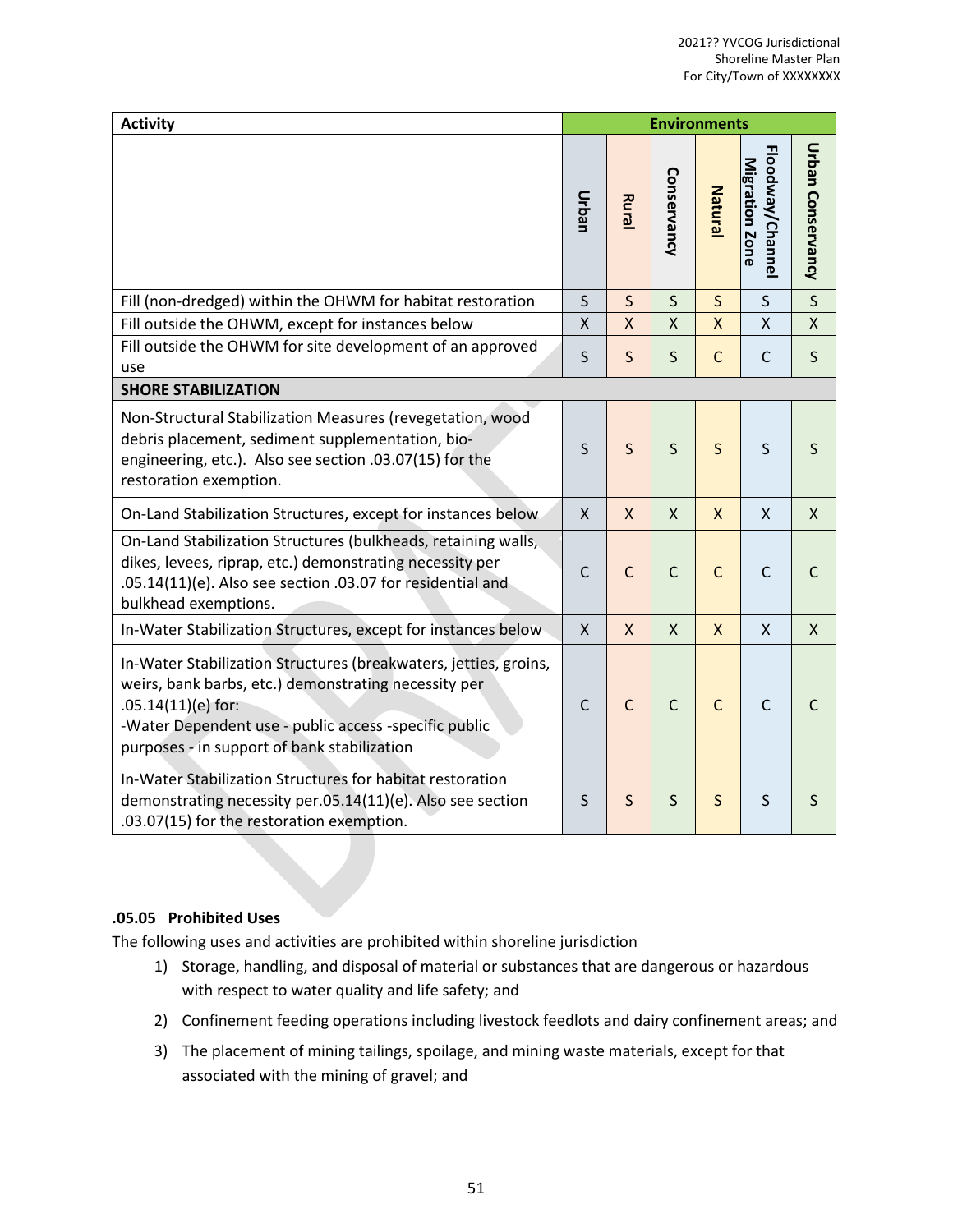- 4) The draining or filling of a wetland, lake or pond, except as provided for in Section .05.16 (Filling); and
- 5) The removal and transport of material for fill outside of the stream corridor; and
- 6) Site runoff storage ponds, manure stockpiles and manure disposal, holding tanks and ponds, and other similar waste disposal facilities. This provision does not include municipal wastewater lines or septic systems approved by a local or state agency with authority to permit such facilities; and
- 7) Solid waste disposal sites; and
- 8) Automobile wrecking yards; and
- 9) Fill for the sole purpose of increasing land area within the shorelines; and
- 10) Within Shoreline jurisdiction, those uses not allowed in particular shoreline environments as provided in Table .05.1 (Shoreline Land Use Table).

## **.05.06 General Policies and Standards**

The following policies and standards shall apply to any development, construction, or use carried out within the City's shoreline jurisdictions.:

- 1) The Ordinary High Water Mark of a stream or lake, the edge of a wetland, and the outside edges of stream and/or wetland buffers shall be marked on the ground before any development, construction, or use is initiated.
- 2) Existing riparian vegetation and any unique or sensitive vegetative species identified on the project site within the Shoreline designation shall be disturbed to the minimum extent possible.
- 3) Nesting areas and other sensitive wildlife habitat identified within a stream corridor shall be disturbed to the minimum extent possible.
- 4) Projects within the Shoreline designation shall be scheduled to occur at times and during seasons having the least impact to spawning, nesting, or other sensitive wildlife activities. Scheduling recommendations from the appropriate State and/or Federal agency may be considered.
- 5) Stormwater and Erosion Control. Developments that obtain a stormwater permit approved by a local, state, or federal agency, and transportation projects using stormwater manuals that are deemed equivalent to the Eastern Washington Stormwater Manual are exempt from the requirements below.
	- a) Excavation, grading, cut/fills, compaction, and other modifications which contribute to erosion of upland soils shall be confined to the minimum necessary to complete the authorized work and avoid increased sediment load.
	- b) The removal of ground-cover vegetation, excavation, and grading shall be scheduled for periods when soils are the least vulnerable to erosion, compaction, and movement unless suitable protective measures are used to prevent erosion.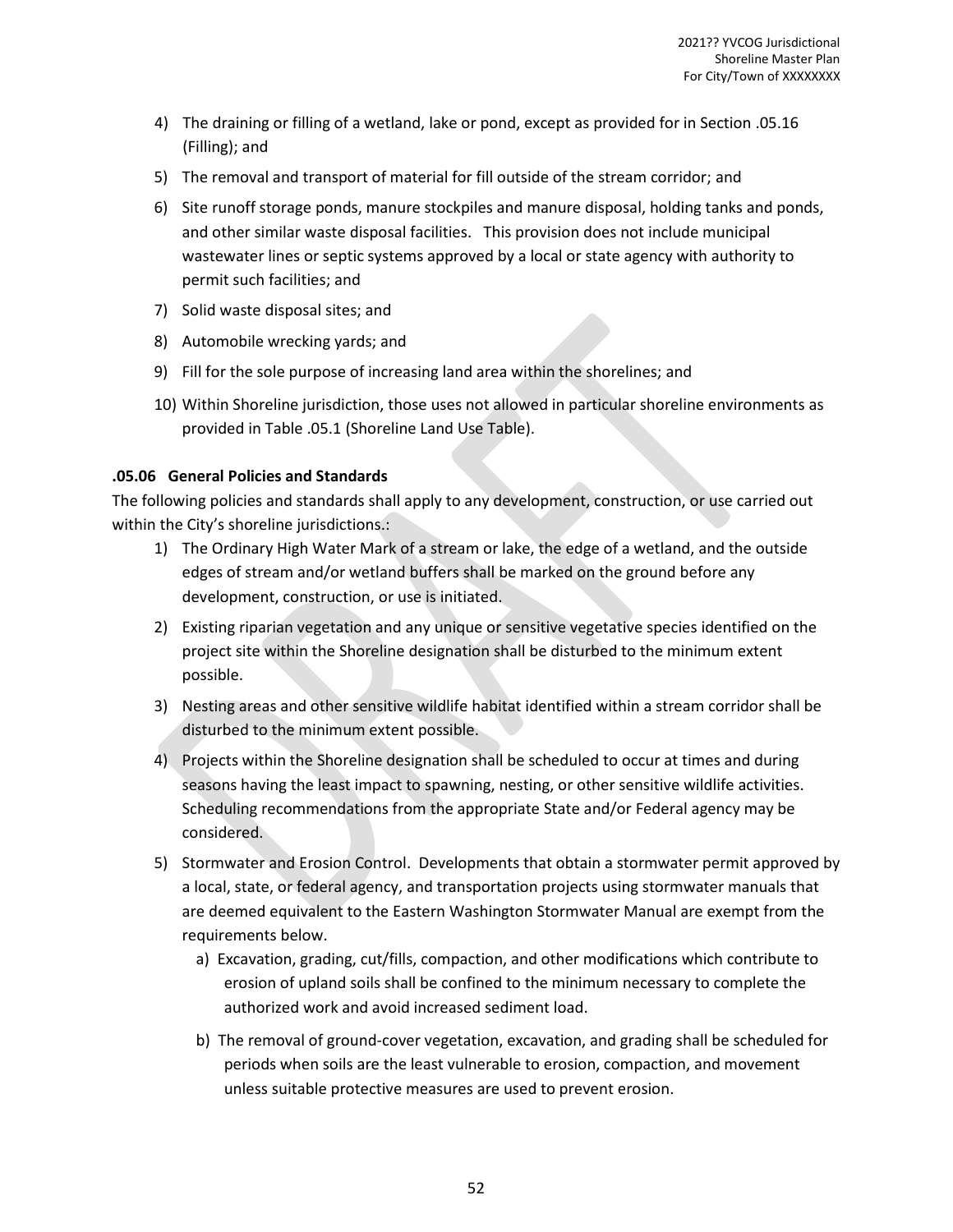- c) The removal of ground-cover vegetation, excavation, and grading shall be scheduled to ensure the minimal duration of exposed, unprotected soils.
- d) Increases in impervious surface area, compaction of soil, changes in topography, and other modifications of land within a stream corridor which are determined will permanently increase stormwater and meltwater runoff into stream channels, drainage ways, and conduits, shall provide on-site or off-site facilities for the detention, control, and filtration of such increases.
- e) The discharge point for controlled stormwater and meltwater runoff and other outfall shall be designed and constructed to avoid causing erosion through the use of native riparian vegetation where possible or by reducing velocity, use of rock spillways, riprap, splash plates, or other demonstrably effective means.
- f) Matting or approved temporary ground cover shall be used to control erosion until natural vegetative ground cover is successfully established.
- 6) Development, construction, and uses shall not directly or indirectly degrade surface water and groundwater through the introduction of nutrients, fecal coliform, toxins, and other biochemical substances.
- 7) Prior to the approval of development, construction, or uses within a designated stream corridor, any existing source of biochemical or thermal degradation identified as originating on the project property or on contiguous properties of the same ownership shall be corrected.
- 8) Facilities which use fertilizers, pesticides or herbicides shall use landscaping, low-risk products, application schedules, and other protective methodology to minimize the surface and subsurface transfer of biochemical materials into the stream corridor.
- 9) Modifications to natural channel gradient, channel morphology, drainage patterns, and other stream features shall not permanently alter or obstruct the natural volume or flow of surface waters.
- 10) Development, construction, or uses within the stream corridor shall not alter or divert flood flows causing channel shift or erosion, increase or accelerate the flooding of upstream or downstream flood hazard areas, or otherwise threaten public or private properties.
- 11) Wells located within a stream corridor shall be protectively lined and installed in a deep aquifer with an acceptable minimum hydraulic continuity with either surface waters or a shallow aquifer.
- 12) Structures placed in close proximity to the outer edge of bends in stream channels identified as having a high potential to meander shall be located to minimize the hazard from stream undercutting and stream bank erosion stemming from potential future stream migration.
- 13) Adjacent communities and the Department of Ecology shall be notified prior to any alteration or relocation of a watercourse and evidence of such notification shall be submitted to the Federal Emergency Management Agency.
- 14) Require that maintenance is provided within the altered or relocated portion of said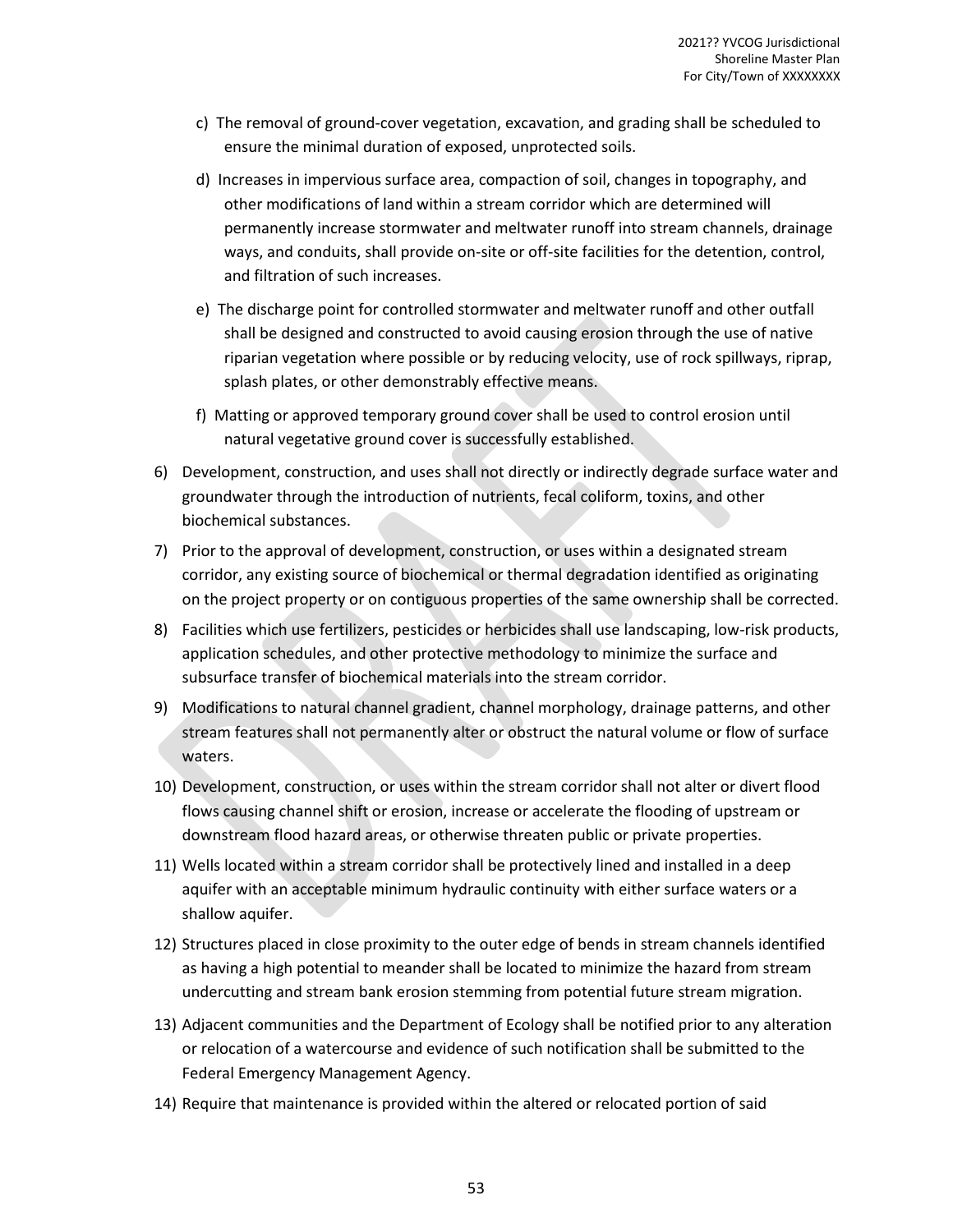watercourse so that the flood-carrying capacity is not diminished.

- 15) Development, construction, or uses within the hydrologically related critical area that would contribute to the degradation of the functions and values shall be avoided or mitigated using mitigation sequencing as outlined in section.03.10 (Mitigation Requirements).
- 16) Development shall not obstruct, cut off, or isolate stream corridor features.
- 17) Nothing in these regulations shall constitute authority of any person to trespass or in any way infringe upon the rights of private ownership.
- 18) If archaeological resources are uncovered during excavation, developers and property owners shall immediately stop work and notify the City of XXXXXX, the Washington State Office of Archaeology and Historic Preservation and any affected Indian Tribes. Archaeological sites are subject to RCW 27.44 (Indian graves and records) and RCW 27.53 (Archaeological sites and records), and development or uses that may impact such sites shall comply with WAC 25-48 (Archaeological Excavation and Removal Permit).
- 19) The provisions of CITATION (Flood Damage Prevention) and CITATION (Frequently Flooded Areas) shall also apply to the development of lots and the placement, construction, or installation of structures in floodways and floodplains.
- 20) Any portion of the vegetative buffer temporarily damaged or disturbed because of construction activities (excluding approved permanent use areas) shall be repaired at the completion of construction using reclamation standards in section05.18 (Reclamation).
- 21) Changing from an existing use or development which does not meet the provisions of this chapter to a new use shall be reviewed to ensure that the conversion will demonstrably reduce impacts to stream corridor and other hydrologically related critical area features
- 22) Additional General Shoreline Standards. The requirements below shall apply to all activities within Shoreline jurisdiction.
	- a. Individual projects or actions that, if continued as a pattern, would accumulatively result in the degradation or impairment of the Shoreline environment, shall be avoided.
	- b. Individual projects or actions shall provide for no net loss of Shoreline ecological functions.
	- c. Shoreline development shall not interfere with public access and enjoyment of any nearby publicly owned land areas.
	- d. Outdoor advertising signs must conform to size, spacing and lighting provisions of the Washington State Scenic Vistas Act of 1971, where applicable.
	- e. There shall be a thirty-five (35) foot maximum building height for all structures, except that utility towers and poles, dams, concrete and asphalt batching plants, water treatment towers, wastewater treatment facilities and bridges are not required to meet this standard, and specific height limitations for residential structures are as follows:
		- i. 25 feet above average grade level in the conservancy environment.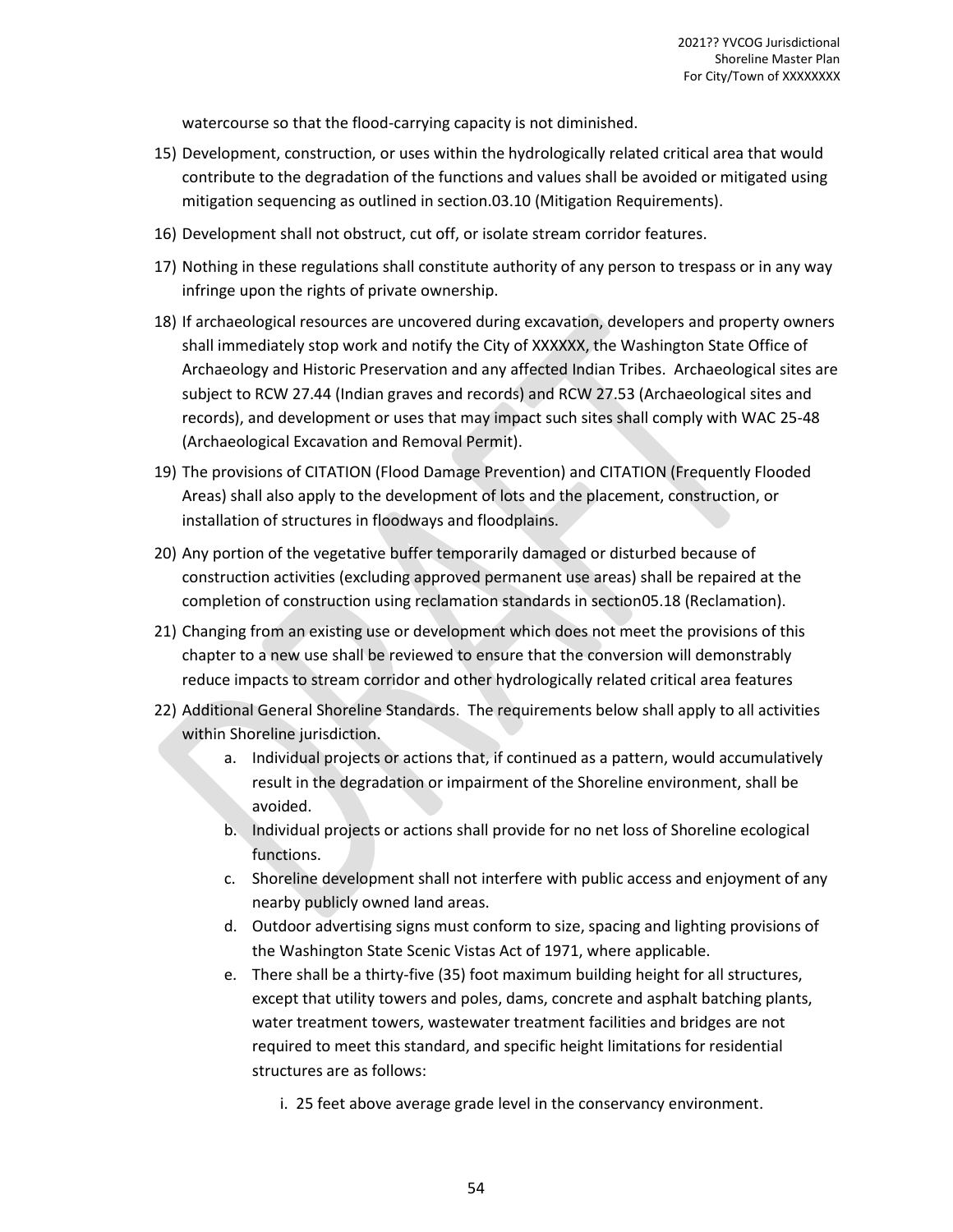- ii. 20 feet above average grade level in the natural environment.
- iii. 25 feet above average grade level in the urban conservancy environment.
- iv. 20 feet above average grade level in the floodway/channel migration zone.
- f. New development within Shoreline jurisdiction shall be located and designed to:
	- i. avoid the need for future shore stabilization, to the extent feasible.
	- ii. avoid or, if that is not possible, to minimize the need for new and maintenance dredging.
	- iii. assure that subdivision lots created will not require shore stabilization in order for reasonable development to occur. The standards should be accomplished using geotechnical analysis of the site and shoreline characteristics, as provided in section .05.14(11) (Additional Shoreline Standards for Shore Stabilization).
	- iv. setback new development on steep slopes or bluffs sufficiently to ensure that shore stabilization is unlikely to be necessary during the life of the structure, as demonstrated by a geotechnical analysis, as provided in section .05.14(11) (Additional Shoreline Standards for Shore Stabilization).
	- v. New development that would require shore stabilization which causes significant impacts to adjacent or down-current properties and shoreline areas shall not be allowed.

## **Article III - WATER DEPENDENCY DEVELOPMENT STANDARDS AND BUFFER REQUIREMENTS**

#### **.05.07 Use Classifications**

For purposes of this chapter, the components of any development, construction, or use requiring a critical area development authorization shall be classified as provided below and shall conform with the development standards applicable to the classification provided in .05.08 through 05.10 except for those listed in Section.03.02 (Minor Activities Allowed without a Permit or Exemption):

- 1) Water Oriented Uses are one of the following three (3) categories of uses:
	- a. Water-dependent uses include dams, water diversion facilities, marinas, boat launching facilities, water intakes and outfalls, aquaculture, log booming, stream and wetland crossings for roads and railroads, stream and wetland crossings for utilities, swimming beaches, fishing sites, in-water or on-land shore stabilization structures, livestock watering sites, and other uses that cannot exist in any other location and are dependent on the water by reason of the intrinsic nature of their operations. This provision applies only to the specific portion of a project that is demonstrably dependent upon the water or shore.
	- b. A Water-related use is one not intrinsically dependent on a waterfront location but whose economic viability is enhanced by a waterfront location either because it requires large quantities of water, or because it provides services for water dependent uses and the proximity to its customers makes such services less expensive and/or more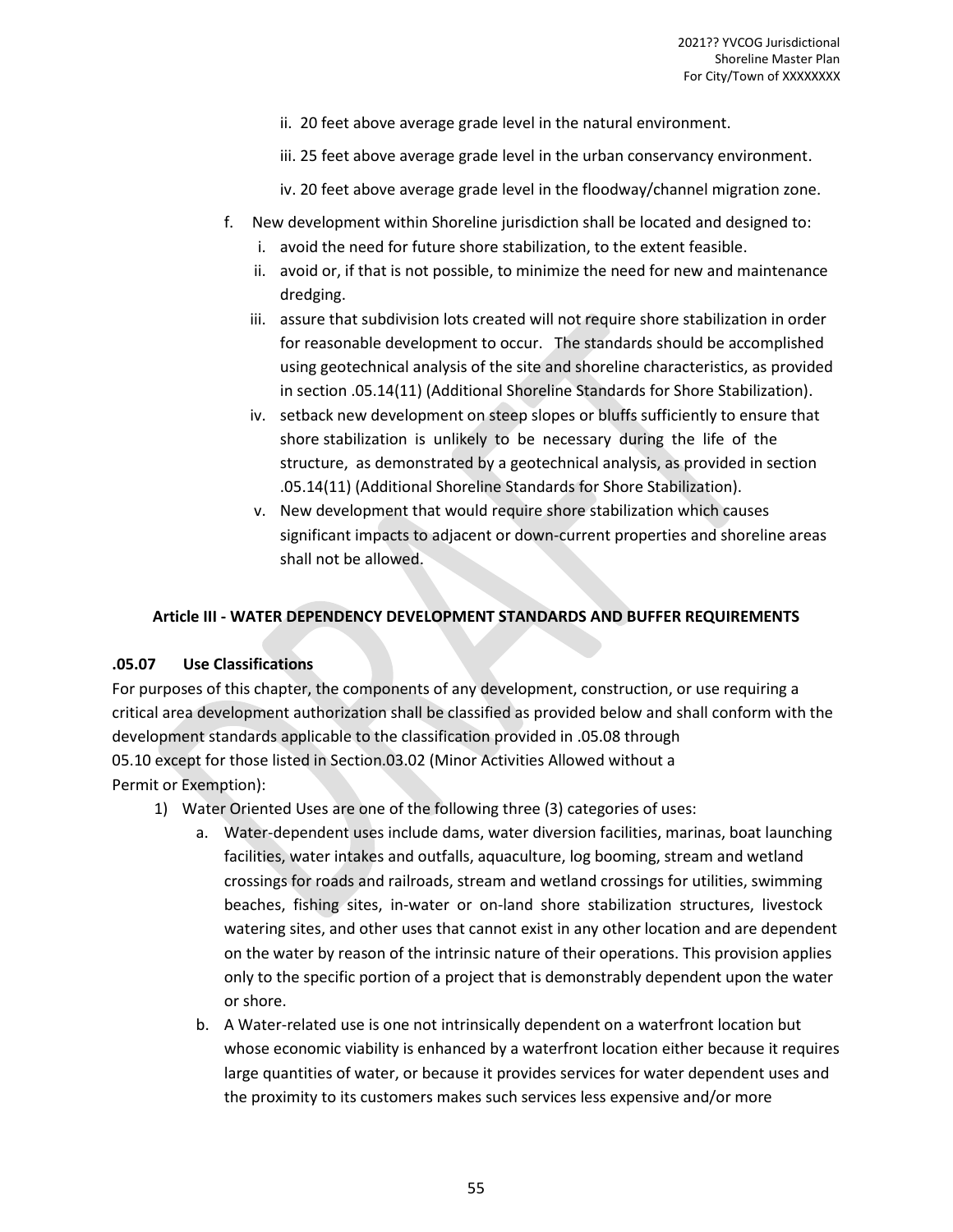convenient. Examples would include thermal power plants, wastewater treatment plants, water processing and treatment plants, support services for fish hatcheries or aquaculture, fly shops and boat rental shops.

- c. A Water enjoyment use is a recreational or other use that facilitates public access within Shoreline jurisdiction as a primary characteristic of the use, or provides for recreational use or aesthetic enjoyment of the shoreline for a substantial number of people as a general characteristic of the use; and which through location, design, and operation ensures the public's ability to enjoy the physical and aesthetic qualities of the shoreline. Within Shoreline jurisdiction the use must be open to the general public and the shoreline-oriented space within the project must be devoted to the specific aspects of the use that fosters shoreline enjoyment in order to qualify as a water-enjoyment use within Shoreline jurisdiction. Examples include recreational uses orientated to the Shorelines water features, and restaurants with water viewing.
- 2) Non-water-oriented uses include any use not qualifying as uses in subsection (1) above.

## **.05.08 Water-dependent Uses**

The following provisions shall apply to water-dependent uses:

- 1) Structures shall be clustered at locations on the water's edge having the least impact to the surface water and shore.
- 2) Use areas and structures which require direct shore locations shall be located and constructed to minimize impacts to the shore area and the vegetative buffer specified in Section .05.11 (Vegetative Buffers).
- 3) Use areas and structures requiring direct shore locations shall minimize any obstruction or impairment of normal public navigation of the surface water.

## **.05.09 Water-related Uses**

The following provisions shall apply to the water-related uses:

- 1) Structures and use areas shall be located as far landward from the ordinary high-water mark or wetland edge as is possible and still preserve the essential or necessary relationship with the surface water.
- 2) Structures and use areas shall not be located within the vegetative buffer specified in Section .05.11 (Vegetative Buffers) except where existing development or the requirements associated with the use make such a location unavoidable.

#### **.05.10 Water-enjoyment and Non-water Oriented Uses**

The following provisions shall apply to water enjoyment and non-water-oriented uses:

- 1) Structures and use areas shall be set back so as not to be located within the vegetative buffer specified in Section .05.11 (Vegetative Buffers).
- 2) Construction abutting the vegetative buffer specified in Section .05.11 (Vegetative Buffers) shall be designed and scheduled to ensure there will not be permanent damage or loss of the vegetative buffer.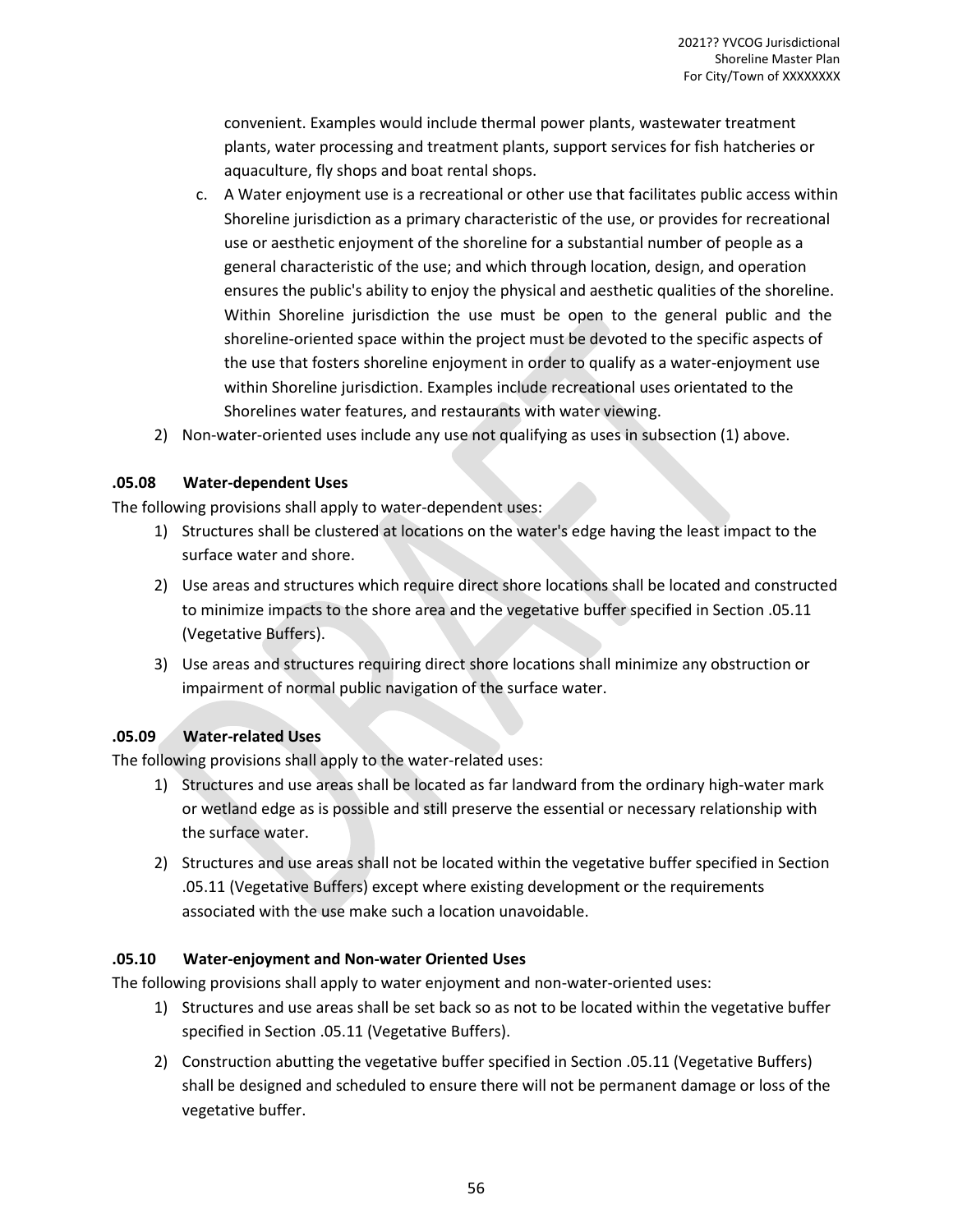## **.05.11 Vegetative Buffers**

Establishment. There is hereby established a system of vegetative buffers that are necessary to protect the ecological functions and values of shorelines. The vegetative buffer for shoreline streams and lakes shall be 100 feet. For wetlands, based on a review of the best available science, buffers are listed in table 6-1.

- 1) Vegetative buffers shall be measured from the Ordinary High-Water Mark (OHWM) for streams, lakes, and ponds.
- 2) Buffer width may be reduced through the Variance permit process.
- 3) The adequacy of these standard buffer widths presumes the existence of a relatively intact native vegetation community in the buffer zone adequate to protect the stream functions and values at the time of the proposed activity. If the vegetation is degraded, then no adjustment to the buffer width should be granted and re-vegetation should be considered. Where the use is being intensified, a degraded buffer should be re-vegetated to maintain the standard width.

## **Article IV Shoreline Modification Standards**

## **.05.12 Roads, Railroads, and Parking**

The following provisions shall apply to the location and construction of roads, railroads, and parking within shorelines.

- 1) Roads and railroads shall not be located within a designated stream corridor except where it is necessary to cross the corridor, or where existing development, topography, and other conditions preclude locations outside the stream corridor.
	- a) Construction of roadways across stream corridors shall be by the most direct route possible having the least impact to the stream corridor.
	- b) Roadways that must run parallel to stream or wetland edges shall be along routes having the greatest possible distance from stream or wetland and the least impact to the corridor.
	- c) Roadways within the stream corridor shall not hydrologically obstruct, cut-off or isolate stream corridor features.
	- 2) Material excavated from the roadway area to achieve the design grade shall be used as fill where necessary to maintain grade or shall be transported outside the corridor.
	- 3) Necessary fill to elevate roadways shall not impede the normal flow of floodwaters or cause displacement that would increase the elevation of flood waters such that it would cause properties not in the floodplain to be flood prone.
	- 4) Spoil, construction waste, and other debris shall not be used as road fill or buried within the stream corridor.
	- 5) Bridges and water-crossing structures shall not constrict the stream channel or impede the flow of the ordinary high water, sediment, and woody debris.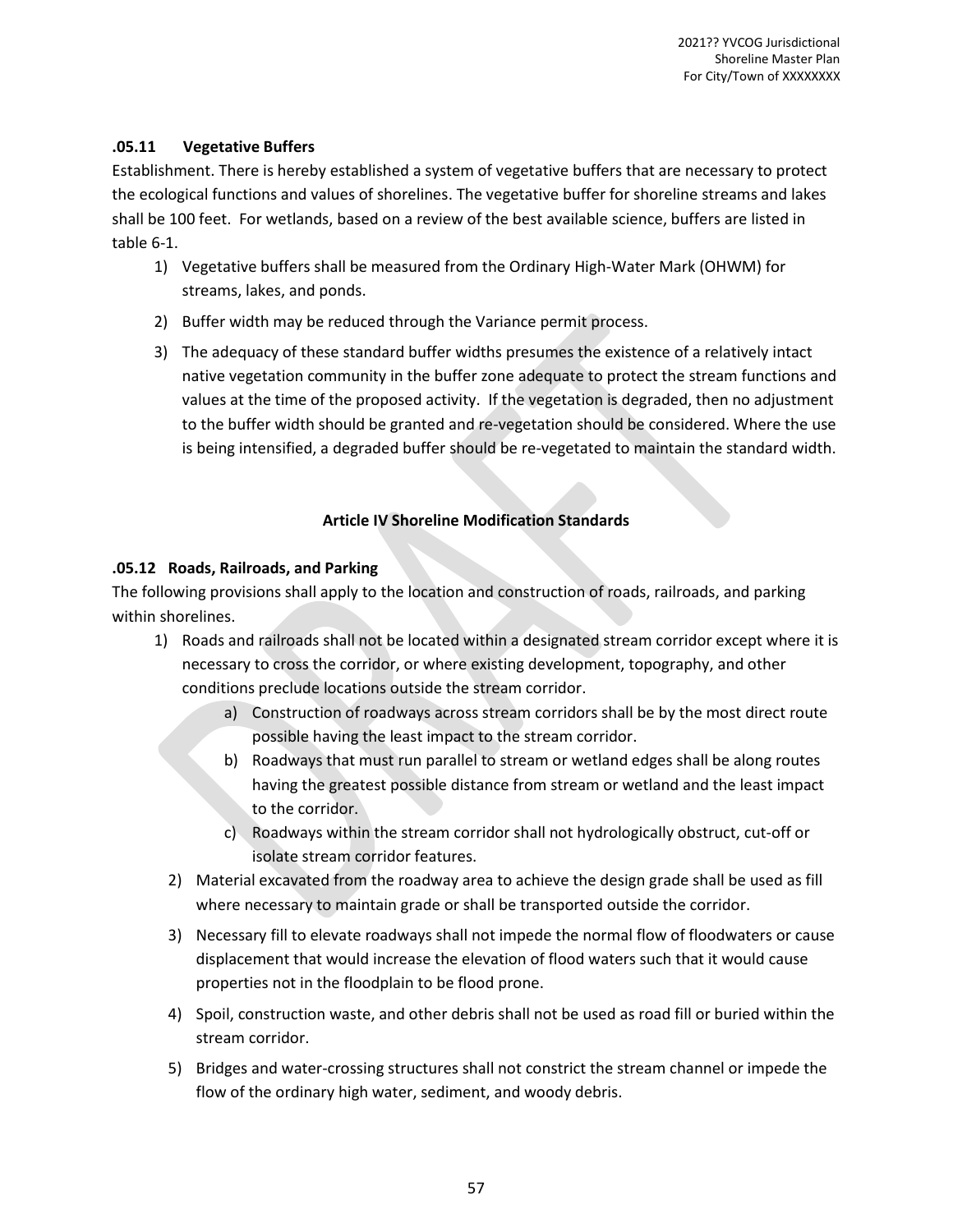- 6) Natural stream channels and drainage ways shall be preserved through the use of bridges for crossings, unless the use of culverts is demonstrated to be the only technically feasible means for crossing. The use of bridges shall be the preferred means to preserve natural streams and drainageways. Where bridges are not feasible, large, natural bottom culverts, multi-plate pipes and bottomless arches shall be used.
- 7) The alignment and slope of culverts shall parallel and match the natural flow of streams or drainage ways, unless doing so conflicts with subsection (1) and (2), and shall be sized to accommodate ordinary high water, and shall terminate on stable, erosion-resistant materials.
- 8) Where fish, amphibian or other wildlife passage is present, culverts shall be designed and constructed to specifications provided through the Washington State Aquatic Habitat Guidelines or a comparable source of expertise.
- 9) At least one end of a wood stringer bridge shall be anchored to prevent it from being washed away during high water.
- 10) Roads must be designed and constructed using established flood resistant and design and construction methods when they may be subject to damage by flood waters.
- 11) Roads and bridges within floodways must meet the requirements of the City of XXXXXX XMC FLOOD HAZARD MITIGATION CODE HERE.
- 12) Additional Shoreline Standards for Roads, Railroads and Parking the standards in this section only apply to new uses within Shoreline jurisdiction.
	- a) Parking areas shall be located upland of the areas they serve.
	- b) Owners of two or more adjoining uses, structures or parcels of land may utilize jointly the same parking area when the hours of operation do not overlap.
	- c) A Conditional Use Permit for roads, railroads or parking areas must demonstrate through and engineering studies that a shoreline location is the most feasible of the available options.

## **.05.13 Utility Transmission Lines and Facilities**

The following provisions shall apply to the location, construction, or installation of utility transmission lines and facilities (such as those for wastewater, water, communication, natural gas, etc.) within a designated hydrologically related critical area:

- 1) Utility transmission lines and facilities shall be permitted within the stream corridor only where it is necessary to cross the corridor or where existing development, topography, and other conditions preclude locations outside the stream corridor. Utility transmission lines and facilities across stream corridors shall be by the most direct route possible having the least impact to the stream corridor.
- 2) Utility lines under streams and wetlands shall be placed in a sleeve casing to allow easy replacement or repair with minimal disturbance to the stream corridor.
- 3) Buried utility transmission lines crossing a stream corridor shall be buried a minimum of four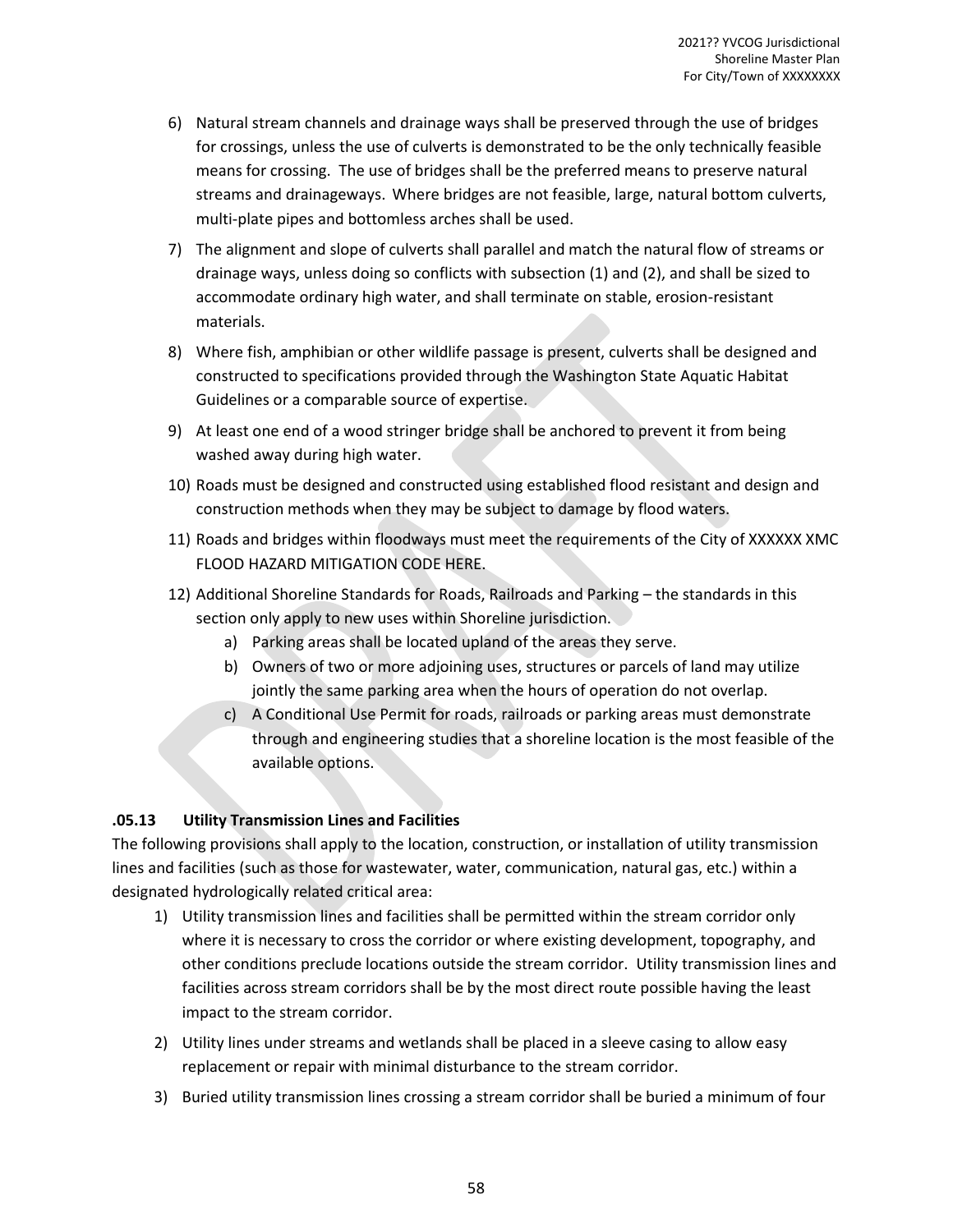feet below the maximum scour or 1/3 of the bankfull depth of the waterway, whichever is greater, and for a similar depth below any associated floodway and floodplain to the maximum extent of potential channel migration as determined by hydrologic analysis.

- 4) Wherever possible, new aboveground installations shall use available, existing bridge and utility locations and stream corridor crossings as opposed to creating new locations and stream corridor crossings.
- 5) Aboveground electrical support towers and other similar transmission structures shall be located as far upland as is practical.
- 6) Transmission support structures shall be located clear of high flood velocities, located in areas of minimum flood depth which require the least floodproofing, and shall be adequately floodproofed.
- 7) Underground utility transmission lines shall be constructed so they do not alter, intercept, or dewater groundwater patterns that support streams, wetlands and hyporheic flow.
- 8) All new and replacement water supply systems and wastewater systems within a special flood hazard area must meet the requirements of FLOOD HAZARD CITATION HERE.
- 9) Utility transmission lines within the Floodway and the Floodway Fringe shall meet the standards of Flood Hazard Citation of City Code
- 10) Additional Shoreline Standards for Utility Transmission Lines and Facilities The requirements below shall apply to all utility transmission lines and facilities within Shoreline jurisdiction. Utility services to individual projects undergoing Shoreline review, including those where the primary use may be in a different Shoreline environment than the utility service shall not require separate Substantial Development Permits for utility service installations, but are subject to all of the provisions in .05.13, except those listed below. Utility service to projects outside Shoreline jurisdiction are subject to normal Shoreline permitting and are subject to all of the provisions in .05.13 (Utility Transmission Lines and Facilities), except those listed below.
	- a. Where feasible utilities shall be placed underground unless such undergrounding would be economically or technically prohibitive.
	- b. New utility facilities shall be designed and located to preserve the natural landscape and minimize conflicts with present and planned land and shoreline uses, especially recreation, residential and public access.
	- c. Expansion, updating, and maintenance of existing facilities is allowed but shall be designed to be located to avoid adverse impacts to shoreline resources as much as possible.
	- d. Permit applications shall meet the following submittal review standards:
	- e. Applications shall submit studies (social, economic, environmental, engineering, etc.) to demonstrate that a shoreline location is the most feasible of the available options.
	- f. Applications to locate transmission lines shall submit a location plan that shows existing utility routes in the vicinity of the proposed transmission line. Failure of utility lines to follow existing routes, where feasible, shall cause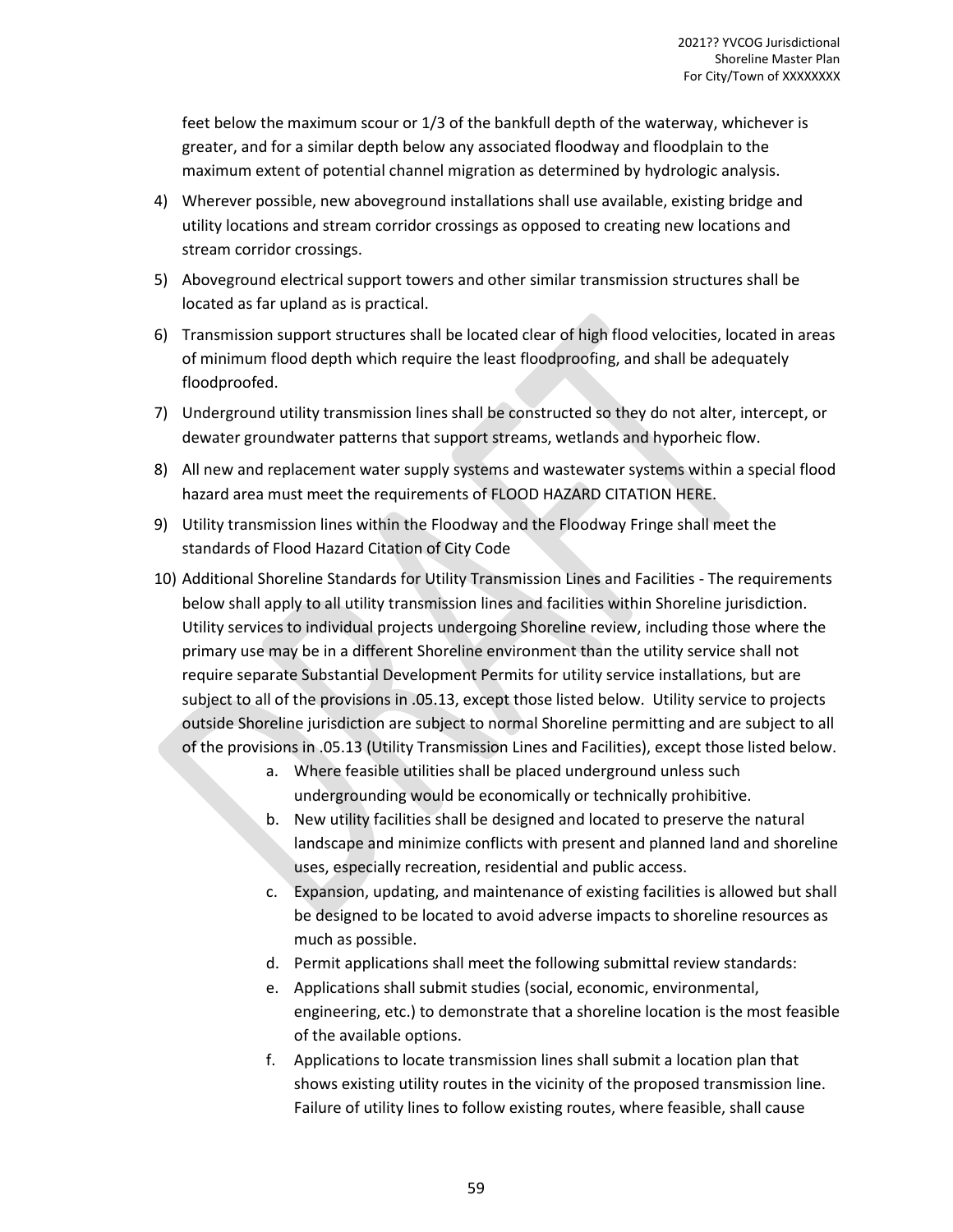denial of the application.

g. Applications shall include a reclamation plan that provides for re-vegetation and protection of shoreline areas from erosion and siltation. A re-vegetation or erosion protection plan judged by the Administrative Official to be insufficient for the protection or restoration of the Shoreline environment shall cause denial of the application.

## **.05.14 Shore Stabilization**

The following provisions shall apply to shore stabilization projects:

- 1) Shore stabilization projects shall be allowed only where there is evidence of erosion which clearly represents a threat to existing property, structures, or facilities, and which stabilization will not jeopardize other upstream or downstream properties.
- 2) Stabilization projects shall be developed under the supervision of, or in consultation with, agencies or professionals with appropriate expertise.
- 3) Stabilization projects shall be confined to the minimum protective measures necessary to protect the threatened property.
- 4) The use of fill to restore lost land may accompany stabilization work, provided the resultant shore does not extend beyond the new ordinary high water mark, finished grades are consistent with abutting properties, a restoration plan is approved for the area, and the fill material is in compliance with Section .05.16 (Filling).
- 5) Stabilization projects shall use design, material, and construction alternatives that do not require high or continuous maintenance, and which prevent or minimize the need for subsequent stabilization to other segments of the shore. Junk car bodies and other unsuitable debris are not to be used in shore stabilization projects.
- 6) Stream bank and lakeshore protection shall be accomplished using bioengineered (biotechnical) designs employing living plant materials as primary structural components of resistance to erosion and mass wasting, unless a report prepared by a qualified engineer experienced in soil bioengineering (biotechnical) and shoreline protection demonstrates that conventional structural armoring is the only feasible means of stabilizing the subject stream bank or lakeshore.
- 7) Applications to construct or enlarge dikes or levees shall meet the requirements of FLOOD HAZARD CODE CITATION HERE
- 8) Revetments and bulkheads shall be no higher than necessary to protect and stabilize the shore.
- 9) Breakwaters shall be constructed of floating or open pile designs rather than fill, riprap, or other solid construction methods.
- 10) All new flood control projects shall define maintenance responsibilities and a funding source for operations, maintenance, and repairs for the life of the project.
- 11) Additional Shoreline Standards for Shore Stabilization The requirements below shall apply to all shore stabilization activities within Shoreline jurisdiction.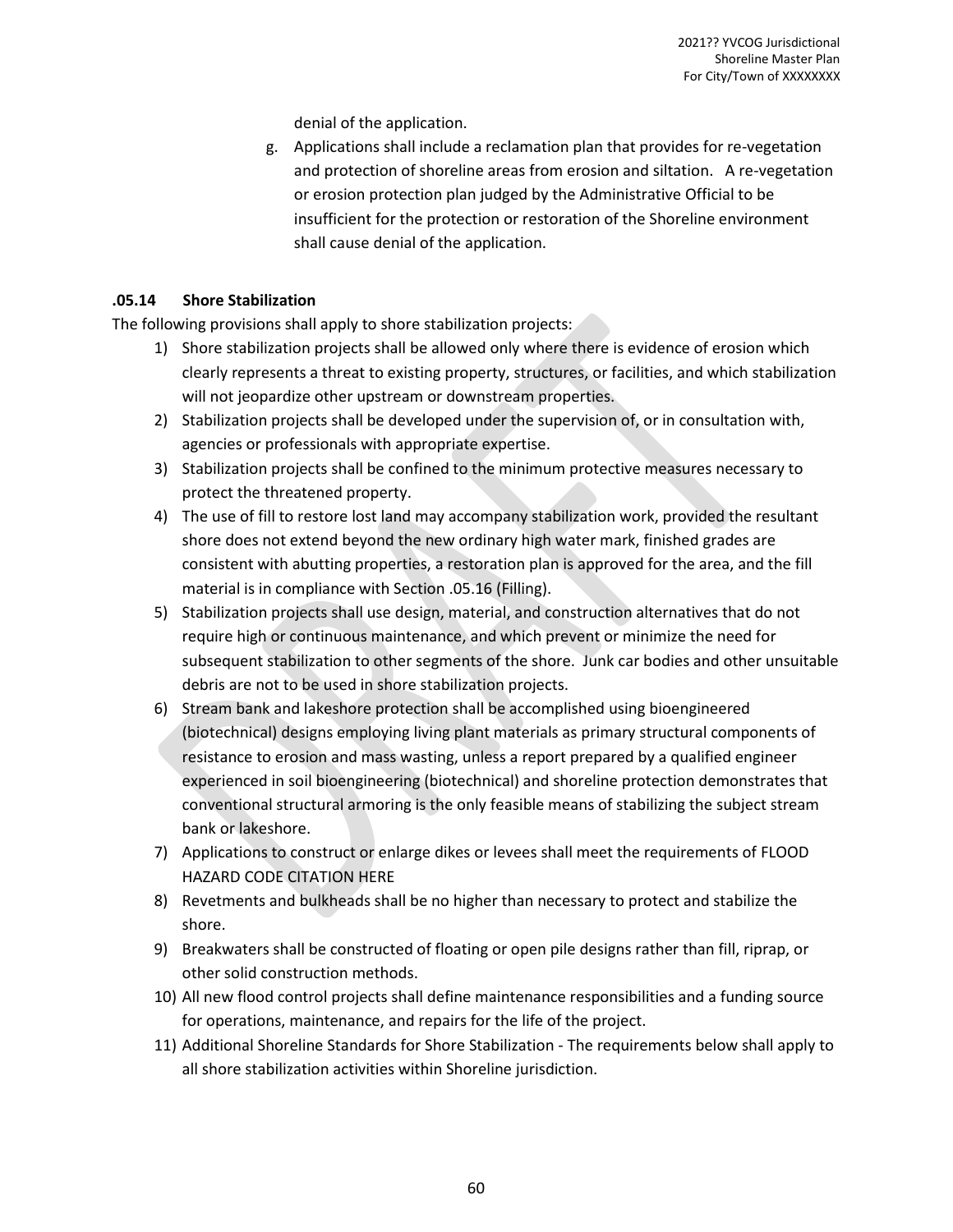- a. Where feasible, dikes and levees shall be located outside of the floodway or channel migration zone of the river or stream in order to minimize any attendant increase in water stage and stream flow velocity over existing conditions.
- b. Rip-rapping and other shore stabilization measures shall be designed, located, and constructed in such a manner as to minimize the disruption of natural channel characteristics.
- c. Demonstration of necessity. New structural shore stabilization measures shall not be allowed except when necessity is demonstrated in the following manner:
	- i. New or enlarged structural stabilization measures for an existing primary structure, including residences, shall not be allowed unless there is conclusive evidence, documented by a geotechnical analysis that the structure is in danger from shoreline erosion caused by currents or waves. Normal sloughing, erosion of steep bluffs, or demonstration of need. The geotechnical analysis should evaluate on-site drainage issues and address drainage problems away from the shoreline edge before considering structural shore stabilization.
	- ii. Erosion control structures in support of new non-water-dependent development, including single-family residences, when all of the conditions below apply:
		- (1) The erosion is not being caused by upland conditions, such as the loss of vegetation and drainage; and
		- (2) Nonstructural measures, such as placing the development further from the shoreline, planting vegetation, or installing on-site drainage improvements, are not feasible or not sufficient; and
		- (3) The need to protect primary structures from damage due to erosion is demonstrated through a geotechnical report. The damage must be caused by natural processes, such as tidal action, currents, and waives.
	- iii. Erosion control structures in support of water-dependent development when all of the conditions below apply:
		- (1) The erosion is not being caused by upland conditions, such as the loss of vegetation and drainage; and
		- (2) Nonstructural measures, planting vegetation, or installing on-site drainage improvements, are not feasible or not sufficient; and
		- (3) The need to protect primary structures from damage due to erosion is demonstrated through a geotechnical report.
- d. Erosion control structures to protect projects for the restoration of ecological functions or hazardous substance remediation projects pursuant to the Model Toxics Control Act (70.105D RCW) shall not be allowed unless there is conclusive evidence, documented by a geotechnical analysis that demonstrates that nonstructural measures such as planting vegetation, or installing on-site drainage improvements, is not feasible or not sufficient.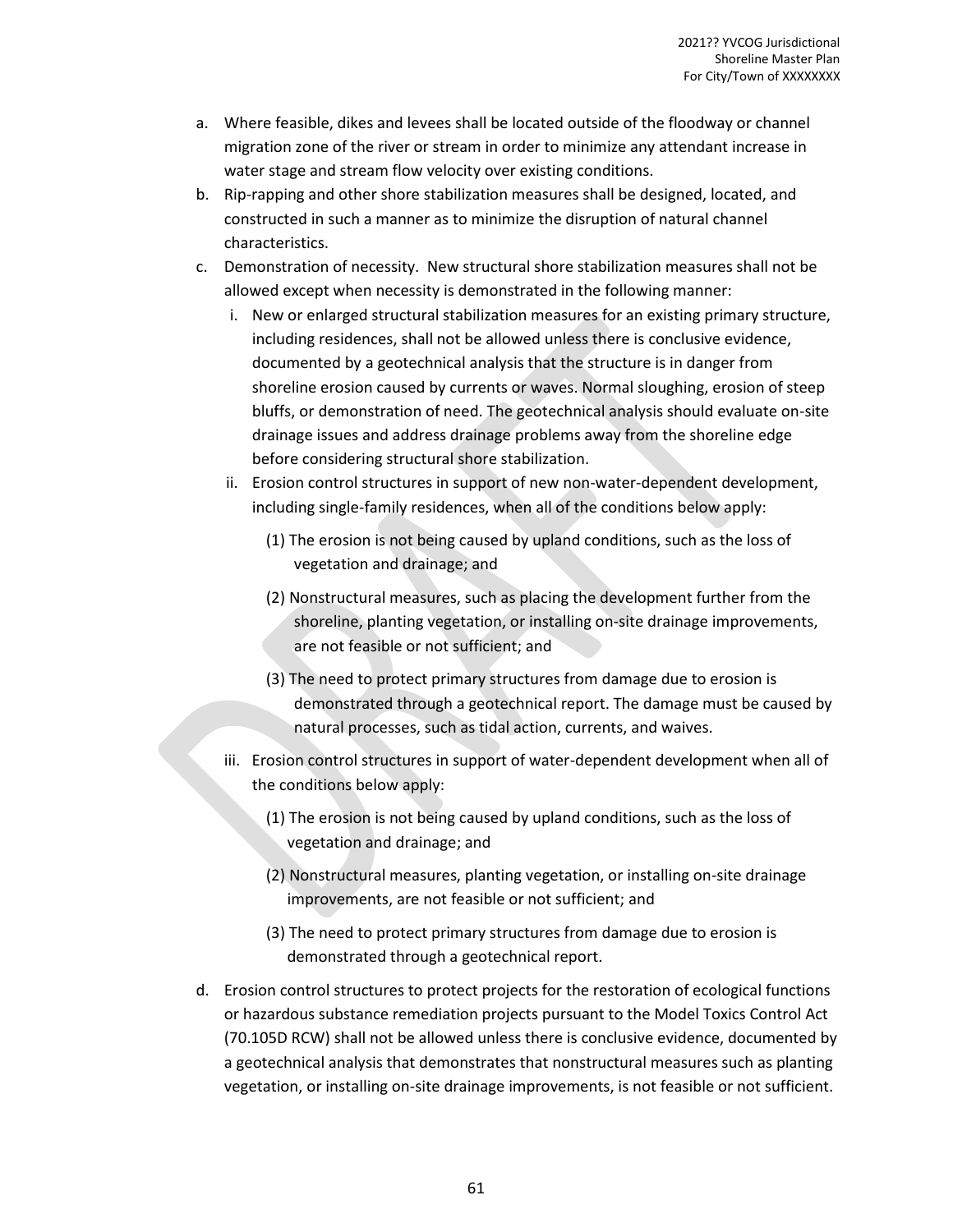- e. An existing shore stabilization structure may be replaced with a similar structure if there is a demonstrated need to protect principal uses or structures from erosion. For purposes of this section standards on shore stabilization measures, "replacement" means the construction of a new structure to perform a shore stabilization function of an existing structure which can no longer adequately serve its purpose. Additions to or increases in size of existing shore stabilization measures shall be considered new structures under paragraph (g) above.
	- i. Replacement walls or bulkheads shall not encroach waterward of the ordinary highwater mark or existing structure unless the residence was occupied prior to January 1, 1992, and there are overriding safety or environmental concerns. In such cases, the replacement structure shall abut the existing shore stabilization structure.
	- ii. Soft shore stabilization measures that provide restoration of shoreline ecological functions may be permitted waterward of the ordinary high-water mark.

## **.05.15 Dredging and Excavation**

The following provisions shall apply to dredging and excavation within a designated hydrologically related critical area:

- 1) Dredging in surface waters shall be allowed only where necessary because of existing navigation needs, habitat restoration or improvement maintenance or construction of water- dependent uses.
- 2) Dredging and excavation shall be confined to the minimum area necessary to accomplish the intended purpose or use.
- 3) Hydraulic dredging or other techniques that minimize the dispersal and broadcast of bottom materials shall be preferred over agitation forms of dredging.
- 4) Curtains and other appropriate mechanisms shall be used to minimize widespread dispersal of sediments and other dredge materials.
- 5) Entries across shore and wetland edges to accomplish dredging or excavation shall be confined to the minimum area necessary to gain entry and shall be confined to locations with the least potential for site disturbance and damage.
- 6) Dredging and excavation shall be scheduled at times having the least impact to fish spawning, nesting patterns, and other identified natural processes.
- 7) Dredge spoils are also considered fill and shall not be deposited within the stream except where such deposit is in accordance with approved procedures intended to preserve or enhance wildlife habitat, natural drainage, or other naturally occurring conditions.
- 8) Additional Shoreline Standards for Dredging and Excavation The requirements below shall apply to all dredging and excavation activities within Shoreline jurisdiction.
	- a. All applications for Substantial Development Permits that include dredging shall supply a dredging plan that includes the following information:
		- i. The quantity of material to be removed.
		- ii. The method of removal.
		- iii. Location of spoil disposal sites and measures that will be taken to protect the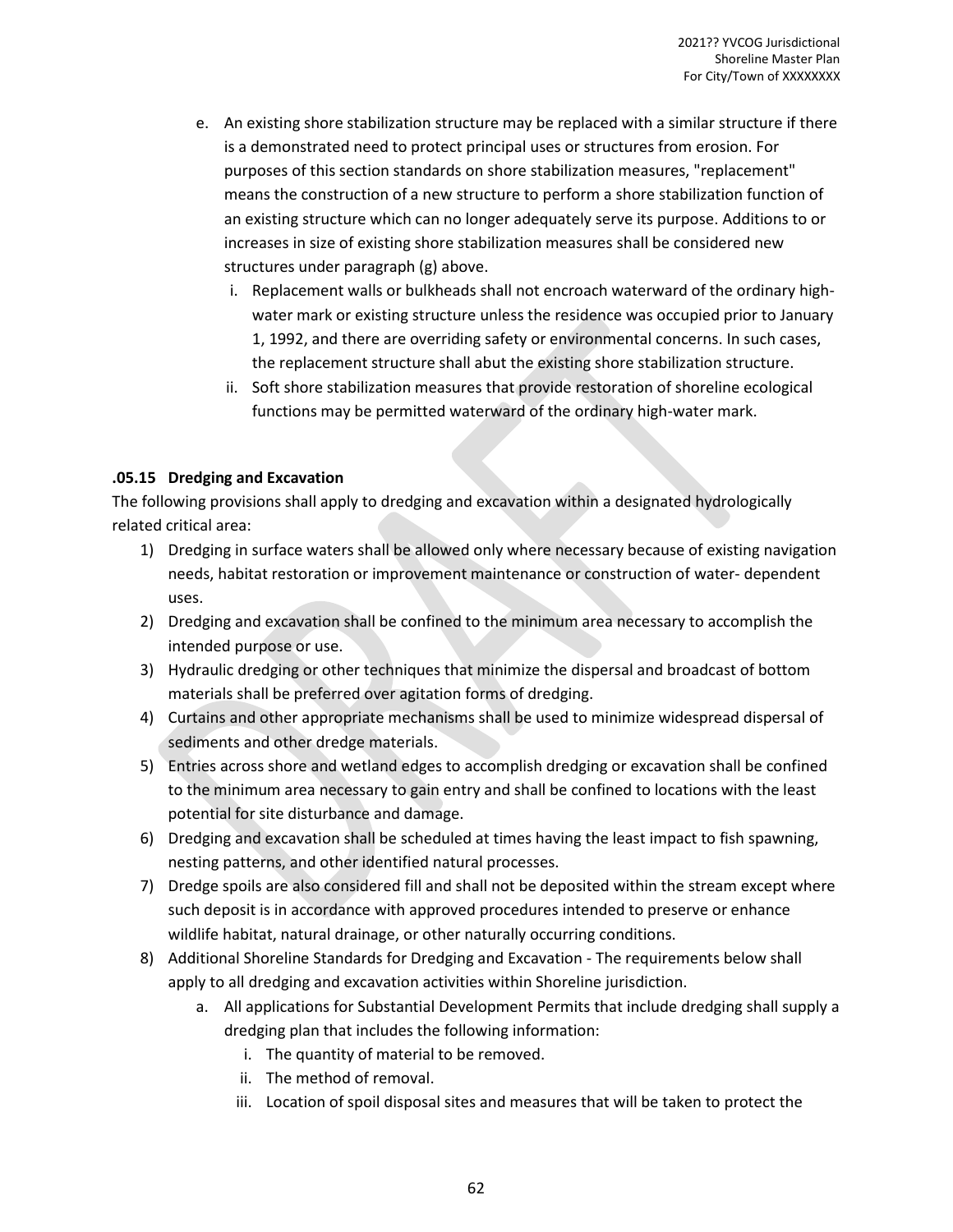environment around them.

- iv. Plans for the protection and restoration of the shoreline environment during and after dredging operations.
- b. A dredging operation judged by the Administrator to be insufficient for protection or restoration of the shoreline environment shall cause denial of a Substantial Development permit.

## **.05.16 Filling**

The following provisions shall apply to filling activities within shorelines:

- 1) Fill within surface waters or wetlands shall be allowed only where necessary in conjunction with water-dependent uses, or an approved reclamation plan under Section .06.23 (Reclamation)
- 2) Fill for the purpose of increasing elevation may be permitted if such can be accomplished in a manner consistent with the policies of this chapter.
- 3) Fill shall be the minimum necessary to accomplish the use or purpose and shall be confined to areas having the least impact to the stream corridor. Other alternatives should be preferred over fill to elevate new homes in the floodplain, such as increasing foundation height or zerorise methods such as piers, posts, columns, or other methods.
- 4) Fill in floodplains shall meet the requirements of chapter Flood Hazard Plan Code Citation).
- 5) Pile or pier supports shall be preferred over fill for water-dependent uses and facilities.
- 6) Unless site characteristics dictate otherwise, fill material within surface waters or wetlands shall be sand, gravel, rock, or other clean material, with a minimum potential to degrade water quality.
- 7) Fill placement shall be scheduled at times having the least impact to fish spawning, nesting patterns, and other identified natural processes.
- 8) Fill shall be stabilized with native vegetation where appropriate to prevent erosion, migration of sediments and other material from the fill area to surrounding water, shore, and wetlands, unless technical consultation with other regulating agencies indicates alternative means are required.
- 9) Projects that propose fill shall make every effort to acquire fill onsite (also known as compensatory storage) where appropriate.
- 10) Fill should not obstruct, cut off, or isolate stream corridor features.
- 11) Additional Shoreline Standards for Fill The requirements below shall apply to all filling activities within Shoreline jurisdiction.
	- a. Fill projects shall be evaluated for effects on total water surface reduction, navigation restriction, impediment to water flow and circulation, impediment to irrigation systems, reduction of water quality, and destruction of fish and wildlife habitat.
	- b. Applications shall include a reclamation plan that provides for re-vegetation and protection of shoreline areas from erosion and siltation. A re-vegetation or erosion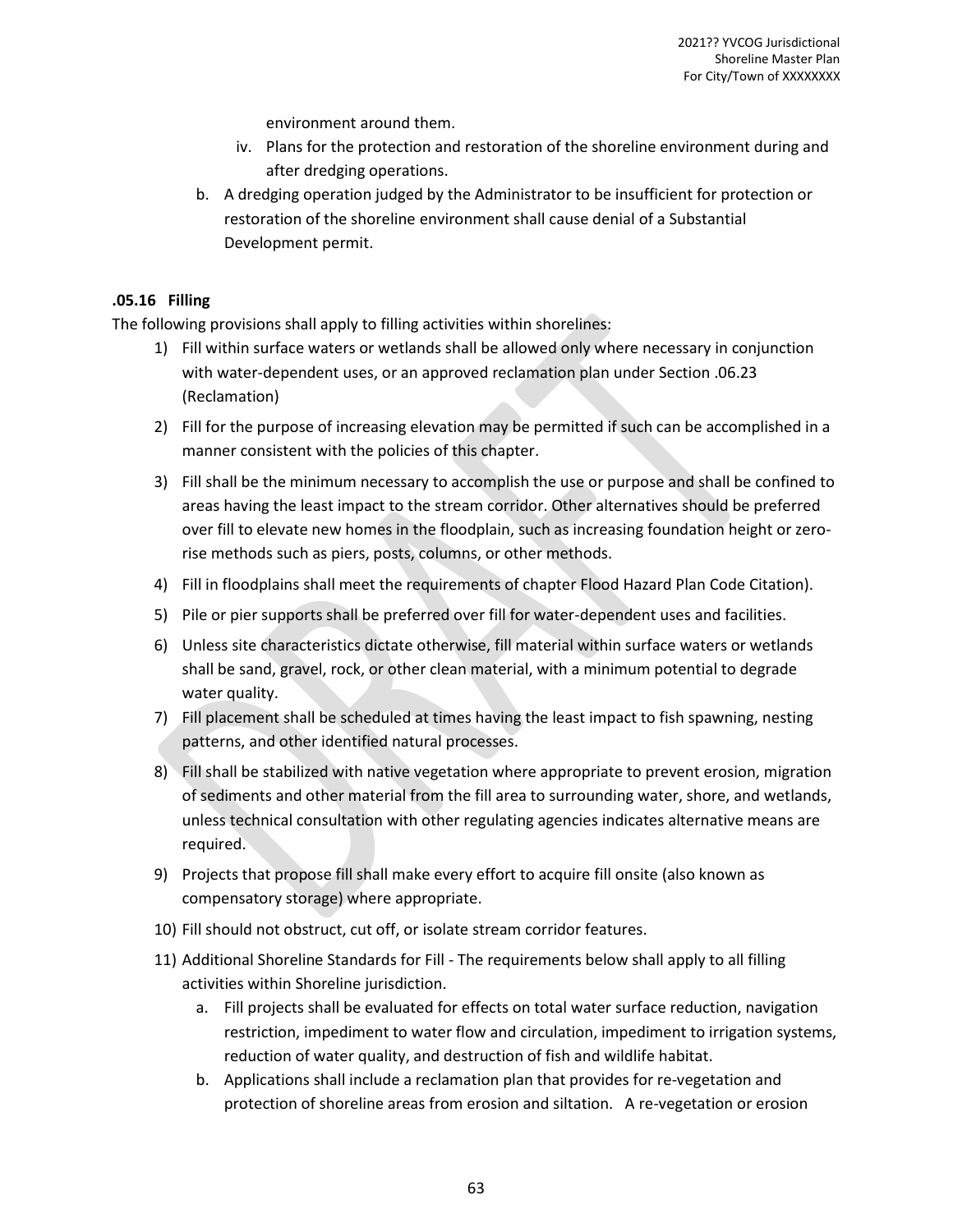protection plan judged by the Administrative Official to be insufficient for the protection or restoration of the Shoreline environment shall cause denial of a Substantial Development Permit.

## **.05.17 Commercial Mining of Gravels**

The following provisions shall apply to the commercial mining of gravels within shorelines:

- 1) Prior to the authorization of a commercial gravel mining operation, the project proponent shall provide maps to scale which illustrate the following:
	- a. The extent to which gravel excavation and processing will affect or modify existing stream corridor features, including existing riparian vegetation; and
	- b. The location, extent and size in acreage of any pond, lake, or feature that will be created as a result of mining excavation; and
	- c. The description, location, and extent of any proposed subsequent use that would be different than existing uses.
- 2) The operations and any subsequent use or uses shall not cause permanent impairment or loss of floodwater storage, wetland, or other stream corridor features. Mitigation shall provide for the feature's replacement at equal value.
- 3) Any surface mining allowed within the floodway shall meet the standards FLOOD HAZARD CODE CITATION HERE
- 4) Except where authorized by the City of XXXXXX in consultation with the State Department of Fish and Wildlife and Department of Ecology, the following shall apply:
	- a. The excavation zone for the removal of gravels shall be located a minimum of one hundred feet upland from the ordinary high-water mark (OHWM) of the stream channel.
	- b. Equipment shall not be operated, stored, refueled, or provided maintenance within one hundred feet of the OHWM.
	- c. Gravel washing, rock-crushing, screening, or stockpiling of gravels shall not occur within one hundred feet of the OHWM.
- 5) Mining proposals shall be consistent with the Washington Department of Natural Resources Surface Mine Reclamation standards (WAC 332-18, RCW 78.44).
- 6) Additional Shoreline Standards for Industrial Mining of Gravels. The requirements below shall apply to all mining activities within Shoreline jurisdiction.
	- a. Applicants shall submit a mining and reclamation plan to the Administrator describing the proposed site, quantity of material to be removed, method of removal, and measures that will be taken to protect lakes and streams from siltation and sedimentation. A surface mining plan or a reclamation plan judged by the Administrative Official to be insufficient for protection or restoration of the shoreline environment shall cause denial of a Substantial Development Permit.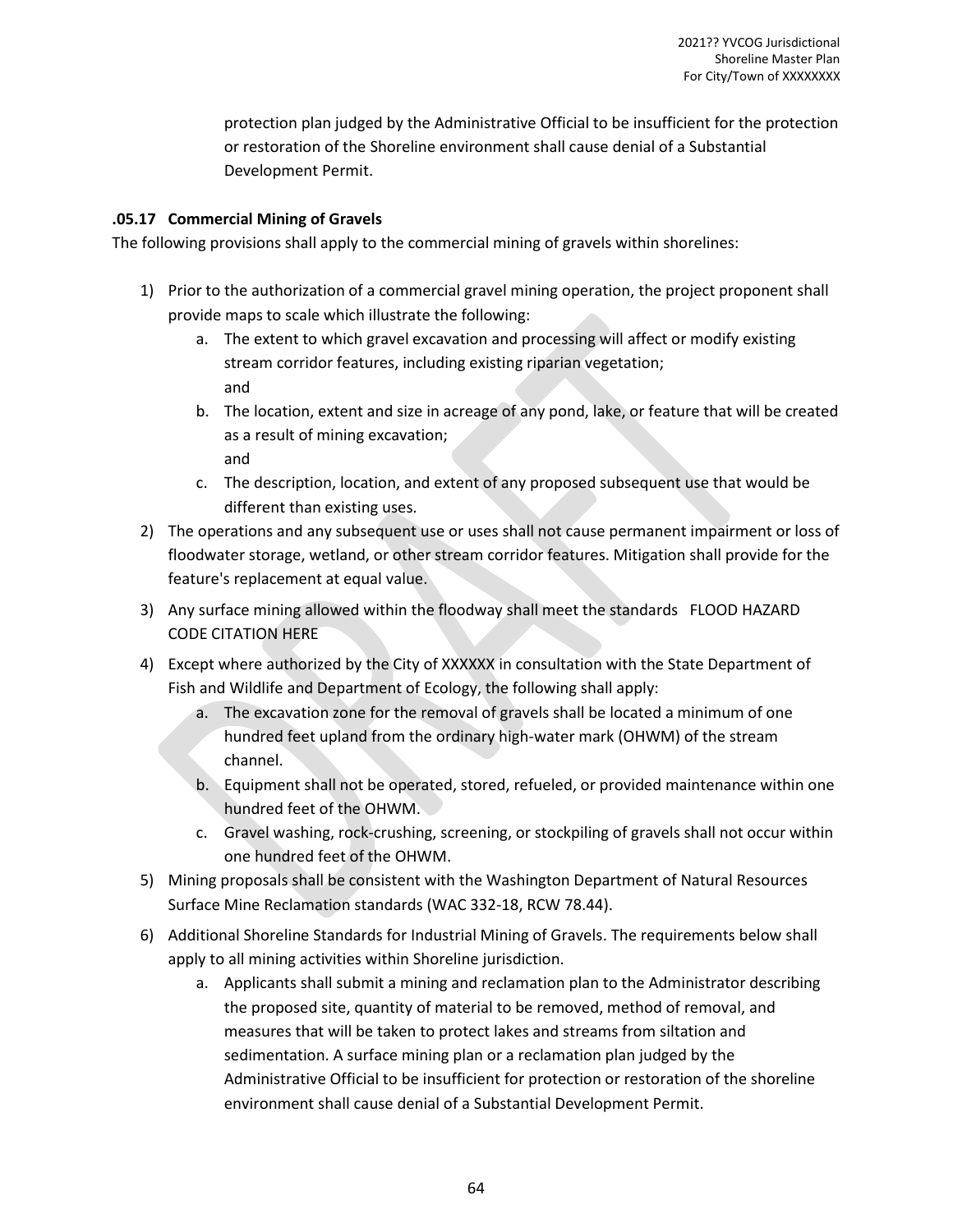- b. Mining processing activities and stockpiles shall be sited in such a manner so as to avoid damage or loss resulting from flooding.
- c. Mining processing activities shall utilize existing and/or new vegetation where necessary to minimize visual and noise impacts.
- d. New mining and associated activities shall assure that proposed subsequent use of the mined property is consistent with the provisions of the environment designation and that reclamation of disturbed shoreline areas provides appropriate ecological functions consistent with the setting.

## **.05.18 Reclamation**

The following guidelines shall apply to the reclamation of disturbed sites resulting from development activities within a designated hydrologically related critical area:

- 1) Development, construction, or uses shall include the timely restoration of disturbed features to a natural condition or to a stabilized condition that prevents degradation within the stream corridor.
- 2) Large-scale projects or projects extending over several months shall be phased to allow reclamation of areas where work or operations have been completed.
- 3) Reclamation shall be scheduled to address precipitation, meltwater runoff, growing season, and other seasonal variables that influence restoration and recovery.
- 4) Topography shall be finished to grades, elevations, and contours consistent with natural conditions in adjacent and surrounding areas.
- 5) Where existing development and construction prevent the return of a site to its natural condition, sites may be finished to conditions comparable to surrounding properties provided suitable protective measures are used to prevent stream corridor degradation.
- 6) Cut-and-fill slopes shall be stabilized at, or at less than the normal angle of repose for the materials involved.
- 7) The replacement or enhancement of vegetation within wetlands and required vegetative buffers shall use naturally occurring, native plant species. In other parts of the stream corridor, naturally occurring, native plant species shall be used, unless a showing of good cause acceptable to the Administrative Official is provided, in which case self-maintaining or low-maintenance plant species compatible with native vegetation shall be preferred over nonnative and high-maintenance species.

## **Article V SHORELINE USE DEVELOPMENT STANDARDS**

**.05.19 Forest Practices - The following provisions shall apply to Forest Practices, as defined, within** Shoreline jurisdiction.

1) All federal forest practices or non-federal forest practices meeting the criteria below shall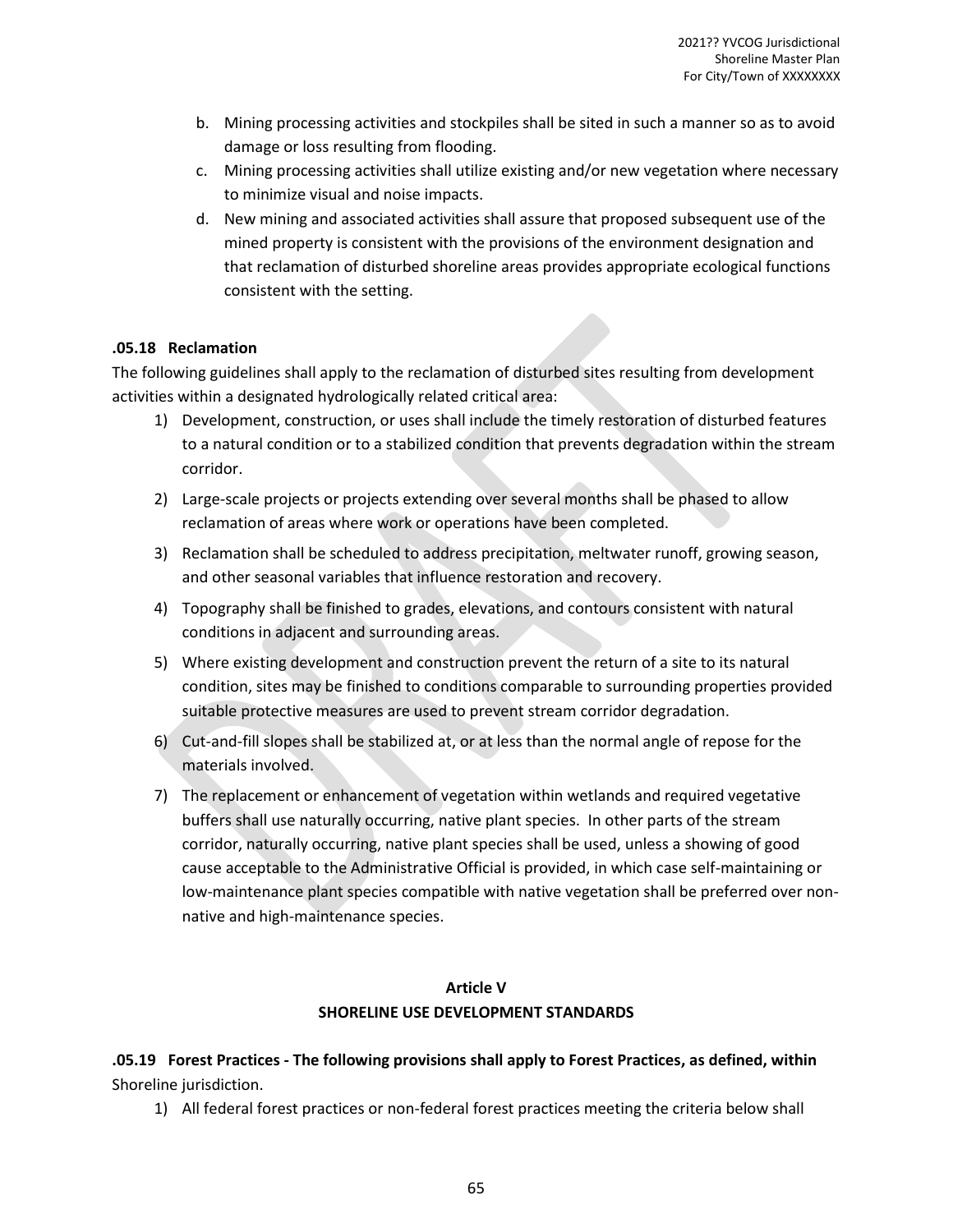qualify for the exemption from development standards provided in 16D.03.13(2)(a). All forest practices qualifying for this provision shall demonstrate compliance by providing a copy of the federal approval or state Forest Practices Permit. Other forest practices must conform to all applicable development standards.

- a. harvest/treat at least 5 acres of forestland, or supporting such an operation; and
- b. all harvesting w/in 200' of OHWM of Shoreline of Statewide Significance uses methods meeting RCW 90.58.150 (selective harvest), as amended; and
- c. activities are not associated with a Conversion Option Harvest; and
- d. approved under a forest practices permit; and
- e. not associated with a harvest under a Class IV–General application to convert forest land to non-forestry use.
- 2) Non-federal forest practices NOT meeting criteria (a), (b), or (c) above are designated as a Conditional Use.
- 3) Non-federal forest practices NOT meeting criteria (d) above (Class 1 forest practices, activities not requiring DNR review, etc.) shall be reviewed as separate uses or activities.
- 4) Non-federal forest practices NOT meeting criteria (e) above shall be reviewed as a new proposed use.

**.05.20 Commercial and Community Services – The following provisions apply to any** development, construction, or use of land for commercial and commercial service purposes within Shoreline jurisdiction.

- 1) Developers shall insure that utility lines including electricity and communications will be underground, except where presence of bedrock or other obstructions make undergrounding impractical. Above ground lines in existence at the time of adoption of the Master Program shall be undergrounded during normal replacement processes.
- 2) Water oriented commercial and community services uses shall be designed to facilitate public access to and enjoyment of nearby shoreline areas.
- 3) Application for new commercial or community services shall demonstrate either:
	- a. How the use qualifies as a water-oriented use and how facilities function as such, or;
	- b. That a non-water oriented use is part of a mixed use development that includes a water dependent use, and that it will provide a significant public benefit towards meeting SMA objectives, such as providing public access and ecological restoration, or;
	- c. That a non-water-oriented use is setback from the OHWM or wetland edge by either a public right-of-way or by 100 feet or more of a separate parcel.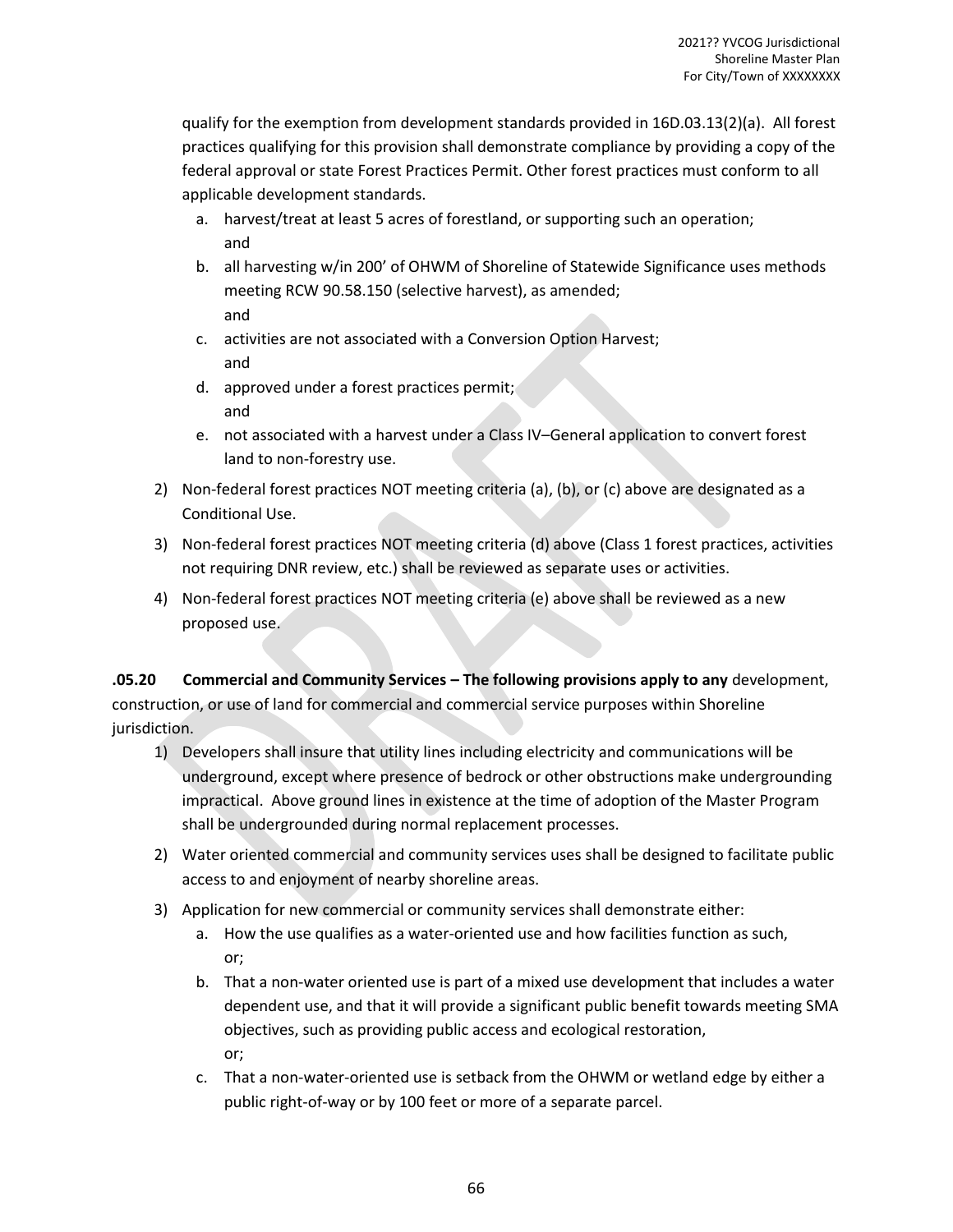- 4) Boating facilities, marinas and extended mooring sites shall:
	- a. comply with the health, safety, and welfare standards of State and local agencies for such facilities;

and

- b. be so located and designed as not to obstruct or cause danger to normal public navigation of water bodies; and
- c. be restricted to suitable locations; and
- d. avoid or mitigate for aesthetic impacts; and
- e. mitigate special impacts of live-aboard vessels; and
- f. mitigate impacts to existing public access and navigation; and
- g. provide documentation of ownership or authorization to use associated water areas; and
- h. demonstrate that state and local regulations will be met. Agencies responsible for such regulations shall be consulted as to the viability of the proposed design; and
- i. submit an operations and site plan demonstrating:
	- i) location and design of fuel handling and storage facilities to minimize accidental spillage and protect water quality; and
	- ii) proper water depth and flushing action for any area considered for overnight or long-term moorage facilities; and
	- iii) adequate facilities to properly handle wastes from holding tanks; ; and
	- iv) that boating facilities are located only at sites with suitable environmental conditions, shoreline configuration, and access; and
	- v) adequate access, parking, and restroom facilities for the public. Such facilities should be located away from the immediate water's edge.

## **.05.21 Industrial Activities The following provisions apply to any development, construction,** or

use of land for industrial purposes within Shoreline jurisdiction:

- 1) Facilities and structures shall be designed and screened with vegetation to minimize degradation of shoreline aesthetic qualities.
- 2) Industries which have proven to be environmentally hazardous shall be discouraged from locating along the shorelines.
- 3) Industrial uses and redevelopment of industrial uses shall provide for environmental cleanup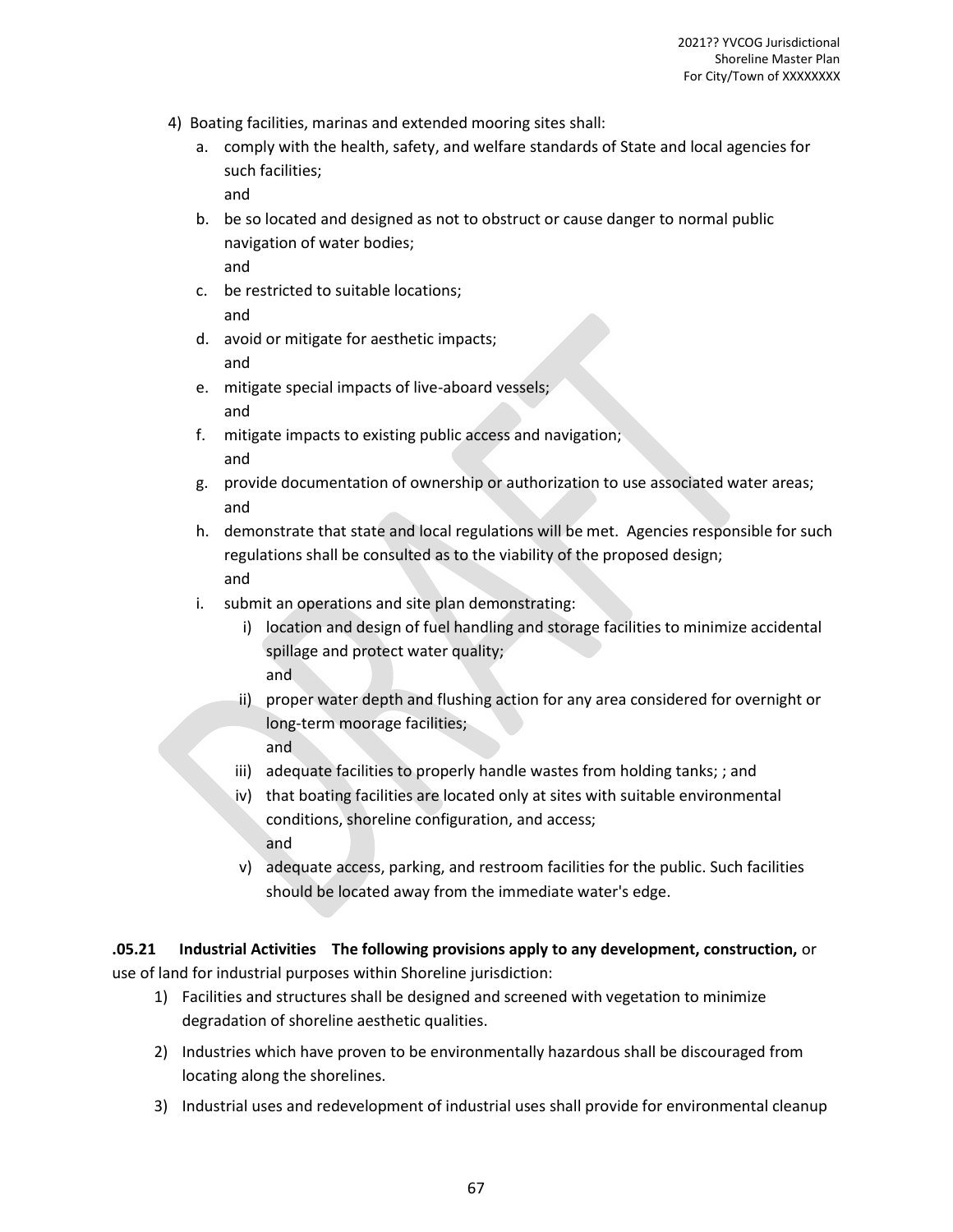and restoration in degraded or contaminated locations.

- 4) Application for new industrial activities shall demonstrate either:
	- a. How the use qualifies as a water-oriented use and how facilities function as such; or
	- b. That a non-water oriented use is part of a mixed use development that includes a water dependent use, and that it will provide a significant public benefit towards meeting SMA objectives, such as providing public access and ecological restoration, or;
	- c. That a non-water-oriented use is setback from the OHWM or wetland edge by either a public right-of-way or by 100 feet or more of a separate parcel.

**.05.22 Residential - The following provisions apply to any development, construction, or use of land** for residential purposes within Shoreline jurisdiction.

- 1) Developers in the Urban, Natural and Urban Conservancy environments shall ensure that utility lines including electricity and communications will be underground, except where the presence of bedrock or other obstructions makes undergrounding impractical. Above ground lines in existence at the time of adoption of the Master Program shall be undergrounded during normal replacement processes.
- 2) Plats of subdivisions containing land adjacent to publicly owned or controlled bodies of water shall allow for pedestrian access to such water bodies for residents of upland lots within the subdivision.
- 3) Residential development and preliminary plats shall contain plans indicating how shore vegetation will be preserved and erosion controlled. A vegetation protection and/or erosion control plan judged by the Administrator to be insufficient for protection of the shoreline environment shall cause denial of an application.
- 4) Subdivisions within the jurisdiction of the Master Program shall maintain an overall project density of one dwelling unit per one-half acre. Subsequent re-subdivision of any portion of the property contained in the original plat in order to increase density above that specified herein is prohibited.

**.05.23 Recreation - The following provisions apply to any development, construction, or use of land** for recreational purposes within Shoreline jurisdiction.

- 1) Recreational activities in the Urban and Rural Environment must be compatible with existing or proposed uses in the area and must not create a noise, traffic, visual or similar problem.
- 2) No permanent structures are allowed in the natural environment.
- 3) The location, design, and operation of recreational facilities shall be consistent with the purpose of the environmental designation.
- 4) Access to recreational areas should emphasize both areal and linear access. Linkage of shoreline parks and public access points by means of linear access should be encouraged.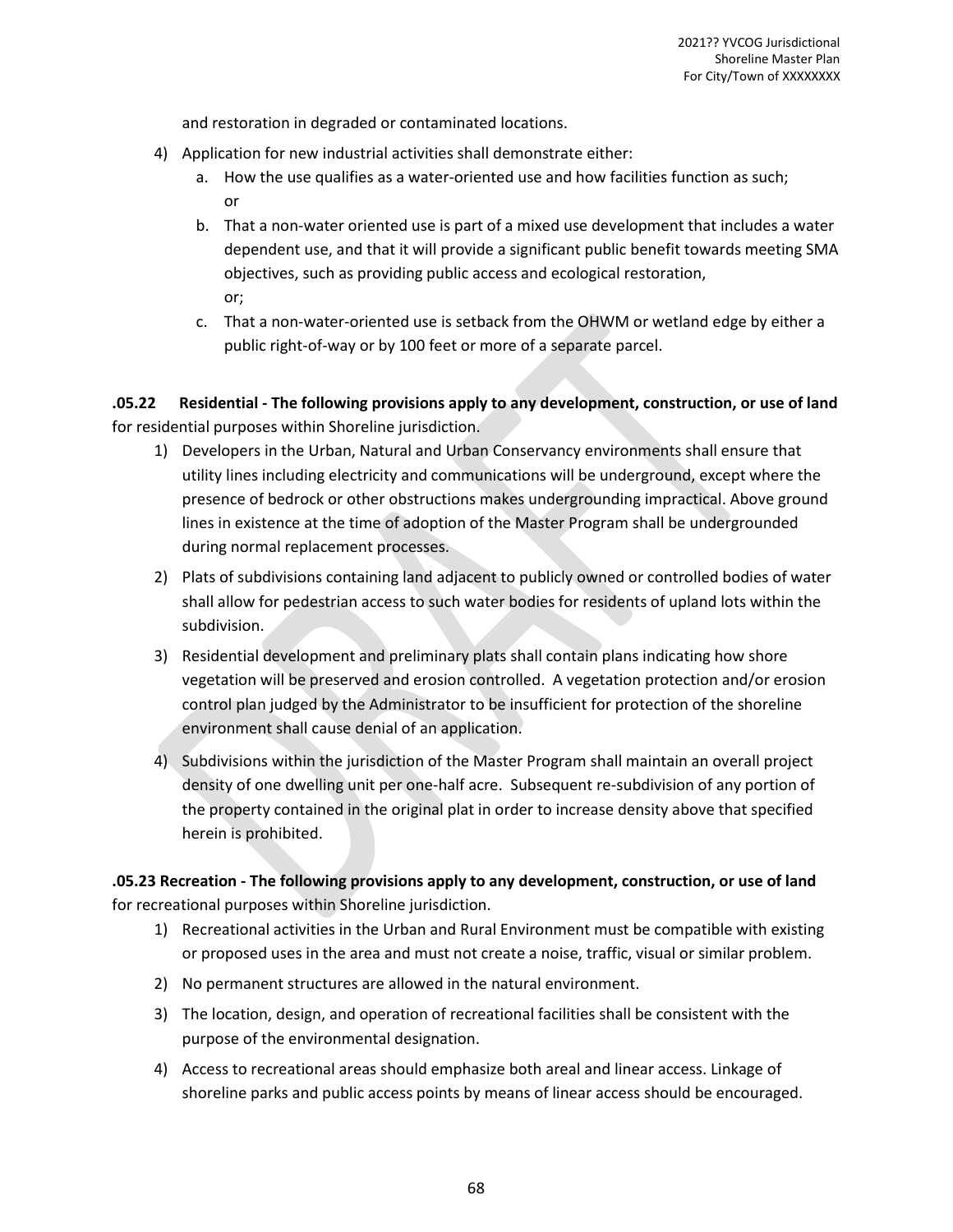- 5) Different uses within a specific recreational facility must be compatible with each other.
- 6) Commercial components of the use that are not explicitly related to the recreational operation must also conform to the Commercial use standards of section .05.20 (Commercial and Commercial Services).

## **.05.24 Agriculture - For Shoreline purposes, WAC 173-26-020 (Definitions) and WAC**173-26-

241(3)(a) (Agriculture) shall determine the need for shoreline review for agricultural activities. To summarize, existing agricultural activities, including maintenance, repair, and replacement of existing facilities, may continue as they historically have and may include changes in crops. New agricultural activities on land not currently in agricultural use are subject to shoreline review. New facilities (roads, buildings, etc.) are subject to shoreline review, or exemption when applicable. The following provisions apply to any development, construction, or use of land for agricultural purposes.

- 1) Confinement feeding operations shall meet the following standards:
	- a. Applicants shall submit a proposed site plan that indicates:
		- i. Maximum number and type of livestock to be kept on the site; and
		- ii. Existing and proposed contour of the land and topographic features; and
		- iii. Groundwater profiles, streams, and drainage ways; and
		- iv. Soil types;
			- and
		- v. Existing and proposed building locations; and
		- vi. Waste disposal facilities including: Site runoff storage ponds, location of manure stockpiles, holding tanks and ponds, ultimate manure disposal sites; and
		- vii. Other use areas such as feed storage, animal movement routes and animal pens.
	- b. A site plan judged by the Administrative Official to be insufficient for the protection of the shoreline environment shall cause denial of the application.
- 2) New agricultural activities and facilities shall utilize best management practices established by the USDA Natural Resources Conservation Service or other similar agency.

## **.05.25 Aquaculture - The following provisions apply to any development, construction, or use of**

land for aquacultural purposes within Shoreline jurisdiction.

- 1) All structures located within water bodies shall not preclude navigability of those waters at any time and shall be clearly marked so as to provide no hazard to navigation on those waters.
- 2) Aquaculture facilities shall avoid significant conflict with water-dependent uses, the spreading of disease, introduction of non-native species, or impacts to shoreline aesthetic qualities.